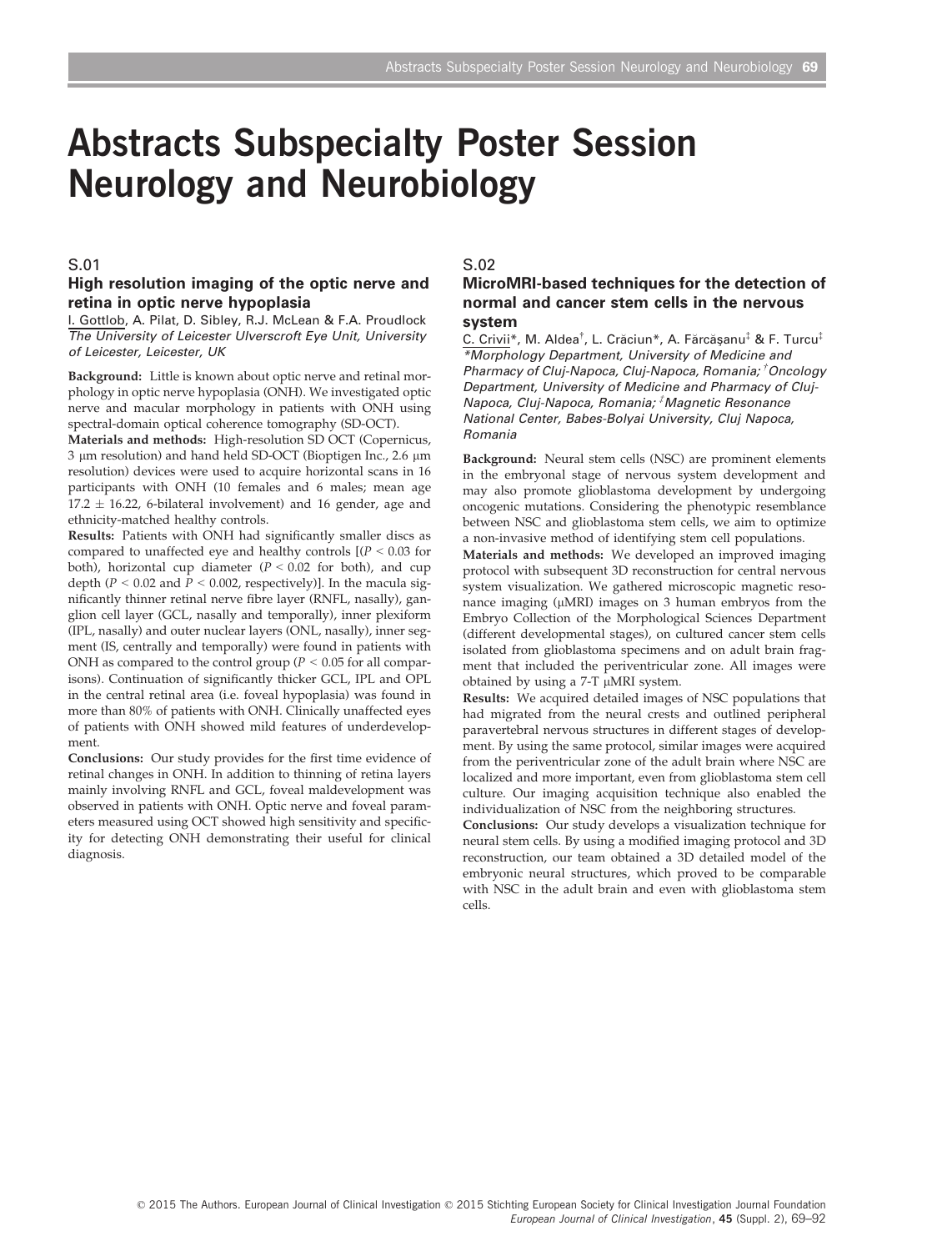# Abstracts Subspecialty Poster Session Other Topics: Basic Research

#### S.03

## Influence of tumor growth on cytotoxic activity of mononuclear splenic leukocytes in mice against tumor cells with different biological properties

l.V. Opeida\*, O.G. Fedorchuk<sup>†</sup>, N.M. Khranovska<sup>‡</sup>, V.V. Pozur\*, M.P. Rudyk\*, N.V. Senchilo\*, V.V. Shepelevich\*, V.M. Svyatetska\* & L.M. Skivka\*

\*Department of Microbiology and General Immunology, Educational and Scientific centre "Institute of Biology", Taras Shevchenko National University of Kyiv, Kyiv, Ukraine;  $^\dagger$ Department of Pharmacocorrection of Oncogenesis, R.E. Kavetsky Institute of Experimental Pathology, Oncology and Radiobiology, Kyiv, Ukraine; <sup>†</sup> Research Laboratory of Experimental Oncology, National Cancer Institute, Kyiv, Ukraine

Background: Tumor growth is associated with a decrease of quantitative and functional parameters of natural killer cells. The aim of the work was to investigate cytotoxic activity of mononuclear splenic leukocytes in mice with Lewis lung carcinoma (LLC) against low-immunogenic syngeneic, allogeneic and xenogeneic tumor cells.

Materials and methods: In the study, C57Bl/6 male mice 2– 3 month old were used. LLC cells  $(3.5 \times 10^5 \text{ cells/mouse in}$ 0.02 mL physiologic solution) were transplanted subcutaneously in the hind feet. The cytotoxic activity of mononuclear splenic leukocytes was determined by MTT colorimetric assay and characterized by an index of cytotoxicity (IC). Tumor cells of Ehrlich's carcinoma, LLC, and rat C6 glioma were used as target cells.

Results: The highest sensitivity to lysis by cytotoxic splenic leukocytes of intact animals was registered for low differentiated allogeneic tumor cells (Ehrlich's carcinoma, IC = 54.5 %). Xenogeneic tumor cells C6 glioma were less sensitive (IC <sup>=</sup> 31.7 %). The lowest sensitivity was observed for syngeneic tumor cells (LLC, IC = 22.4 %), which have a high degree of differentiation. Tumor growth in mice was accompanied by a decrease of cytotoxic activity of splenocytes against xenogeneic tumor cells by 1.5 times, against allogeneic tumor cells by two times and almost four times against syngeneic tumor cells.

Conclusions: Growth of LLC was associated with inhibition of cytotoxic activity of mononuclear splenic leukocytes against tumor cells of different degree of foreignness, indicating a negative effect of tumor growth on effector functions of natural killer cells in antitumor immunity, as well as transplantation immunity. The level of tumor-associated suppression of cytotoxic activity of splenocytes against tumor cells was inversely proportional to their degree of foreignness.

#### S.04

## Sex hormones coordinate neutrophils immunity in the lower female reproductive tract by controlling chemokine gradients

S. Lasarte\*, R. Samaniego<sup>†</sup>, M.L. Salinas-Muñoz\*,

E. Mercader\*, L.A. Weiss<sup>‡</sup>, M. Pion<sup>§</sup>, P. Sanchez-Mateos<sup>¶</sup>, A. Hidalgo<sup>‡</sup>, M.A. Muñoz-Fernandez<sup>§</sup> & <u>M. Relloso</u>\* \*Laboratorio InmunoBiologıa Molecular, Grupo Fisiopatologıa Comparada, Hospital General Universitario Gregorio Marañón (HGUGM) and Instituto de Investigación Sanitaria Gregorio Marañón (IiSGM), Madrid, Spain;  $^\dagger$ Unidad de Microscopía Confocal, Hospital General Universitario Gregorio Marañón (HGUGM) and Instituto de Investigación Sanitaria Gregorio Marañón (IiSGM), Madrid, Spain; ‡ Department of Epdidemiology, Atherothrombosis and Imaging, Fundación Centro Nacional de Investigaciones Cardiovasculares (CNIC), Madrid, Spain; <sup>§</sup> Laboratorio InmunoBiología Molecular, Hospital General Universitario Gregorio Marañón (HGUGM) and Instituto de Investigación Sanitaria Gregorio Marañón (IiSGM), Madrid, Spain; <sup>1</sup>Laboratorio de Inmuno-oncología, Hospital General Universitario Gregorio Marañón (HGUGM) and Instituto de Investigación Sanitaria Gregorio Marañón (IiSGM), Madrid, Spain

Background: Estradiol-based contraceptives and hormonal replacement therapy predispose women to C. albicans infections. Moreover, during the ovulatory phase (high estradiol) of the ovarian cycle neutrophil numbers disappear in the vaginal lumen and increase during the luteal phase (high progesterone): therefore, sex hormones control the neutrophil influx to conciliate immunity and reproductive functions. Vaginal secretions contain chemokines that drive neutrophil migration into the vaginal lumen. Chemokines expression during the ovarian cycle or in response to hormonal treatments are controversial and their role in vaginal defense remains unknown.

Material and methods: We used C. albicans vaginal infection in the presence of female sex hormones. To investigate the hormonal role on the neutrophil transepithelial migration we used adoptive transfer of  $CXCR2^{-/-}$  neutrophils and chemokine immunofluorescence quantitative analysis.

Results: Our data show that the CXCL1/CXCR2 axis drives neutrophil transepithelial migration into the vaginal and cervical lumen. Estradiol disrupts the CXCL1 gradient and favors neutrophil arrest in the lower female reproductive tract stroma. Progesterone allows the CXCL1 gradient to induce a rapid neutrophil migration and prevents pathogen growth.

Conclusions: CXCL1 expression by vaginal epithelial cells drives neutrophil transepithelial infiltration through tightly established gradients. Estradiol-treatment arrests neutrophil migration by disrupting the CXCL1 gradients: as a result, the vagina becomes more vulnerable.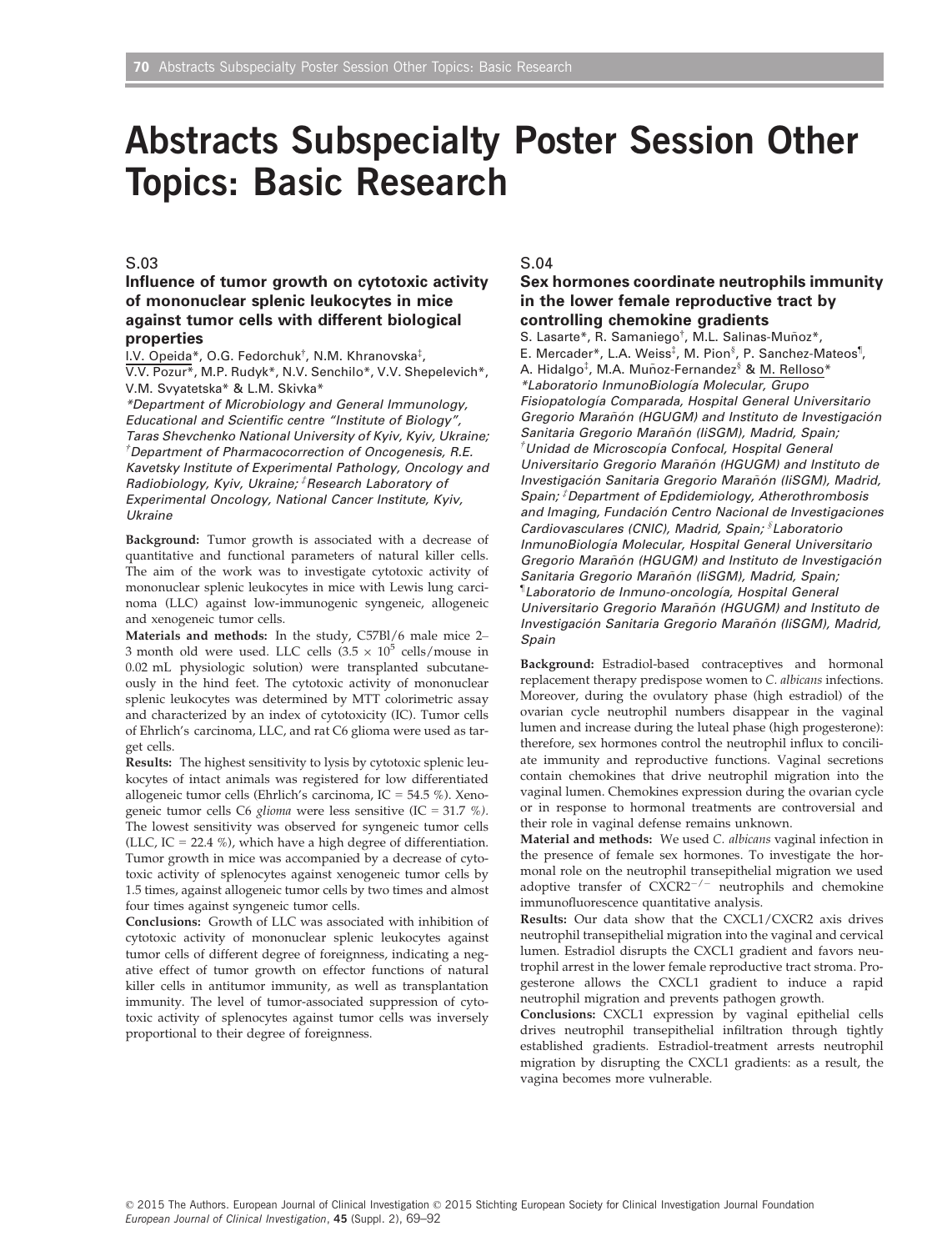# The leukocyte enzyme myeloperoxidase impairs endothelial glycocalyx integrity

K. Manchanda, S. Baldus & A. Klinke

#### Department of Cardiology, Heart Center, University Hospital Cologne, Cologne, Germany

Background: It has been shown previously that myeloperoxidase (MPO), a highly cationic heme enzyme with pro-inflammatory properties, reduces the electrostatic repulsion between the negatively charged endothelial glycocalyx (EG) and neutrophils thereby mediating neutrophil-recruitment. We hypothesize that MPO can modulate the EG structure and affect vascular functions.

Materials and methods: The murine cremaster-muscle model was used to characterize EG by intravital microscopy. The EG integrity was analyzed by determining the thickness of EG using the FITC-dextran exclusion technique. The carotid artery was used for systemic administration of the various substances. Local inflammation was induced by intrascrotal TNF-a injection, which triggers release of MPO from neutrophils.

Results: The EG thickness in cremasteric capillaries was reduced significantly after MPO treatment. A similar effect was also observed after treatment with inactive MPO and the cationic protein protamine. To study this interaction further, heparin was administered in MPO-treated mice, which is known to release the EG-bound MPO. The EG thickness observed was significantly higher than in mice treated only with MPO. Lastly, it was shown clearly that local inflammation does not induce a reduction in the thickness of EG in MPO<sup>-/-</sup> but in WT mice.

Conclusions: The results strongly suggest that systemically administered as well as neutrophil-secreted MPO modulates the EG thickness. This modulation seems to be independent of MPO's catalytic properties but dependent on its surface charge. This strengthens our hypothesis that MPO binds to the negatively charged EG and modifies its structure due to its cationic charge and this effect is reversed when the EG-bound MPO is removed. Further experiments will be performed to investigate the consequence of MPO-dependent EG thickness reduction on vascular function.

#### S.06

## Antibacterial effects of resveratrol against oral pathogens

A. Ballini, F.M. Coscia & D. de Vito

Department of Basic Medical Sciences, Neurosciences and Sense Organs, University of Bari "Aldo Moro", Bari, Italy

Background: Resveratrol (RSV) is a phytoalexin, produced naturally by several plants when under attack by bacterial or fungal pathogens. The present study was undertaken to explore the antibacterial activity of RSV derived from Vitis vinifera "Crljenak Kastelanski" (Vitaceae) against two strains of oral pathogens.

Material and methods: The following bacterial strains from the American Type Culture Collection were used: Streptococcus mutans (Sm) ATCC 35668 and Porphyromonas gingivalis (Pg) ATCC 33277 which are associated respectively to dental caries and periodontal disease.. We investigated the antibacterial activity of RSV against Sm and Pg by minimum inhibitory concentration (MIC) and the determination of inhibition about Glucosyltransferase (GTF) activity.

Results: Antibacterial activity was assayed by measuring the diameter of zone of inhibition against Sm and Pg. RSV was significantly inhibited Water-insoluble Glucan (WIG) synthesis by GTF activity test.

Conclusions: Generally, these findings suggest that RSV can act as an effective antimicrobial agent against Sm and Pg. Furthermore, we consider that RSV can be used in daily dental products against some oral pathogens.

# S.07

## Paraoxonase 1 genotype – phenotype correlation in patients with metabolic syndrome

L. Ciumarnean\*, E. Dronca<sup>†</sup>, S.C. Vesa<sup>‡</sup>, D.P. Sampelean\* & A. Achimas Cadariu§

\*Internal Medicine Department, Iuliu Hatieganu University of Medicine and Pharmacy of Cluj-Napoca, Cluj-Napoca, Romania; † Medical Genetics Department, Iuliu Hatieganu University of Medicine and Pharmacy of Cluj-Napoca, Cluj-Napoca, Romania; <sup>†</sup> Pharmacology, Toxicology and Clinica Pharmacology Department, Iuliu Hatieganu University of Medicine and Pharmacy of Cluj-Napoca, Cluj-Napoca, Romania; § Medical Informatics and Biostatistics Department, Iuliu Hatieganu University of Medicine and Pharmacy of Cluj-Napoca, Cluj-Napoca, Romania

Background: The aim of the study was to investigate the influence of three single nucleotide polymorphisms (SNPs)  $(-108C>T, -162A>C$  and  $-909G>C$ ) from the promoter region of paraoxonase 1 (PON1) gene on the enzyme activity, in patients with metabolic syndrome (MS).

Patients and methods: The study group consisted of 61 individuals with MS and the control group of 73 individuals without MS, age and gender matched. For each individual, clinical and genetic parameters with possible influence on PON1 activities (paraoxonase, arylesterase and lactonase) were measured. PON1 genotyping was performed with PCR-RFLP, using specific primers and restriction enzymes.

Results: We found no differences for distribution of PON1  $-108C$ )T,  $-162A$ >G and  $-909G$ >C polymorphisms, between the two groups (p-NS). The  $-108C>T$  and  $-909G>C$  polymorphisms were associated with paraoxonase ( $P = 0.03$ ,  $P = 0.006$ , respectively), arylesterase  $(P < 0.001, P < 0.001$ , respectively) and lactonase ( $P < 0.001$ ,  $P < 0.001$ , respectively) activities. The 162A>G polymorphism was not associated with paraoxonase (p-NS) or lactonase (p-NS) activities, but influenced the arylesterase activity ( $P = 0.03$ ).

Conclusions: PON1 activities were influenced by all three polymorphisms, regardless of the presence of MS.

#### S.08

## Vitamin D improves endothelium-dependent relaxation in aortic rings isolated from streptozotocin-induced diabetic rats

A. Sturza\*<sup>,†</sup>, O. M. Duicu\*<sup>,†</sup>, L. Noveanu\*<sup>,†</sup>, M. Dănilă\*<sup>,†</sup> & D.M. Muntean\*,†

\*Department of Pathophysiology, "Victor Babes" University of Medicine and Pharmacy, Timişoara, Romania; <sup>†</sup> Center for Translational Research and Systems Medicine, "Victor Babes" University of Medicine and Pharmacy of Timisoara, Timisoara, Romania

Background: An increasing body of evidence suggests that vitamin D has also cardiovascular effects besides the regulation of calcium-phosphate homeostasis. The present study was purported to assess the effect of 1,25-dihydroxy vitamin  $D_3$ , the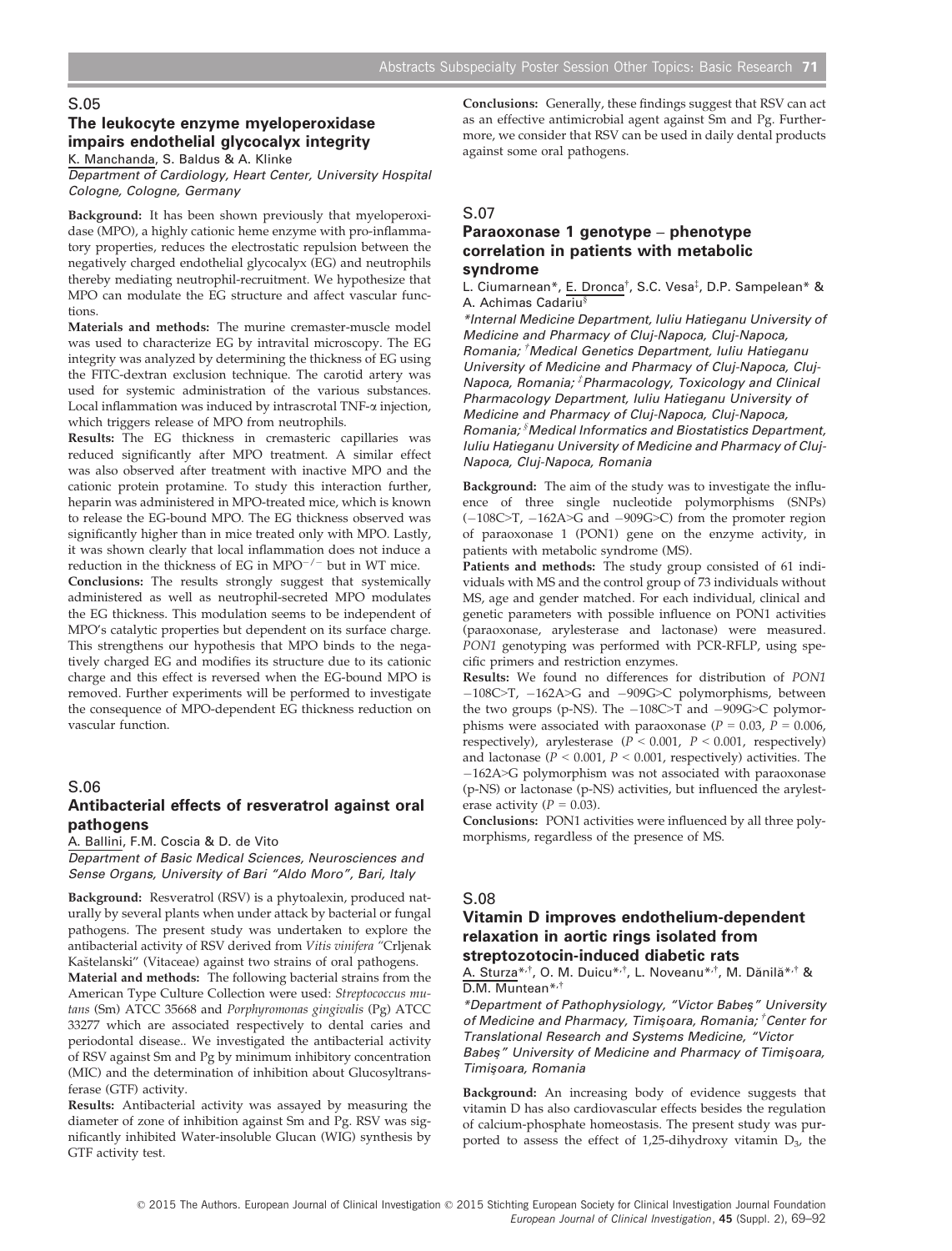major metabolite of vitamin D, on vascular reactivity of aortic segments harvested from diabetic rats.

Material and methods: Aortic rings isolated from streptozotocin-induced diabetic rats (50 mg  $\text{kg}^{-1}$ , single dose, intra-peritoneal) and the non-treated controls were incubated 24 h in the absence or presence of 1,25-dihydroxyvitamin  $D_3$  (0.1  $\mu$ M). Subsequently, the rings were suspended in organ chambers and used for isometric force measurements in the presence of diclofenac (10  $\mu$ M). The concentration of phenylephrine (Phe) used for preconstriction, was adjusted to obtain an preconstriction level of 80% of the contraction elicited by KCl (80 mM). Endothelium-dependent relaxation to increasing concentrations of acetylcholine (ACh) was recorded together with the vascular contractility to endothelial nitric oxide synthase (eNOS) inhibitor<br>L-NAME (No-Nitro-L-arginine-methyl-ester-hydrochloride, (Nω-Nitro-L-arginine-methyl-ester-hydrochloride,  $10 \mu M$ ). The effect of vitamin D on the expression of RAGE (Receptor-for-Advanced-Glycation-Endproducts) was also (Receptor-for-Advanced-Glycation-Endproducts) assessed by quantitative RT-PCR and immunohistology.

Results: In arterial samples isolated from diabetic rats, incubation with vitamin  $D_3$  modulated the vascular tone by reducing the contractility and improving the endothelium-dependent relaxation by 30%, respectively. Contraction to L-NAME was also significantly increased in diseased vessels and partially normalized by vitamin D treatment.

Conclusions: In organ bath studies vitamin D partialy restored the endothelial-dependent relaxation in vascular rings harvested from experimentally-induced type 1 diabetes. Further investigations aimed at characterizing the mechanisms underlying vitamin D action are warranted.

Study funded by the POSDRU postdoctoral grant no.159/1.5/ S/136893–DocMed.Net\_2.0.

#### S.09

## In vivo characterization of reactive oxygen species dynamics in rats with unilateral urinary obstruction

A. Vaduva\*, C. Glameanu† , D. Muntean‡,§ & A. Dema\* \*Department of Microscopic Morphology –

Morphopathology, "Victor Babes" University of Medicine and Pharmacy of Timisoara, Timisoara, Romania; † "Pius Branzeu" Center for Flap Surgery and Microsurgery Timisoara, Timisoara, Romania; ‡ Department of Functional Sciences – Pathophysiology, "Victor Babes" University of Medicine and Pharmacy of Timisoara, Timisoara, Romania;  ${}^{\mathcal{S}}$ Center for Translational Research and Systems Medicine, "Victor Babes" University of Medicine and Pharmacy of Timisoara, Timisoara, Romania

Background: As oxidative stress has been systematically associated with the development of acute and chronic kidney diseases (CKD), we aimed to perform a time-dependent characterization of this association in the early phases of experimentally induced CKD.

Material and methods: Adult male Wistar rats were subjected to unilateral urinary obstruction (UUO) in order to induce chronic kidney disease, while sham-operated rats were used as control group. Thirty-six rats were randomly assigned into six groups: three UUO and three sham-operated. In vivo confocal microscopy was performed 2, 6 and 10 days after UUO or sham surgery. DHE (ex/em 488/610 nm) staining via intravenous injection was used to assess superoxide levels. Image analysis was performed in Icy.

Results: UUO rats showed positively stained tubular nuclei, the mean fluorescence intensities being higher on the 6th and 10th day as compared to the 2nd day (Fig. 1). We found a significant difference in DHE staining intensity between UUO and sham rats only in the 10th day post-surgery ( $P < 0.01$ ).

Conclusions: In vivo confocal microscopy in UUO rats showed the raise in reactive oxygen species production in the early days after ureteral ligation, an observation suggestive for an increase in oxidative stress prior to the previously described timeline for development of morphological changes.

Fig. 1 DHE staining intensity in UUO rats.



#### S.10

## MicroRNA modulation renders glioblastoma cells sensitive to chemotherapy

P.P. Cunha\*, P. Costa\*, R. Costa\*, C. Custodia\*, R. Branco\*, C.M. Morais\*<sup>,†</sup>, A.M. Cardoso\*<sup>,†</sup>, A.L. Cardoso<sup>†</sup>,

A.S. Jurado\*,† & M.C.P. Lima\*,†

\*Department of Life Sciences, Faculty of Science and Technology, University of Coimbra, Coimbra, Portugal; <sup>†</sup>CNC – Center for Neuroscience and Cell Biology, University of Coimbra, Coimbra, Portugal

Background: Glioblastoma (GBM) is a malignant type of brain tumor, highly resistant to treatment and frequently relapsing, characteristics that have been assigned to a small cell population – the glioblastoma stem-like cells (GSCs). On the other hand, abnormal miRNA expression has been related with GBM aggressiveness, therapy resistance and anaplastic features. We hypothesize that modulation of miRNAs aberrantly expressed, especially those from GSCs, might contribute to enhance GBM susceptibility to chemotherapy.

Materials and methods: GSC were isolated from two GBM human cell lines, the commercially available U87 cells and DBTRG-05MG cells, established from a recurrent patient, employing a magnetic bead-based cell separation protocol and using cell surface (CD133) and intracellular (Nestin) markers. miRNA expression was, then, comparatively evaluated through quantitative real time PCR (qRT-PCR) in GSCs and GBM differentiated cells. The effects of modulating deregulated miRNAs by specific delivery of mimic/anti-miR oligonucleotides on cell viability, either per se or in combination with chemotherapeutics, were analysed. Anti-tumoral effects from the application of those strategies were also investigated in vivo using a GBM orthotropic mouse model.

Results: miR-128 and miR-520b were shown to be downregulated and miR-21 was found to be overexpressed in GSCs. Reestablishment of the levels of these miRNAs enhanced GBM cell susceptibility to the multi-tyrosine kinase inhibitor sunitinib, 90% of cell death being reached at low drug concentrations. Importantly, in vivo miR-21 silencing using stable nucleic acid lipid particles (SNALPs) targeted to GBM cells, through covalent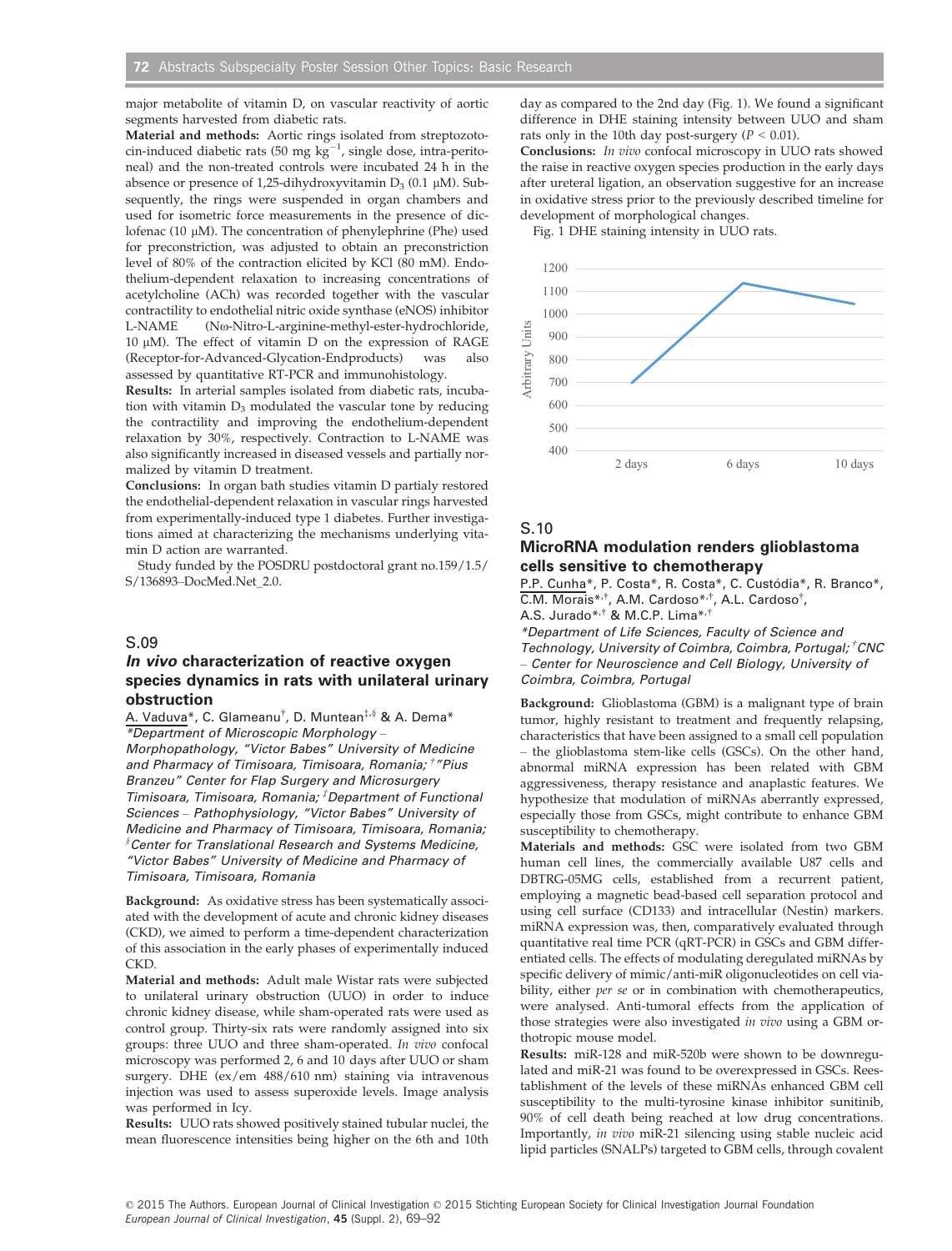coupling of chlorotoxin, and oral administration of sunitinib, decreased tumor malignant features and enhanced animal survival, with negligible systemic toxicity.

Conclusions: Our results point towards an interesting and promising multimodal therapeutic approach for GBM based on miRNA modulation.

## S.11

## Comparative characterization of stem cells from human exfoliated deciduous teeth and dental pulp stem cells

A. Desiate

Department of Interdisciplinary Medicine, University of Bari "Aldo Moro", Bari, Italy

Background: Dental tissues has been identified as a novel and promising stem cell source. This study focused on the characterization of stem cells from human exfoliated deciduous teeth (SHED) in comparison with dental pulp stem cells (DPSCs).

Material and methods: In the present study, SHED and DPSCs were assayed for their cell surface antigens and proliferation by measuring the cell cycles, growth rates, and colony-forming units (CFUs). The evaluation of multi-differentiation was performed using alizarin red and oil red O and real-time PCR in vitro. The mineralization capability of the cells was examined by Von Kossa staining.

Results: SHED showed a higher proliferation rate and differentiation capability in comparison with DPSCs in vitro, and the results of the in vivo transplantation suggest that SHED have a higher capability of mineralization than the DPSCs.

Conclusions: SHED may represent a suitable, accessible and potential alternative source for regenerative medicine and therapeutic applications.

#### S.12

## The effect of smoking and age associated lung function decline on the differential white blood cell count

B. Pilden-Sarv\*, C. Falten\*, R. Jõgi<sup>†</sup> & S. Sergejeva\* \*Institute of Technology, University of Tartu, Tartu, Estonia; † Tartu University Hospital, Tartu, Estonia

Background: Smoking causes airway inflammation and lowgrade systemic inflammation. So far, smoking and ageing have been linked to the change in several inflammatory and lung function markers however the results have varied greatly between studies. We aimed to investigate the effect of smoking and age associated lung function changes over a period of 20 years on the differential leukocyte count.

Materials and methods: Peripheral blood cytospins from 94 ECRHS (European Respiratory Community Health Survey) stage III participants (64 female, 30 male) were stained by May-Grünwald-Giemsa-method. A differential enumeration of cells was performed using light microscopy  $(1000 \times$  magnification). Smoking and lung function history for each participant was evaluated over a period of 20 years from ECRHS stages I, II and III (1994, 2001–2002 and 2013–2014, respectively).

Results: There was a significant loss of FCV (forced vital capacity) per year in female smokers compared to never smokers (30.0 vs. 18.67 mL year<sup>-1</sup>, respectively,  $P = 0.01$ ). This phenomenon<br>was not observed in the male groups. There were no statistically was not observed in the male groups. There were no statistically significant differences between the differential cell counts neither in female nor in male groups. There was a weak correlation between the number of eosinophils and the decline in Tiffenau-Pinelli index per year in female never smokers  $(P = 0.04,$  $r = 0.338$ ) and a moderate inverse correlation in the male never smokers group ( $P = 0.03$ ,  $r = -0.733$ ).

Conclusions: Smoking is associated with exaggerated agingassociated lung function loss. Eosinophils are possibly involved in aging-associated lung function loss. Further studies with more participants are needed to evaluate smoking induced changes in white blood cells and to assess whether these changes are responsible for the observed lung function loss.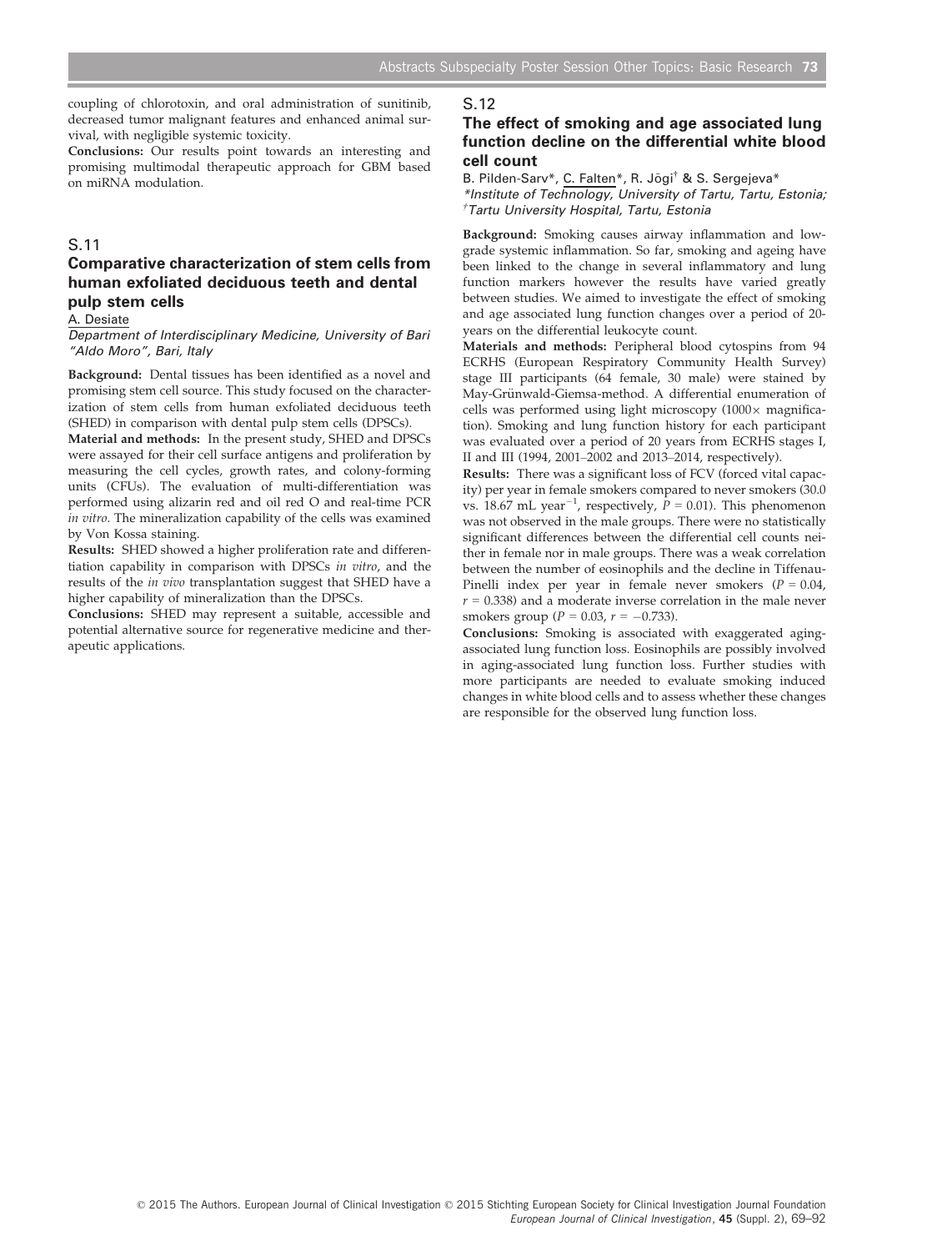# Abstracts Subspecialty Poster Session Other topics: Clinical Research

#### S.13

## Reduced vitamin D levels: how much vitamin D is required for the effective replenishment in daily practice?

E. Jungmann & G. Jungmann

Endocrine and Diabetes Unit, St. Vincent's Hospital Rheda-Wiedenbrück, Rheda-Wiedenbrück, Germany

Background: Reduced vitamin D levels are a prevalent clinical finding that is clearly associated with increased morbidity and mortality. There is considerable controversy, however, as to how much vitamin D is required for the effective vitamin D replenishment in patients with reduced vitamin D levels.

Materials and methods: Effectiveness of vitamin D replenishment with 1000 to 3000 U qd of vitamin D and of vitamin D receptor agonists (VDRA) was evaluated in 161 patients with vitamin D levels ≤25 nM (group A) and 104 patients with vitamin D levels of 26–50 nM (group B). Two hundred and nine of the patients were women and 56 men [mean age,  $47 \pm 1$  years (SEM)]. All patients had normal kidney function but GGT was higher in group A (31  $\pm$  3 vs. 21  $\pm$  1 U L<sup>-1</sup>, P < 0.05). Reduced<br>vitamin D levels were associated with lactose intelerance (40 % vitamin D levels were associated with lactose intolerance (40 % of patients), fructose malabsorption (24 %), pancreatic insufficiency (12 %) and coeliac disease and/or IgA deficiency (11 %). Calcium and phosphate in serum, PTH and 25-OH-vitamin D levels or 1,25-OH-vitamin D levels, respectively, were measured by routine methods.

Results: 19 % of the untreated patients had hypocalcaemia and 28 % had secondary hyperparathyroidism (SHPT). 3000 U of vitamin D resulted in vitamin D levels >50 nM in 82 % of the patients in group B but only in 54 % of the patients in group A ( $P < 0.01$ ). Accordingly, SHPT was controlled in 94 % of the patients in group B but only 85 % of the patients in group A. VDRA controlled SHPT in 98 % of patients in group A ( $P < 0.05$ ). In both groups, 1000 and 2000 U of vitamin D were less effective in normalizing vitamin D or calcium levels and in correcting SHPT ( $P < 0.001$ ). There was no case of hypercalcaemia or increased vitamin D or VDRA levels in the course of the study.

Conclusions: In patients with reduced vitamin D levels, vitamin D doses up to 3000 U day<sup>-1</sup> or VDRA, respectively, are required to safely and effectively normalize vitamin D levels, to control prevalent hypocalcaemia and SHPT and to, presumably, prevent its sequelae.

#### S.14

## Metformin-associated vitamin B-12 deficiency in patients with type 2 diabetes mellitus: clinical sequelae in daily practice

E. Jungmann & G. Jungmann

Endocrine and Diabetes Unit, St. Vincent's Hospital Rheda-Wiedenbrück, Rheda-Wiedenbrück, Germany

Background: In recent studies, vitamin B-12 deficiency was observed in 10 % of metformin-treated type 2 diabetic patients, but neurological status of the patients was not defined. Thus, potential consequences of this observation remained subject to controversy. Therefore, we decided to examine to which extent a vitamin B-12 deficiency can be detected in metformin-treated diabetic patients in daily practice and which impact vitamin B-12 deficiency – if present – could have on the development of diabetic neuropathy in these patients.

Materials and methods: 88 consecutive type 2 diabetic patients with metformin treatment for ≥1 year [37 females, 51 males, age,  $66 \pm 2$  years (SEM), duration of diabetes,  $10 \pm 2$  years, metformin,  $1450 \pm 120$  mg day<sup>-1</sup> for  $6 \pm 2$  years] were included in this cross-sectional study. We measured vitamin B-12 levels, folate, 25-OH-vitamin D and PTH by enzyme immunoassay, additionally we performed a routine screening of all patients for signs or symptoms of diabetic neuropathy.

Results: 10 % of the patients had vitamin B-12 deficiency, a total of 29 % of the patients had vitamin B-12 levels <200 pM. Patients with decreased vitamin B-12 levels received higher doses of metformin for longer duration than patients with vitamin B-12 levels  $>$ 200 pM ( $P < 0.05$ ). Moreover, they exhibited an increased prevalence of diabetic neuropathy, had decreased folate levels and decreased vitamin D levels ( $P < 0.05$ ). In patients with decreased vitamin B-12, diabetic neuropathy developed after shorter duration of diabetes and despite better HbA1c levels than in patients with normal vitamin B-12 ( $P < 0.05$ ).

Conclusions: In this cross-sectional study in daily practice, there is evidence for neurological consequences of metforminassociated vitamin B-12 deficiency, which therefore must be considered as eventually harmful for metformin-treated patients. Thus, patients should be regularly screened and vitamin B-12 replacement started as early as necessary, together with the replacement therapy of mostly coexistent vitamin D-deficiency.

#### S.15

## Impact of age on the cardiovascular event risk conferred by HbA1c in patients with established coronary artery disease

A. Vonbank\* $\dot{a}^{\dagger,\ddagger}$ , C.H. Saely\* $\dot{a}^{\dagger,\ddagger}$ , P. Rein\* $\dot{a}^{\dagger,\ddagger}$ , D. Zanolin $\dot{a}^{\dagger,\ddagger}$ , A. Leiherer $^{\dagger,\ddagger}$ , K.-M. Ebner $^{*,\dagger,\ddagger}$  & H. Drexel $^{*,\dagger,\ddagger,\ddagger,\odot}$ 

\*Department of Internal Medicine & Cardiology, Academic Teaching Hospital Feldkirch, Feldkirch, Austria; † Vorarlberg Institute for Vascular Investigation and Treatment (VIVIT), Feldkirch, Austria; <sup>†</sup> Private University of the Principality of Liechtenstein, Triesen, Liechtenstein; <sup>§</sup> College of Medicine, Drexel University, Philadelphia, PA, USA

Background: In the present study we tested the hypothesis that age modulates the impact of HbA1c on cardiovascular event risk in patients with established coronary artery disease (CAD). Materials and methods: We prospectively recorded cardiovascular events over a mean follow-up period of  $4.4 \pm 1.2$  years in a large consecutive series of 816 patients with angiographically proven CAD, including 376 subjects <65 years and 440 subjects ≥65 years.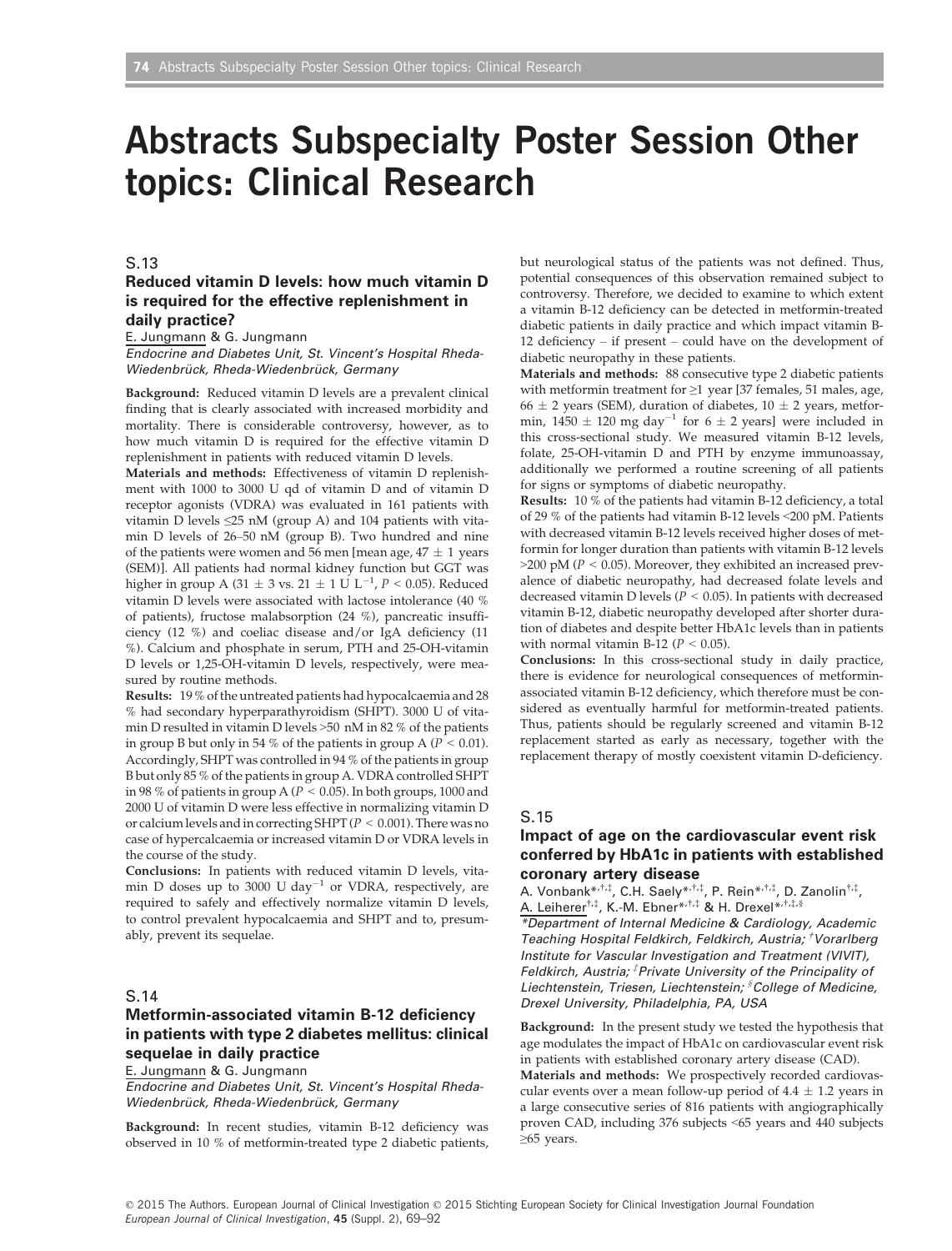Results: During follow-up, the incidence of cardiovascular events was 9.3% among subjects <65 years and 24.8% among subjects  $\geq 65$  years ( $P < 0.001$ ). Among the younger patients, HbA1c strongly and significantly predicted cardiovascular events [HR 1.54 (1.06–2.23);  $P = 0.022$ ], but not among in the older patients [HR 1.22 (0.94–1.59);  $P = 0.125$ ]. An interaction term age  $\times$  HbA1c was statistically significant ( $P = 0.007$ ), indicating that HbA1c was a significantly stronger predictor of cardiovascular events among younger than among older CAD patients.

Conclusion: We conclude that HbA1c is a significantly stronger predictor of cardiovascular events in younger patients than in older patients with established CAD.

#### S.16

## Albuminuria significantly predicts cardiovascular events irrespective of the metabolic syndrome and the baseline coronary artery state

P. Rein\*<sup>,†,‡</sup>, C.H. Saely\*<sup>,†,‡</sup>, A. Vonbank\*<sup>,†,‡</sup>, D. Zanolin<sup>†,‡</sup>, A. Leiherer $^{\dagger,\ddagger}$ , K.-M. Ebner $^{*,\dagger,\ddagger}$  & H. Drexel $^{*,\dagger,\ddagger,\S}$ 

\*Department of Internal Medicine & Cardiology, Academic Teaching Hospital Feldkirch, Feldkirch, Austria; † Vorarlberg Institute for Vascular Investigation and Treatment (VIVIT), Feldkirch, Austria; <sup>†</sup> Private University of the Principality of Liechtenstein, Triesen, Liechtenstein; <sup>§</sup> College of Medicine, Drexel University, Philadelphia, PA, USA

Background: Albuminuria is an important indicator of cardiovascular risk. Whether albuminuria predicts cardiovascular events independently of the baseline coronary artery state in patients with the metabolic syndrome (MetS) and in subjects who do not have the MetS has not been investigated yet.

Materials and methods: We measured urinary albumin and creatinine concentrations in 872 consecutive patients undergoing coronary angiography for the evaluation of established or suspected stable coronary artery disease (CAD). Albuminuria was defined as a urinary albumin to creatinine ratio of 30  $\mu$ g mg<sup>-1</sup> or greater. Prospectively, we recorded vascular events over  $3.1 \pm 1.2$  years.

Results: During follow up, 17.5% of our patients suffered cardiovascular events. In the total study population, albuminuria significantly predicted the incidence of major cardiovascular events after adjustment for age, gender, body mass index, type 2 diabetes mellitus, smoking, blood pressure, low-density lipoprotein cholesterol, high-density lipoprotein cholesterol and the estimated glomerular filtration rate [adjusted  $HR = 1.84$  $(1.30-2.61)$ ;  $P = 0.001$ ]. Further adjustment for the angiographically determined presence of CAD at baseline did not significantly attenuate the predictive power of albuminuria [HR = 1.82 (1.28–2.59);  $P = 0.001$ ]. In analyses with respect to the MetS, the presence of albuminuria strongly and significantly predicted cardiovascular events in patients with the MetS  $[n = 390;$  HR 1.80 (1.12–2.88);  $P = 0.015$  as well as in those without the MetS  $[2.02 (1.18-3.48); P = 0.011]$ . An interaction term MetS\*albuminuria was not significant ( $P = 0.619$ ), indicating that the cardiovascular risk conferred by the presence of albuminuria was not significantly different in subjects with the MetS compared to patients without the MetS.

Conclusions: We conclude that albuminuria significantly predicts cardiovascular events both in patients with and in subjects without the MetS independently of established cardiovascular risk factors and of the baseline coronary artery state.

#### S.17

## Body mass index significantly modulates the power of C-reactive protein to predict cardiovascular event risk among angiographied coronary patients

A. Vonbank\*<sup>,†,‡</sup>, C.H. Saely\*<sup>,†,‡</sup>, D. Zanolin<sup>†,‡</sup>, P. Rein\*<sup>,†,‡</sup>, A. Leiherer†,‡ , K.-M. Ebner\*,†,‡ & H. Drexel\*,†,‡,§

\*Department of Internal Medicine & Cardiology, Academic Teaching Hospital Feldkirch, Feldkirch, Austria; † Vorarlberg Institute for Vascular Investigation and Treatment (VIVIT), Feldkirch, Austria; <sup>‡</sup> Private University of the Principality of Liechtenstein, Triesen, Liechtenstein; <sup>§</sup> College of Medicine, Drexel University, Philadelphia, PA, USA

Background: Epidemiological studies in various populations show that obesity is associated with inflammation and with increased cardiovascular risk, and that the inflammatory marker C-reactive protein (CRP) strongly predicts the incidence of cardiovascular events. Whether CRP is equally predictive of cardiovascular event risk in obese patients and in non-obese subjects is not known and is addressed in the present study.

Materials and methods: Cardiovascular events were recorded over a follow-up period of 10 years in a large high-risk population of 1731 consecutive patients undergoing coronary angiography for the evaluation of established or suspected stable coronary artery disease (CAD). Obesity was defined as body mass index (BMI) ≥30 kg m<sup>-2</sup>.

Results: At baseline, CRP surprisingly was significantly higher in non-obese subjects  $(n = 1367)$  than obese individuals  $(n = 364)$  (0.6  $\pm$  1.5 vs. 0.5  $\pm$  0.8 mg dL<sup>-1</sup>;  $P < 0.001$ ). Prospectively 27.8% of our patients suffered vascular events. CRP tively, 27.8% of our patients suffered vascular events. CRP proved to be a strong and independent predictor of vascular events in non-obese subjects [HR 1.13  $(1.06-1.20)$ ;  $P < 0.001$ ] but not in obese subjects [HR 1.08 (0.94–1.235);  $P = 0.262$ ]. An interaction term BMI  $\times$  CRP was significant ( $P < 0.001$ ), indicating that the mass index weight significantly modulated the power of CRP to predict vascular events.

Conclusions: From the results of this large 10-year prospective cohort study we conclude that obesity significantly modulates the power of CRP to predict cardiovascular event risk among angiographied coronary patients.

#### S.18

#### Plasma chemerin is a strong and independent predictor of cardiovascular event risk

A. Leiherer†,‡, A. Muendlein†,‡, P. Rein\*,†,‡, K. Geiger†,‡,<br>P. Fraunberger<sup>§</sup>, H. Drexel\*<sup>,†,‡,†</sup>, A. Vonbank\*<sup>,†,‡</sup>, K.l.-M. Ebner\*,†,‡ & C.H. Saely\*,†,‡

\*Department of Internal Medicine & Cardiology, Academic Teaching Hospital Feldkirch, Feldkirch, Austria; † Vorarlberg Institute for Vascular Investigation and Treatment (VIVIT), Feldkirch, Austria; <sup>‡</sup> Private University of the Principality of Liechtenstein, Triesen, Liechtenstein; <sup>§</sup>Medical Central Laboratory, Academic Teaching Hospital Feldkirch, Austria; ¶ College of Medicine, Drexel University, Philadelphia, PA, USA

Background: Associations of the adipokine chemerin with the metabolic syndrome (MetS) and with chronic kidney disease (CKD), two important indicators of increased cardiovascular event risk, have been described. However, the power of chemerin to predict cardiovascular events has not been investigated so far and is addressed in the present study.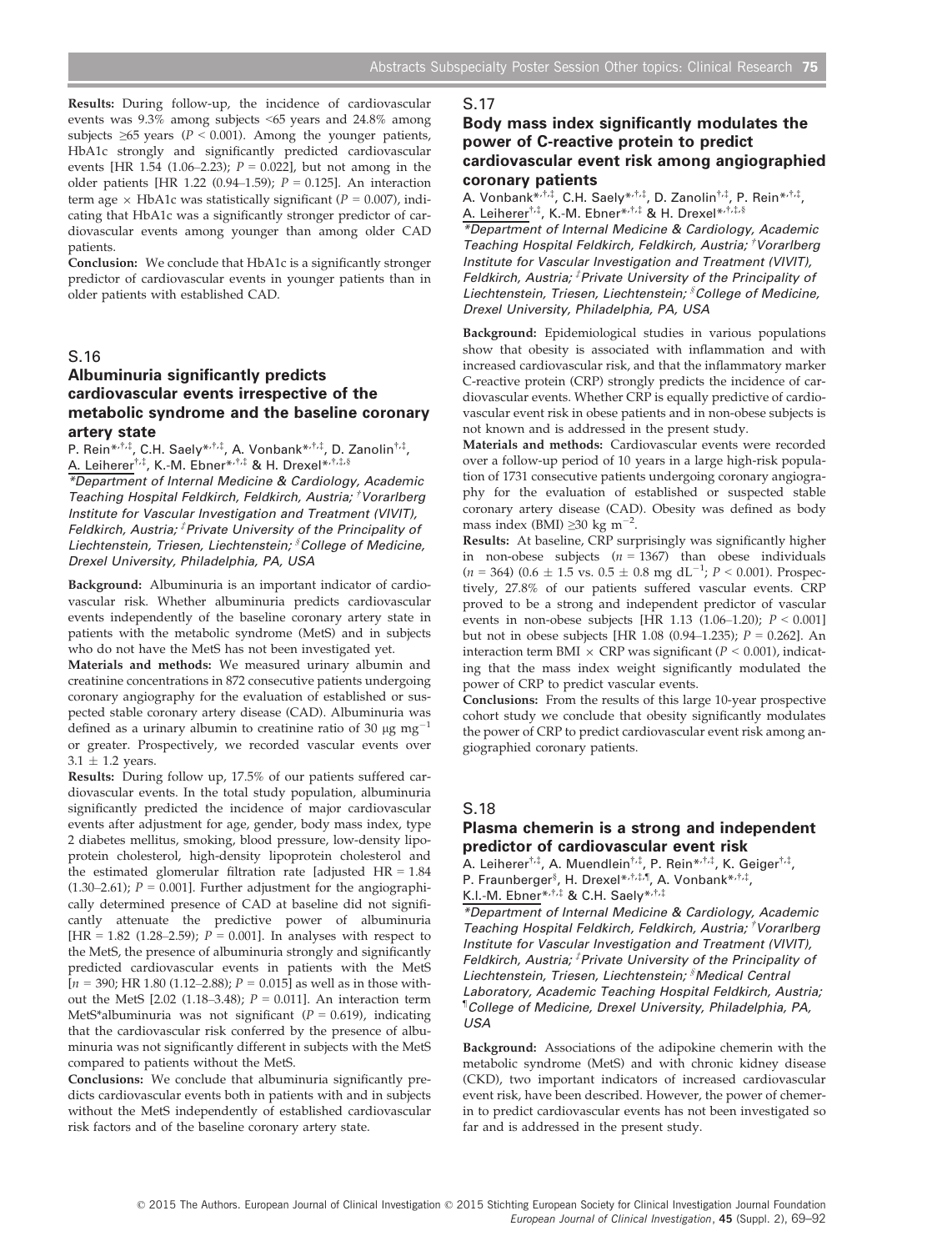Materials and methods: We measured plasma chemerin in a high-risk cohort of 495 patients undergoing coronary angiography for the evaluation of suspected or established coronary artery disease (CAD) in which cardiovascular events were prospectively recorded over  $3.5 \pm 1.1$  years. Significant baseline CAD was diagnosed in the presence of coronary artery stenoses  $>50\%$ .

Results: At baseline, plasma chemerin was significantly higher in patients with the MetS as defined by the current harmonized consensus definition  $(n = 147)$  than in non-MetS subjects  $(201 \pm 71 \text{ vs. } 163 \pm 62 \text{ ng mL}^{-1}, P < 0.001)$  and was inversely<br>correlated with estimated glomerular filtration rate (eCER) correlated with estimated glomerular filtration rate (eGFR;  $r = -0.33$ ,  $P < 0.001$ ). During follow-up, chemerin significantly predicted cardiovascular events  $(n = 82)$  univariately, after adjustment for age, gender, body mass index, and eGFR, and also after additional adjustment for the presence of significant baseline CAD, with standardized hazard ratios of 1.83 (1.19– 2.83),  $P = 0.006$ ; 1.77 (1.12–2.80),  $P = 0.015$ ; and 1.69 (1.07–2.67),  $P = 0.024$ , respectively.

Conclusions: From this first prospective evaluation of the cardiovascular event risk associated with chemerin we conclude that chemerin is strongly predictive of cardiovascular events independently from standard risk factors, from the MetS, and from the baseline presence of CAD.

#### S.19

#### Diabetes is not a coronary artery disease risk equivalent among women

C.H. Saely\* $\dot{A}^{\ast}, \dot{A}$ . Vonbank $\dot{A}^{\ast}, \dot{B}$ , D. Zanolin $\dot{A}^{\dag}, \dot{B}$ , P. Rein $\dot{A}^{\ast}, \dot{B}^{\ast}$ , A. Leiherer $^{\dagger,\ddagger}$ , K.-M. Ebner\* $^{\dagger,\ddagger,\ddagger}$  & H. Drexel\* $^{\dagger,\ddagger,\ddagger,\ddagger,\ddagger}$ 

\*Department of Internal Medicine & Cardiology, Academic Teaching Hospital Feldkirch, Feldkirch, Austria; † Vorarlberg Institute for Vascular Investigation and Treatment (VIVIT), Feldkirch, Austria; <sup>‡</sup> Private University of the Principality of Liechtenstein, Triesen, Liechtenstein; <sup>§</sup> College of Medicine, Drexel University, Philadelphia, PA, USA

Background: Diabetes per se is widely considered a coronary artery disease (CAD) risk equivalent, particularly among women. We aimed at investigating the contribution of baseline coronary atherosclerosis to the risk of diabetic women for future vascular events in a prospective cohort study on subjects who were characterized by coronary angiography at baseline.

Materials and methods: Vascular events were recorded over 10 years in 598 consecutive women undergoing coronary angiography for the evaluation of established or suspected stable CAD.

Results: From our women, 271 had neither type 2 diabetes mellitus (T2DM) nor significant CAD (i.e. coronary stenoses ≥50%) at the baseline angiography, 79 had T2DM but not significant CAD, 152 did not have T2DM but had significant CAD, and 96 had both T2DM and significant CAD. Non-diabetic women without significant CAD had an event rate of 12.5%. The event rate was similar in T2DM women without significant CAD (15.2%;  $P = 0.749$ ), but higher in non-diabetic women with significant CAD (32.9%;  $P < 0.001$ ). Women with both T2DM and significant CAD had the highest event rate (43.8%;  $P < 0.001$ ). Importantly, T2DM women without significant CAD had a significantly lower event rate than non-diabetic women with significant CAD ( $P = 0.003$ ).

Conclusions: We conclude that T2DM per se is not a CAD risk equivalent among women. Moderate-risk diabetic women without significant CAD and very high-risk diabetic women with significant CAD add up to a grand total of high-risk diabetic women. This is why diabetes seems to be a CAD risk equivalent in many epidemiological studies.

#### S.20

## Haemoglobin as a predictor of diabetes incidence in obese and non-obese patients undergoing coronary angiography

A. Vonbank\*<sup>,†,‡</sup>, P. Rein\*<sup>,†,‡</sup>, D. Zanolin<sup>†,‡</sup>, C.H. Saely\*<sup>,†,‡</sup>, A. Leiherer $^{\dagger,\ddagger}$ , K.-M. Ebner $^{*,\dagger,\ddagger}$  & H. Drexel $^{*,\dagger,\ddagger,\S}$ 

\*Department of Internal Medicine & Cardiology, Academic Teaching Hospital Feldkirch, Feldkirch, Austria; † Vorarlberg Institute for Vascular Investigation and Treatment (VIVIT), Feldkirch, Austria;<sup>†</sup> Private University of the Principality of Liechtenstein, Triesen, Liechtenstein; <sup>§</sup> College of Medicine, Drexel University, Philadelphia, PA, USA

Background: The association of blood haemoglobin concentration (Hb) with the incidence of future diabetes in obese patients is unclear. In the present study we therefore addressed this issue.

Materials and methods: We prospectively recorded diabetes incidence over a mean follow-up period of 10 years in a large consecutive series of 1479 patients, who did not have previously known diabetes and who underwent coronary angiography for the evaluation of established or suspected coronary artery disease. Obesity was defined as body mass index (BMI)  $≥30$  kg m<sup>-2</sup>.

Results: During follow-up, the incidence of diabetes was 13%. Hb at baseline was significantly higher in obese patients  $(n = 331)$  than in non-obese subjects  $(148 \pm 12 \text{ vs.}$  $145 \pm 13$  g L<sup>-1</sup>). Prospectively, Hb strongly and significantly predicted diabetes incidence with a standardized adjusted odds ratio (OR) of 1.50 (1.05–2.16);  $P = 0.025$  in obese patients but not in non-obese individuals [OR 0.95 (0.75–1.19);  $P = 0.658$ ]. An interaction term  $BMI \times Hb$  was statistically significant  $(P = 0.024)$ , indicating that the body mass index significantly modulated the power of Hb to predict incident diabetes in this population.

Conclusions: We conclude that Hb is a strong predictor of diabetes incidence in obese patients undergoing coronary angiography and that the body mass index significantly modulates the power of Hb to predict incident diabetes in this population.

#### S.21

## Impact of gender on the risk of coronary atherosclerosis and cardiovascular events conferred by HbA1c in subjects without known diabetes

C.H. Saely\*<sup>,†,‡</sup>, A. Vonbank\*<sup>,†,‡</sup>, D. Zanolin<sup>†,‡</sup>, P. Rein\*<sup>,†,‡</sup>, A. Leiherer†,‡ , K.-M. Ebner\*,†,‡ & H. Drexel\*,†,‡,§

\*Department of Internal Medicine & Cardiology, Academic Teaching Hospital Feldkirch, Feldkirch, Austria; † Vorarlberg Institute for Vascular Investigation and Treatment (VIVIT), Feldkirch, Austria;<sup>†</sup> Private University of the Principality of Liechtenstein, Triesen, Liechtenstein; <sup>§</sup> College of Medicine, Drexel University, Philadelphia, PA, USA

Background: Diabetes confers a larger increase in the relative risk of cardiovascular events among women than among men. Whether gender also affects the association of HbA1c with cor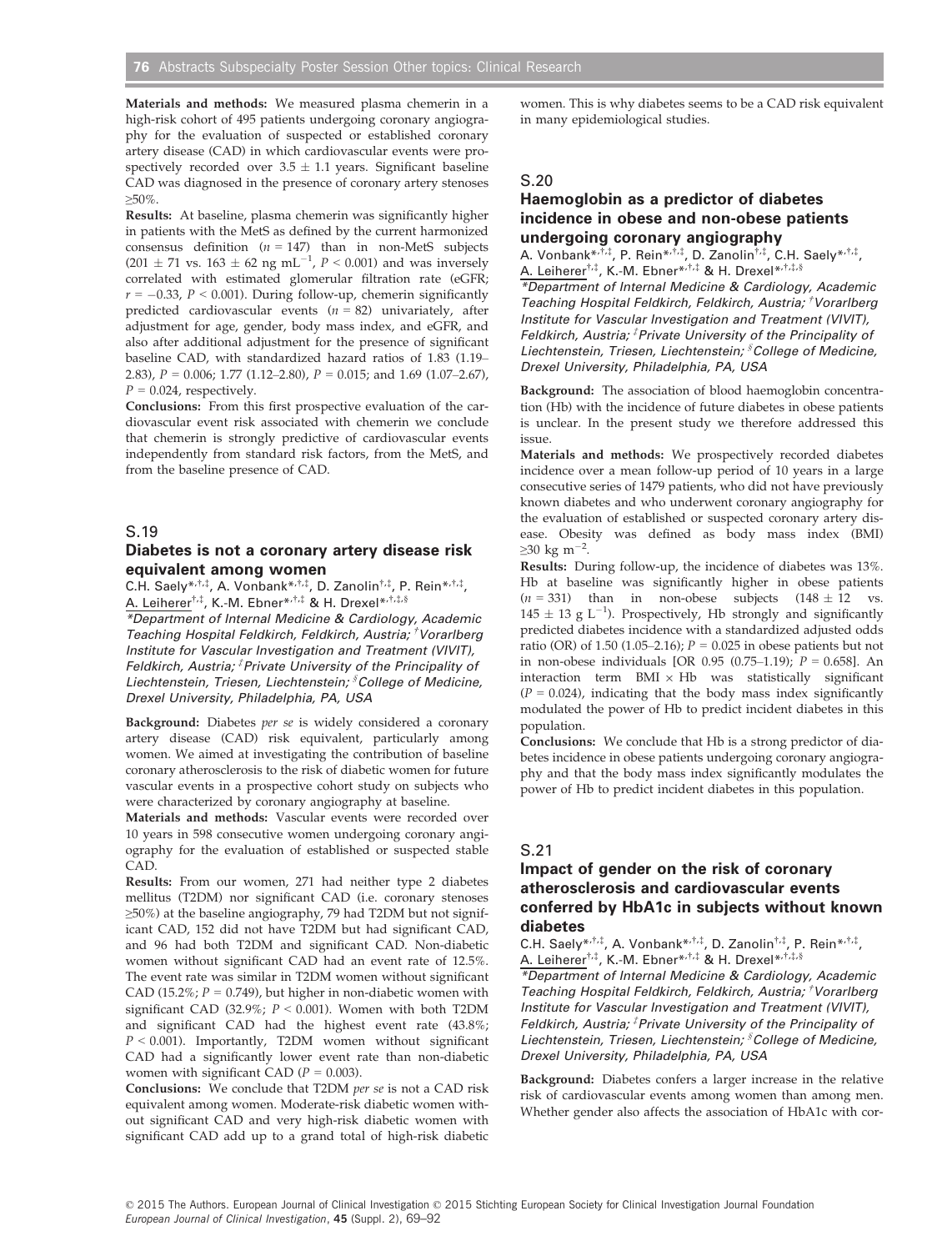onary atherosclerosis and cardiovascular events among subjects without known diabetes is unknown.

Materials and methods: We enrolled a large consecutive series of 1479 patients undergoing coronary angiography for the evaluation of established or suspected coronary artery disease (CAD), including 495 women and 984 men who did not have previously known diabetes Significant CAD was diagnosed in the presence of significant coronary stenoses ≥50%. Prospectively, we recorded cardiovascular events over  $4.4 \pm 1.2$  years. Results: Among women, 36.4%, 56.2%, and 7.4% and among men 44.2%, 46.6%, and 9.1% had HbA1c values of <5.7% (normal according to ADA criteria), 5.7–6.4% (at risk of diabetes according to ADA criteria), and ≥6.5% (diabetes according to ADA criteria), respectively. The prevalence of angiographically diagnosed significant CAD in these HbA1c categories was 31.2%, 38.2%, and 47.2% among women ( $P_{\text{trend}} = 0.041$ ) and 63.2%, 65.3% and 64.8% among men ( $P_{\text{trend}} = 0.589$ ). An interaction term gender  $\times$  HbA1c was statistically significant  $(P < 0.001)$ , indicating that the association of HbA1c with CAD was significantly stronger among women than among men. During follow-up, the incidence of cardiovascular events was 21.5% in women and 28.5% in men ( $P = 0.002$ ). Among women, HbA1c strongly and significantly predicted cardiovascular events (adjusted OR for a 1% increase in HbA1c [HR 2.08 (1.24–3.03);  $P < 0.001$ ], but not among men [HR 1.12 (0.94-1.53);  $P = 0.145$ ]. An interaction term gender  $\times$  HbA1c again was statistically significant ( $P = 0.011$ ), indicating that HbA1c was a significantly stronger predictor of cardiovascular events among women than among men.

Conclusions: We conclude that gender significantly modulates the risk of coronary atherosclerosis and cardiovascular events conferred by HbA1c in subjects without known diabetes.

#### S.22

## Impaired kidney function is a diabetes risk equivalent in patients with established coronary artery disease

C.H. Saely\*<sup>,†,‡</sup>, D. Zanolin<sup>†,‡</sup>, A. Vonbank\*<sup>,†,‡</sup>, P. Rein\*<sup>,†,‡</sup>,<br>A. Leiherer<sup>†,‡</sup>, K.-M. Ebner\*<sup>,†,‡</sup> & H. Drexel\*<sup>,†,‡,§</sup>

\*Department of Internal Medicine & Cardiology, Academic Teaching Hospital Feldkirch, Feldkirch; Austria; † Vorarlberg Institute for Vascular Investigation and Treatment (VIVIT), Feldkirch, Austria; <sup>†</sup> Private University of the Principality of Liechtenstein, Triesen, Liechtenstein; <sup>§</sup> College of Medicine, Drexel University, Philadelphia, PA, USA

Background: Type 2 diabetes mellitus (T2DM) is a paramount risk factor for cardiovascular disease, in particular among patients with established coronary artery disease (CAD). Similarly, chronic kidney disease (CKD) confers a high risk of cardiovascular events. We aimed at investigating the single and joint effects of T2DM and of CKD on cardiovascular risk in patients with angiographically proven CAD.

Materials and methods: We prospectively recorded cardiovascular events over 10 years in a cohort of 1423 patients with angiographically proven CAD. CKD was defined as an estimated glomerular filtration rate (eGFR) <60 mL  $min^{-1}/1.73$  m<sup>2</sup>.

Results: The risk of cardiovascular events was significantly higher in T2DM patients ( $n = 437$ ) than in non-diabetic subjects (39.1% vs. 28.7%;  $P < 0.001$ ) and also was higher in patients with CKD ( $n = 246$ ) compared to those with an eGFR  $\geq 60$  mL min<sup>-1</sup>/<br>1.73 m<sup>2</sup> (47.2%, ys. 28.7%,  $P < 0.001$ ). When both T2DM and 1.73 m<sup>²</sup> (47.2% vs. 28.7%; P <sup>&</sup>lt; 0.001). When both, T2DM and CKD were considered, 841 subjects had neither T2DM nor CKD, 336 had T2DM but not CKD, 145 did not have diabetes but had CKD, and 101 had both diabetes and CKD. When compared with the event rate among patients with neither T2DM nor CKD (26.3%), event rates were significantly higher in patients with T2DM who did not have CKD (34.8%;  $P = 0.007$ ) and in non-diabetic patients with CKD (42.8%;  $P = 0.020$ ) and were highest in patients with both, T2DM and CKD (53.5%;  $P < 0.001$ ). Further, patients with both, T2DM and CKD were at a significantly higher event risk than those with T2DM but no CKD  $(P = 0.011)$  and those without T2DM but with CKD no CKD ( $P = 0.011$ ) and those without T2DM but with CKD ( $P = 0.048$ ). Event rates were similar in patients with T2DM  $(P = 0.048)$ . Event rates were similar in patients with T2DM<br>but not CKD and in pon-diabetic patients with CKD  $(P = 0.798)$ but not CKD and in non-diabetic patients with CKD ( $P = 0.798$ ). Conclusions: We here report the novel findings that CKD and T2DM contribute synergistically to cardiovascular event risk and that CKD is a T2DM risk equivalent in patients with established coronary artery disease.

#### S.23

## Leptin serum levels are independently determined by obesity and by the presence of the metabolic syndrome

D. Zanolin<sup>†,‡</sup>, C.H. Saely\*<sup>,†,‡</sup>, A. Vonbank\*<sup>,†,‡</sup>, P. Rein\*<sup>,†,‡</sup>, A. Leiherer<sup>†,‡</sup>, K.-M. Ebner\*<sup>,†,‡</sup> & H. Drexel\*<sup>,†,‡,§</sup>

\*Department of Internal Medicine & Cardiology, Academic Teaching Hospital Feldkirch, Feldkirch, Austria; † Vorarlberg Institute for Vascular Investigation and Treatment (VIVIT), Feldkirch, Austria; <sup>‡</sup>Private University of the Principality of Liechtenstein, Triesen, Liechtenstein; <sup>§</sup> College of Medicine, Drexel University, Philadelphia, PA, USA

Background: Obesity is a major risk factor for the metabolic syndrome (MetS), but some obese individuals do not have the MetS while others have the MetS but are non-obese. The single and joint associations of the adipokine leptin with obesity and the MetS have not yet been investigated and are addressed in the present study.

Materials and methods: We measured leptin in four groups of patients: subjects who were non-obese and did not have the MetS ( $n = 196$ ), non-obese patients with the MetS ( $n = 149$ ), obese subjects who did not have the MetS ( $n = 13$ ) and obese patients with the MetS ( $n = 77$ ). Obesity was defined as a body mass index ≥30 kg m<sup>-2</sup>; presence of the MetS was defined according to the current harmonized consensus definition.

Results: Compared to serum leptin in non-obese subjects who did not have the MetS (6.71  $\pm$  7.83 ng mL<sup>-1</sup>), leptin was significantly higher in non-obese subjects with the MetS  $(9.29 \pm 7.53 \text{ ng mL}^{-1})$ ;  $P < 0.001$ ), as well as in obese subjects without  $(11.15 \pm 9.75 \text{ ng } \text{mL}^{-1})$ ;  $P = 0.016$ ) or obese patients<br>with the MetS (15.92 + 11.61 ng mJ <sup>-1</sup>;  $P < 0.001$ ) in whom lenwith the MetS (15.92  $\pm$  11.61 ng mL<sup>-1</sup>;  $P < 0.001$ ), in whom lepting translate  $(P = 0.127)$  to be higher than in obses patients with tin trended ( $P = 0.127$ ) to be higher than in obese patients without the MetS and was significantly  $(P < 0.001)$  higher than in non-obese patients with the MetS. Analysis of covariance showed that both obesity and the MetS significantly and independently predicted serum leptin, with obesity being the stronger predictor ( $F = 17.016$ ;  $P < 0.001$ ) than presence of the MetS  $(F = 7.60; P = 0.006).$ 

Conclusions: Obesity and presence of the MetS are independent determinants of serum leptin, but obesity explains a larger amount of serum leptin variation than the presence of the MetS.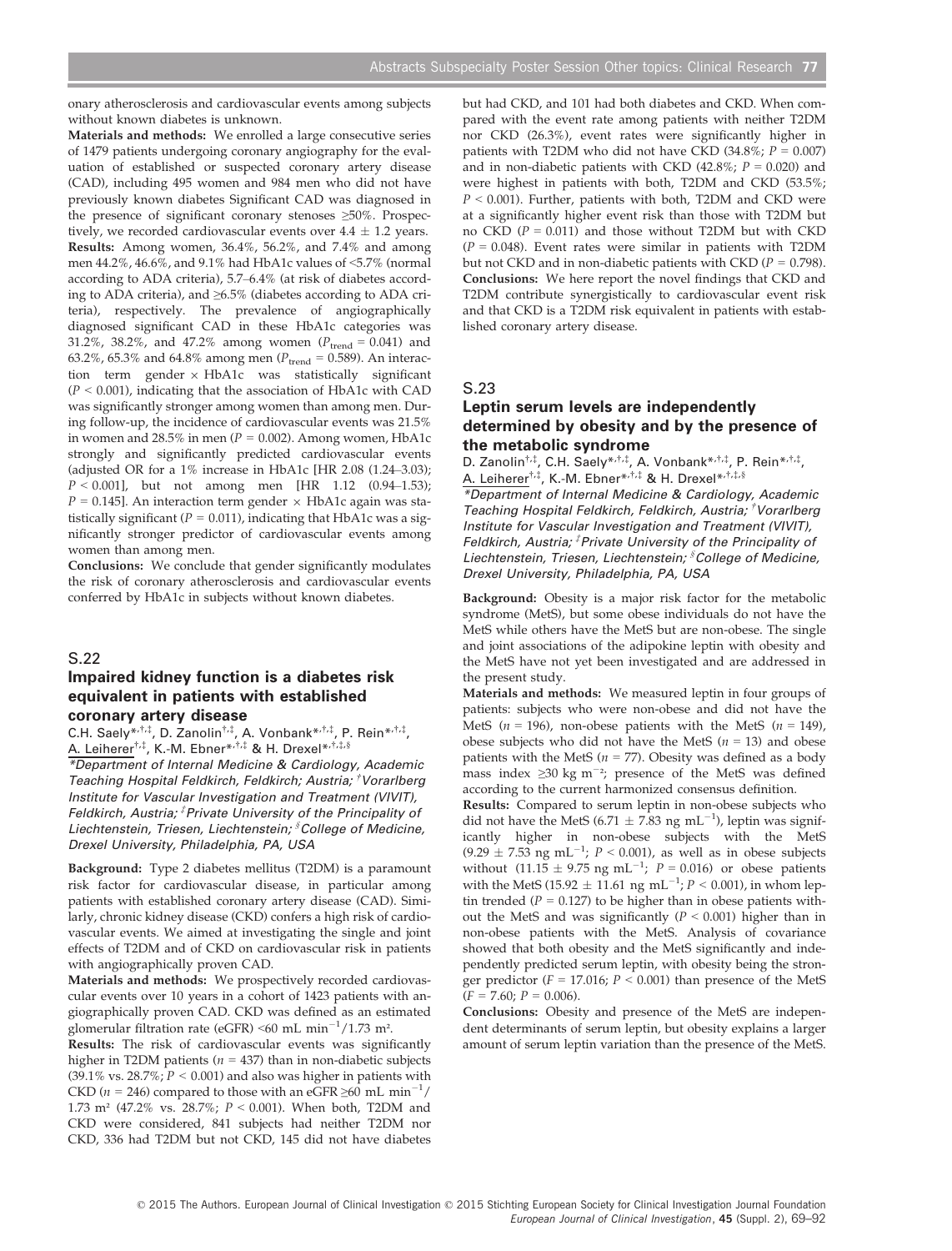#### Lipoprotein (a), type 2 diabetes and vascular risk in angiographied coronary patients

A. Vonbank\*<sup>,†,‡</sup>, C.H. Saely\*<sup>,†,‡</sup>, D. Zanolin<sup>†,‡</sup>, P. Rein\*<sup>,†,‡</sup>,<br>A. Leiherer<sup>†,‡</sup>, K.-M. Ebner\*<sup>,†,‡</sup> & H. Drexel\*<sup>,†,‡,§</sup>

\*Department of Internal Medicine & Cardiology, Academic Teaching Hospital Feldkirch, Feldkirch, Austria; † Vorarlberg Institute for Vascular Investigation and Treatment (VIVIT), Feldkirch, Austria; <sup>†</sup> Private University of the Principality of Liechtenstein, Triesen, Liechtenstein; <sup>§</sup> College of Medicine, Drexel University, Philadelphia, PA, USA

Background: Lipoprotein (a) [Lp(a)] especially in young individuals is an important cardiovascular risk factor. However, data on the long-term vascular risk conferred by Lp(a) in patients with type 2 diabetes mellitus (T2DM) are scarce.

Materials and methods: Lp(a) was measured in a cohort of 909 consecutive patients undergoing coronary angiography for the evaluation of established or suspected stable coronary artery disease; vascular events were recorded over 10 years.

Results: Median Lp(a) at baseline was significantly lower in patients with T2DM ( $n = 260$ ) than in subjects without T2DM [10 (interquartile range  $1-34$ ) vs. 16  $(1-54)$  mg  $dL^{-1}$ ;  $P = 0.017$ ]. Prospectively, 27.8% of our patients suffered vascular events. Lp(a) proved to be a strong and independent predictor of vascular events in total population with a standardized adjusted hazard ratio (HR) of 1.15 (1.03–1.27);  $P = 0.006$ ] as well as in subjects without T2DM [HR 1.22 (1.10–1.36);  $P < 0.001$ ] but not in patients with T2DM [HR 0.990 (0.79–1.22);  $P = 0.888$ ]. An interaction term T2DM  $\times$  Lp(a) was significant (P < 0.001), indicating that Lp(a) was a significantly stronger predictor of vascular events in subjects without T2DM than in patients with T2DM.

Conclusions: Lp(a) in patients with T2DM is low and is not associated with the incidence of vascular events. The power of Lp(a) as a predictor of cardiovascular events is significantly modulated by the presence T2DM.

#### S.25

# Plasma omentin significantly predicts cardiovascular events independently from the presence and extent of angiographically

determined baseline coronary artery disease C.H. Saely\*<sup>,†,‡</sup>, A. Leiherer<sup>†,‡</sup>, A. Muendlein<sup>†,‡</sup>,

A. Vonbank\*<sup>,†,‡</sup>, P. Rein\*<sup>,†,‡</sup>, K. Geiger<sup>†,‡</sup>, K.-M. Ebner\*<sup>,†,‡</sup> & H. Drexel\*,†,‡,§

\*Department of Internal Medicine & Cardiology, Academic Teaching Hospital Feldkirch, Feldkirch, Austria; † Vorarlberg Institute for Vascular Investigation and Treatment (VIVIT), Feldkirch, Austria; <sup>†</sup> Private University of the Principality of Liechtenstein, Triesen, Liechtenstein; <sup>§</sup> College of Medicine, Drexel University, Philadelphia, PA, USA

Background: No prospective data on the power of the new adipocytokine omentin to predict cardiovascular events are available. We therefore aimed at investigating (i) the association of plasma omentin with cardiometabolic risk markers, (ii) its association with angiographically determined coronary atherosclerosis, and (iii) the power of plasma omentin to predict cardiovascular events.

Materials and methods: We measured plasma omentin in a series of 295 patients undergoing coronary angiography for the evaluation of established or suspected stable CAD; presence of baseline CAD was defined as the presence of any lumen irregularities at angiography; the extent of baseline CAD was defined as the number of significant coronary stenoses ≥50%; prospectively cardiovascular events were recorded over a mean follow-up period of 3.5 years.

Results: During this period, 17.6% of our patients suffered cardiovascular events, corresponding to an annual event rate of 5.3%. Plasma omentin did not differ significantly between patients with and subjects without significant CAD ( $P = 0.783$ ), but prospectively omentin significantly predicted cardiovascular events after adjustment for age, gender, BMI, diabetes, hypertension, LDL cholesterol, HDL cholesterol and smoking with a standardized adjusted hazard ratio (HR) of 1.41 (95% CI 1.16–1.72),  $P < 0.001$ , as well as after additional adjustment for the presence and extent of CAD at the baseline angiography [HR 1.52 (95%CI 1.23–1.86),  $P < 0.001$ ].

Conclusions: From this first prospective evaluation of the cardiovascular risk associated with plasma omentin we conclude that elevated omentin is a strong predictor of cardiovascular events independently from the presence of baseline CAD.

#### S.26

## ProBNP strongly predicts future macrovascular events in angiographied coronary patients with as well as in those without the metabolic syndrome

P. Rein\* $\cdot^{\dagger,\ddagger}$ , C.H. Saely\* $\cdot^{\dagger,\ddagger}$ , A. Vonbank\* $\cdot^{\dagger,\ddagger}$ , D. Zanolin $^{\dagger,\ddagger}$ , A. Leiherer<sup>†,‡</sup>, K.-M. Ebner\*<sup>,†,‡</sup> & H. Drexel\*<sup>,†,‡,§</sup>

\*Department of Internal Medicine & Cardiology, Academic Teaching Hospital Feldkirch, Feldkirch, Austria; † Vorarlberg Institute for Vascular Investigation and Treatment (VIVIT), Feldkirch, Austria;<sup>†</sup> Private University of the Principality of Liechtenstein, Triesen, Liechtenstein; <sup>§</sup> College of Medicine, Drexel University, Philadelphia, PA, USA

Background: Pro-B-type natriuretic peptide (proBNP) is a prognostic biomarker for patients with congestive heart failure as well as in other patient populations. The power of proBNP to predict cardiovascular endpoints in patients with the metabolic syndrome (MetS) is unclear and is addressed in the present study.

Materials and methods: We measured serum proBNP in 722 patients undergoing coronary angiography for the evaluation of stable coronary artery disease (CAD). Significant CAD was diagnosed in the presence of coronary stenoses with lumen narrowing of ≥50%. Prospectively, we recorded vascular events over  $3.2 \pm 1.2$  years.

Results: ProBNP was significantly higher in patients with  $(n = 386)$  than in subjects without significant CAD at baseline  $(711 \pm 1287 \text{ vs. } 663 \pm 1565 \text{ pg } \text{mL}^{-1}; P = 0.001)$ . Prospectively, we recorded 121 cardiovascular events. The incidence of vascular events significantly increased over tertiles of proBNP in patients with the MetS (10.7%, 18.5%, and 28.8% respectively;  $P = 0.004$ ) was well as in those without the MetS (10.4%, 11.5%, and 22.0%, respectively;  $P = 0.011$ ). Similarily, serum proBNP significantly predicted the incidence of major cardiovascular events after adjustment for age, gender, body mass index, smoking, systolic and diastolic blood pressure, low-density lipoprotein cholesterol, high-density lipoprotein cholesterol and the estimated glomerular filtration reate both in subjects with the MetS [standardized adjusted HR 1.48 (1.21-1.80);  $P < 0.001$ ] and in those without the MetS [HR 1.21 (1.04–1.40);  $P = 0.011$ ]. These results were not attenuated after further adjustment for the angiographically determined baseline CAD state [HRs 1.50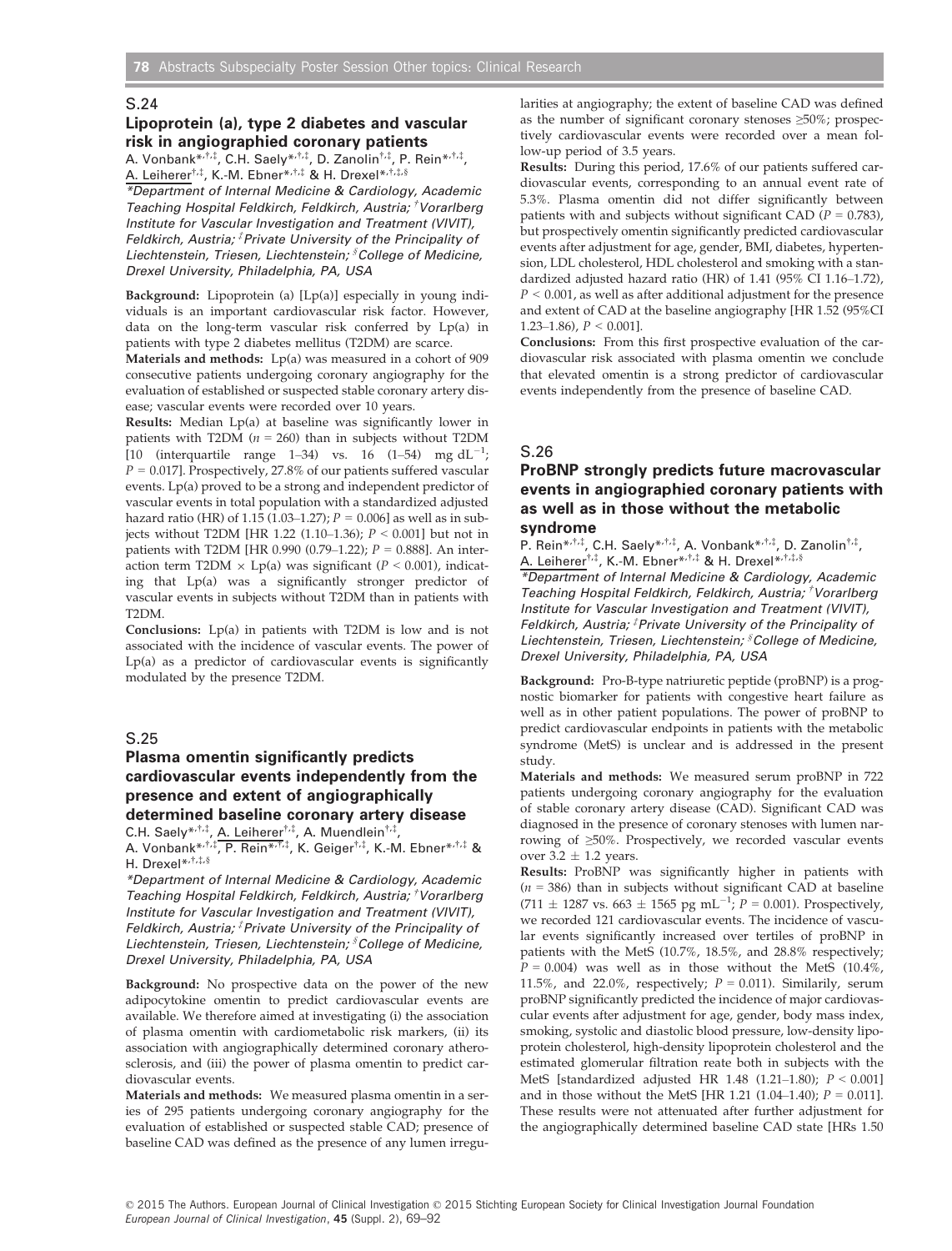(1.23–1.83);  $P < 0.001$  and 1.26 (1.09–1.47);  $P = 0.003$  in subjects with the MetS and in those without the MetS, respectively). Conclusions: Serum proBNP predicts cardiovascular events independently of established cardiovascular risk factors and of the baseline coronary artery state both in patients with and in subjects without the MetS.

## S.27

## Single and joint effects of obesity and of the metabolic syndrome on cardiovascular event risk

C.H. Saely\*<sup>,†,‡</sup>, D. Zanolin<sup>†,‡</sup>, A. Vonbank\*<sup>,†,‡</sup>, P. Rein\*<sup>,†,‡</sup>, A. Leiherer<sup>†,‡</sup>, K.-M. Ebner\*<sup>,†,‡</sup> & H. Drexel\*<sup>,†,‡,§</sup>

\*Department of Internal Medicine & Cardiology, Academic Teaching Hospital Feldkirch, Feldkirch, Austria; † Vorarlberg Institute for Vascular Investigation and Treatment (VIVIT), Feldkirch, Austria; <sup>†</sup> Private University of the Principality of Liechtenstein, Triesen, Liechtenstein; <sup>§</sup> College of Medicine, Drexel University, Philadelphia, PA, USA

Background: Obesity is a major risk factor for the metabolic syndrome (MetS), but some obese individuals do not have the MetS while others have the MetS but are non-obese. We prospectively investigated the single and joint effects of obesity and of the MetS on cardiovascular event risk.

Materials and methods: Cardiovascular events were prospectively recorded over 10 years in a large cohort of 1705 patients undergoing coronary angiography for the evaluation of established or suspected stable coronary artery disease. Obesity was defined as a body mass index  $\geq 30$  kg m<sup>-2</sup>; presence of the MetS was defined according to the current harmonized consensus definition.

Results: From our patients, 827 were non-obese and did not have the MetS, 443 were non-obese but had the MetS, 113 were obese but did not have the MetS, and 322 were obese and had MetS. Cardiovascular event risk was 34.1% in non-obese patients with the MetS. It was significantly higher in this patient group when compared to non-obese subjects without the MetS (25.3%;  $P < 0.001$ ), when compared to obese subjects without the MetS (22.1%;  $P = 0.036$ ), and even when compared to obese subjects with the MetS (25.2%;  $P = 0.006$ ).

Conclusions: We conclude that non-obese patients with the MetS face a particularly unfavourable cardiovascular prognosis.

#### S.28

## Presence of type 2 diabetes mellitus significantly modulates the power of thyroid stimulating hormone to predict cardiovascular mortality

A. Vonbank\* $\dot{h}^{\ddagger,\ddagger}$ , C.H. Saely\* $\dot{h}^{\ddagger,\ddagger}$ , D. Zanolin $^{\dagger,\ddagger}$ , P. Rein\* $\dot{h}^{\ddagger,\ddagger}$ , A. Leiherer $^{\dagger,\ddagger}$ , K.-M. Ebner $^{*,\dagger,\ddagger}$  & H. Drexel $^{*,\dagger,\ddagger,\S}$ 

\*Department of Internal Medicine & Cardiology, Academic Teaching Hospital Feldkirch, Feldkirch, Austria; † Vorarlberg Institute for Vascular Investigation and Treatment (VIVIT), Feldkirch, Austria; <sup>†</sup> Private University of the Principality of Liechtenstein, Triesen, Liechtenstein; <sup>§</sup> College of Medicine, Drexel University, Philadelphia, PA, USA

Background: Elevated thyroid stimulating hormone (TSH) is associated with an adverse cardiovascular risk profile, especially in patients with type 2 diabetes mellitus (T2DM). We investigated the association between TSH and cardiovascular mortality in patients with T2DM as well as in non-diabetic subjects.

Materials and methods: We measured TSH in a high-risk cohort of 1741 consecutive patients undergoing coronary angiography for the evaluation of established or suspected coronary artery disease (CAD). The incidence of vascular events was recorded over 10 years; T2DM was defined according to current ADA criteria.

Results: From our patients, 34% suffered vascular events. TSH proved to be a strong andindependent predictor of cardiovascular mortality in subjects without T2DM ( $n = 1220$ ; standardized adjusted hazard ratio (HR) 1.11 [1.00–1.24];  $P = 0.036$ ), but not in patients with T2DM ( $n = 521$ ; HR 0.99 [0.87-1.14];  $P = 0.934$ ). An interaction term TSH  $\times$  T2DM was significant (P = 0.039), indicating that TSH was a significantly stronger predictor of vascular events in subjects without T2DM than in patients without T2DM. Conclusions: From the data of this prospective cohort study we conclude that presence of T2DM significantly modulates the power of TSH to predict cardiovascular mortality.

#### S.29

## Co-prescribing of renin-angiotensin system (RAS)-acting agents in clinical practice in Romania

A. Farcas\*, D. Leucuta<sup>†</sup>, C. Bucsa\*, C. Mogosan\*, M. Bojita\* & D. Dumitrascu‡

\*Drug Information Research Center, "Iuliu Hatieganu" University of Medicine and Pharmacy, Cluj-Napoca, Romania; † Medical Informatics and Biostatistics Department, "Iuliu Hatieganu" University of Medicine and Pharmacy, Cluj-Napoca, Romania; <sup>‡</sup> 2nd Medical Department, "Iuliu Hatieganu" University of Medicine and Pharmacy, Cluj-Napoca, Romania

Background: Due to concerns that combining RAS-acting agents could increase the risk of hyperkalaemia and renal failure compared with RAS-acting monotherapy we conducted an investigation to describe the extent and patterns of co-prescription of RAS-acting agents compared with monotherapy in an electronic health record database.

Materials and methods: The descriptive retrospective study included all patients hospitalized during 18 months in 2013–2014 with a prescription of a RAS-acting agent at hospital discharge: angiotensin-converting enzyme inhibitors (ACEi), angiotensin receptor blockers (ARBs) or a combination of the two. Variables like demographics, co-morbidities, co-medications and proportion of patients with high creatinine and potassium values before discharge were analyzed.

Results: Out of a total number of 10 315 patients, 1003 (9.72%) were prescribed an ACEi, 254 (2.46%) an ARB and 24 (0.23%) were co-prescribed an ACEi and an ARB. There were no differences regarding sex and age between these groups. In patients with diabetes mellitus ( $n = 1674$ ) an ACEi, ARB and a combination of the two were prescribed in 192 (11.47%), 71 (4.24%) and 14 (0.83%) respectively. In patients with renal disease ( $n = 609$ ) an ACEi, ARB and a combination of the two were prescribed in 62 (10.18%), 27 (4.43%) and 5 (0.82%) respectively. Creatinine values (as per the last measurement before discharge) higher than 1.7 mg  $dL^{-1}$  and potassium values higher than 5.5 mM were found in 2.64%, 6.88% and 13.04%, respectively in 1.03%, 2.02% and 0% of patients discharged with an ACEi, ARB and a combination of the two.

Conclusions: The co-prescription of (RAS)-acting agents is higher in patients with diabetic and renal disease comparing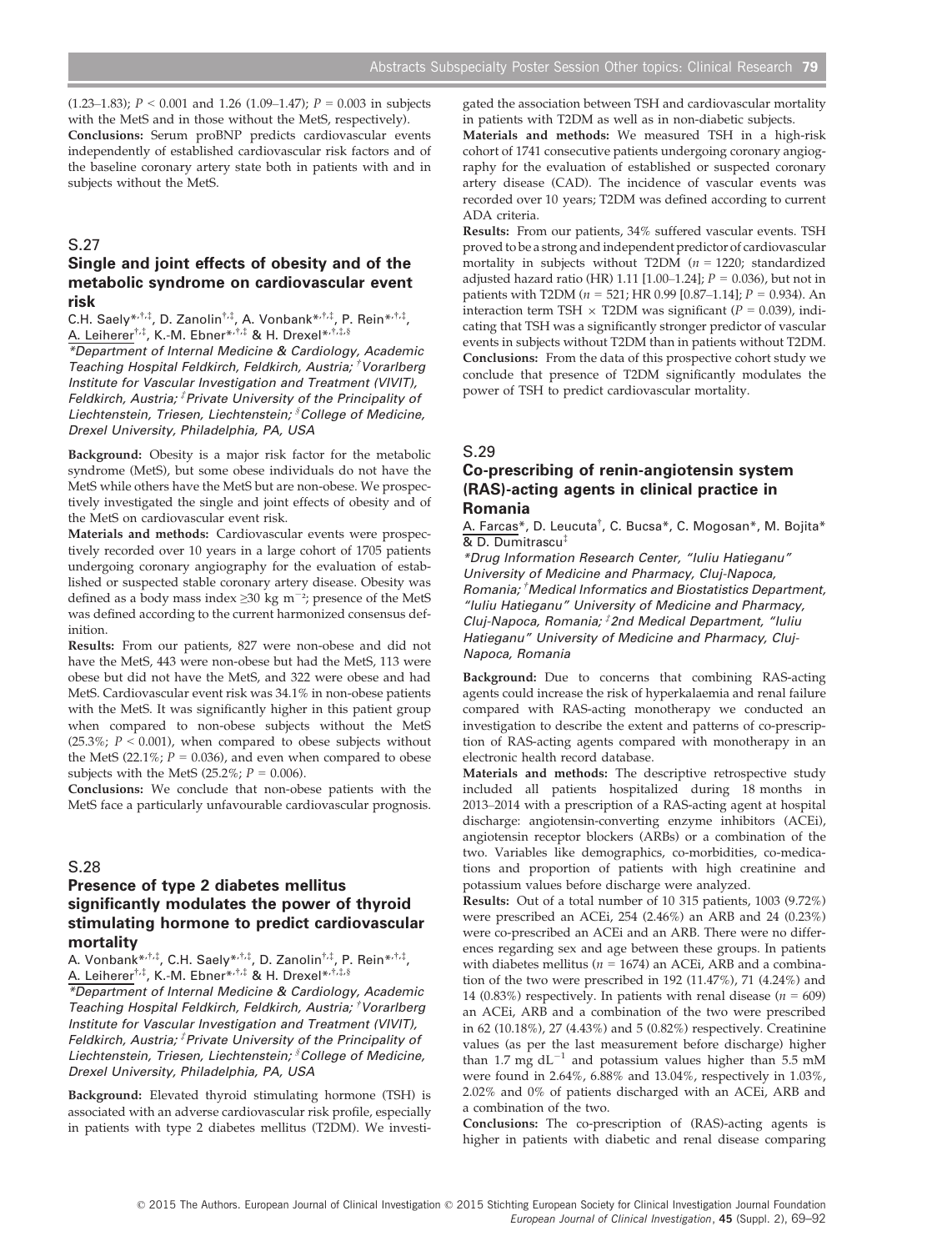to overall population, being prescribed in more patients with altered creatinine values compared to patients receiving monotherapy.

Acknowledgements: This paper was published under the frame of European Social Found, Human Resources Development Operationl Programme 2007–2013, project no. POSDRU/ 159/1.5/136893.

## S.30

#### Clinical investigation of quality-of-life data among laryngectomized patients

M. Chirila\*, C. Tiple\*, F.V. Dinescu\* & S.D. Bolboaca† \*Department of Otorhinolaryngology, Iuliu Hatieganu University of Medicine and Pharmacy, Cluj-Napoca, Romania; † Department of Medical Informatics and Biostatistic Department, Iuliu Hatieganu University of Medicine and Pharmacy, Cluj-Napoca, Romania

Background: The objective of our study was to find thresholds for health-related quality-of-life (HRQL) that laryngectomees consider to be clinically relevant 1 year after surgery (i.e., the level of HRQL that patient's rate as satisfactory).

Materials and methods: We performed a retrospective casecontrol study between October 2013 and November 2014. We included patients diagnosed with laryngeal or hypopharyngeal cancer and surgical treated with total laryngectomy at the ENT Clinic of Cluj-Napoca. We used the European Organisation for Research and Treatment of Cancer core questionnaires (QLQ-C30) and the head and neck cancer module (QLQ-H&N35).The target values for the QLQ-C30 and QLQ-H&N35 were defined on a sample of 80 patients at 1 year following laryngectomy and 20 healthcare professionals (HCPs).

Results: On the functional scales, patients accept most problems in emotional functioning (37.75) and cognitive functioning (50.25). Patients are the most accepting of sensory impairments (49.49), coughing (38.38), and dyspnea (25.25), whereas diarrhea (4.55) and nausea/vomiting (8.33) were rated as being the most troublesome symptoms. Difficulties in social contact (28.48), social eating (22.10), and pain in the mouth (30.30) were also judged as being very hard to live with. HCPs assessed more of the studied complaints as being tolerable than patients did, especially in psychosocial domains.

Conclusions: For some domains, we found large discrepancies between desired quality-of-life levels and reality, with a large proportion of the laryngectomized patients not reaching the desired cutoff values. A remarkable result of the study is the observation that symptoms, resulting directly from disease or therapy, are easier for patients to accept than general, nonspecific symptoms.

### S.31

## Effect of ablative treatment of hepatocellular carcinoma (HCC) on the genomic expression in circulating peripheral blood mononuclear cells (PBMC)

D. Santovito, S. D'Amore, A. Mele, A. Gesualdo, V.O. Palmieri & G. Palasciano Department of Biomedical Sciences and Oncology, University of Bari, Bari, Italy

Background: Genomic profiling of HCC have significant clinical and prognostic role.

The aims are: to find out role of gene expression profile of PBMCs as a surrogate approach for assessment of local HCCinfiltrating mononuclear inflammatory cells; to find out whether ablative treatment of HCC may affect genomic expression in circulating PBMCs.

Methods: Twenty-five patients affected by HCC, classified on Child Class, staged by BCLC criteria, underwent to ablative treatment (radiofrequency 13, chemoembolization 11); its effect has been evaluated by mRECIST criteria. Blood samples have been collected at time 0, before treatment, and at time 1, 3 months after procedure. Microarray expression profiling on PBMCs has been performed to identify upregulation and/or down-regulation of gene expression pathways by means highthroughput iSCAN illumina facility. The genomic analysis has been completed for 14 subjects, seven complete response (CR); seven partial response (PR).

Results: At time 0, the gene HLA-DBR4 is overexpressed in patients with PR in comparison to subjects with CR (3328 + 1280vs2660 + 651 signal avg,  $P < 0.005$  . In patients with CR, one gene is overexpressed (ERH) and seven genes (HNRNPL, H1FX, STARD3, FOS, RNU1–5, RNU1G2, SNORD3C, RN5S9, JUN) are underexpressed after treatment. In patients with PR, seven genes are up-regulated (C22orf27, FYCO1, PSMC4, ZNF217, SYT11, RAB8B, MLKL) and 11 are down-regulated (SESN1, SETD1A, GDPD5, FAM100B, C2orf24, SH3BP1, CYBASC3, CIC, PLIN2, SLC35A4, DNM2).

Further evaluation has enclosed the comparison among genes expression at time 1 among CR and PR patients and identification of pathways and possible networks related to tumor progression.

Conclusions: Genomic analysis of PBMCs by microarrays is important for the study of genomic profiling of HCC and for clinical and prognostic effects on gene expression of the ablative treatment.

#### S.32

## How intrauterine growth restriction influence anthropometry and morbidities of pre-term and respectively term infants?

M.G. Hăşmăşanu\*, M.I. Baizat<sup>†</sup>, S.D. Bolboacă<sup>‡</sup>,

T.C. Drugan<sup>‡</sup>, M. Matyas\* & C.G. Zaharie\*

\*Department of Neonatology, Iuliu Hațieganu University of Medicine and Pharmacy Cluj-Napoca, Cluj-Napoca, Romania; † Department of Neonatology, Emergency Clinical County Hospital Cluj-Napoca, Cluj-Napoca, Romania; ‡ Department of Medical Informatics and Biostatistics, Iuliu Hatieganu University of Medicine and Pharmacy Cluj-Napoca, Cluj-Napoca, Romania

Background: The aim of our study was to investigate if intrauterine growth restricted (IUGR) infants had different anthropometry and morbidities in preterm and term subgroups compared to controls.

Materials and methods: A retrospective study was conducted in the Emergency County Hospital, Cluj-Napoca on infants admitted to the 1st Gynecology Neonatal-Ward during 2.5 years. The medical charts were reviewer and preterm (gestational age,  $GA < 37$  weeks) as well as term  $(GA \geq 37$  weeks) infants with IUGR (birth weight for GA < 10th percentile) were included in the sample. A matched healthy control in terms of GA and gender was identified in a ratio of 1:1 and included in the study.

Results: One-hundred-forty-two newborns were investigated in each group (IUGR and control), 51 preterm and 91 term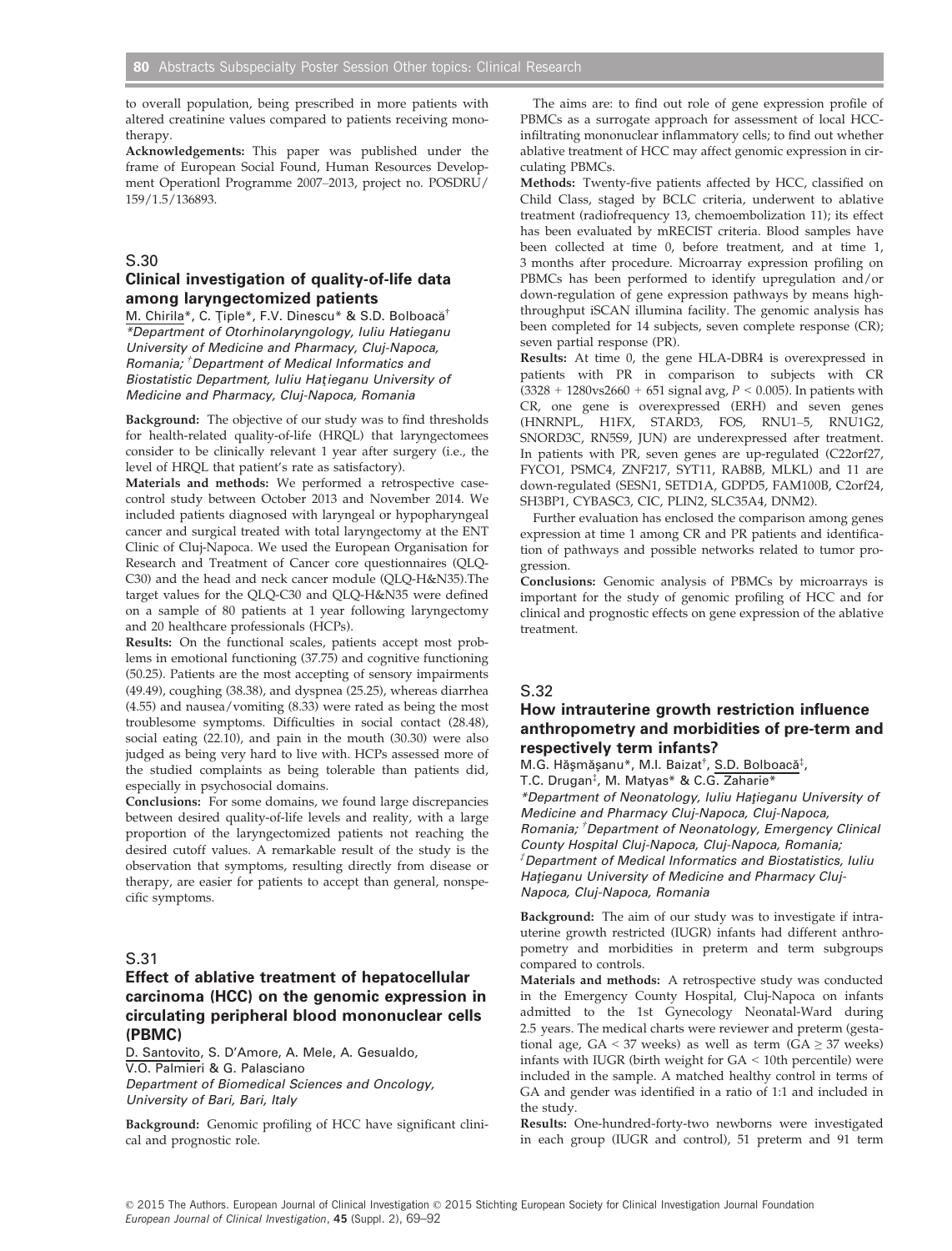infants. A significantly higher percent of subjects in both preterm and term subgroups proved baby-girls (F:M = 2.00 (preterm), 1.53 (term), P <sup>&</sup>lt; 0.0001). Caesarean delivery proved more frequent in both preterm and term subgroups among IUGR group compared to controls ( $P < 0.005$ ). The birth height as well as cranial perimeter proved significantly lower in both preterm and terms IUGR compared to controls ( $P < 0.001$ ). A significantly higher percentage of IUGR preterm infants had cerebral hemorrhage and respectively hypoglycemia (P <sup>&</sup>lt; 0.02) compared to controls while a significantly lower percent of preterm IUGR infants had obstetrical trauma. A significantly lower percent of IUGR term infants had obstetrical trauma and respiratory distress compared to term controls ( $P < 0.05$ ) while a significant higher percent of IUGR term infants had hypoglycemia compared to term controls ( $P < 0.0001$ ).

Conclusions: IUGR infants proved smaller compared to controls. Hypoglycemia proved a characteristic of all IUGR infants while cerebral hemorrhage is a characteristics of preterm IUGR infants.

#### S.33

## Retrospective analysis of serum creatinine and potassium monitoring in patients prescribed with angiotensin-converting enzyme inhibitors, non-steroidal anti-inflammatory drugs and diuretics

C. Bucsa\*, D.C. Moga<sup>†,‡,§</sup>, A. Farcas\*, C. Mogosan\*, M. Bojita\* & D.L. Dumitrascu¶

\*Drug Information Research Center, "Iuliu Hatieganu" University of Medicine and Pharmacy, Cluj-Napoca, Romania; † Department of Pharmacy Practice and Science, College of Pharmacy, University of Kentucky, Lexington, KY, USA;<sup>†</sup> Institute for Pharmaceutical Outcomes and Policy, University of Kentucky, Lexington, KY, USA; SDepartment of Epidemiology, College of Public Health, Lexington, KY, USA; ¶ 2nd Department of Internal Medicine, "Iuliu Hatieganu" University of Medicine and Pharmacy, Cluj-Napoca, Romania

Background: To evaluate in retrospective data the extent of serum creatinine and potassium monitoring in patients prescribed with angiotensin-converting enzyme inhibitors (ACE-I) and non-steroidal anti-inflammatory drugs (NSAIDs) or ACE-I/NSAIDs and diuretics and to determine the prevalence of laboratory values above the upper normal limit (UNL) in monitored patients.

Materials and methods: Hospitalized patients with ACE-I in their therapy at discharge were included in three groups as follows: ACE-I, DT (double therapy with ACE-I and NSAIDs) and TT (triple therapy with ACE-I, NSAIDs and diuretics) groups. We evaluated differences on demographic characteristics, comorbidities, medications, laboratory monitoring and quantified the patients with serum creatinine and potassium levels above the UNL using descriptive statistics.

Results: Of 9960 admitted patients, 1214 were prescribed ACE-I, 40 were prescribed ACE-I/NSAIDs and 22 were prescribed ACE-I/NSAIDs/diuretics (3.13% and 1.72%, respectively, of the patients prescribed with ACE-I). Serum creatinine and potassium were monitored for the great majority of patients from all groups (75% and 93%, respectively, of patients in ACE-I group; 87% and 75%, respectively, in DT group and 91% and 82%, respectively, in TT group). The highest percentage of hyperkalemia was found in the DT group (10% of the patients) and of serum creatinine above UNL in the TT group (45.45%).

Conclusions: The monitoring of patients receiving DT/TT was relatively high. Still, an important percentage of patients were prescribed triple therapy even though the serum creatinine levels were above the UNL. Further studies are needed to determine the exact values of creatinine for which the combinations are prescribed and to improve physicians' knowledge on specific risks posed by these combinations.

#### S.34

#### Clinical management and risk of amputation among patients with critical lower limb ischemia

R.A. Ciocan\*<sup>,†</sup>, S.D. Bolboacă<sup>†</sup>, T.C. Drugan<sup>†</sup>, Ş. Rădulescu\* & C.D. Gherman\*,<sup>‡</sup>

\*Department of Vascular Surgery, County Clinical Hospital Cluj-Napoca, Cluj-Napoca, Romania; † Department of Medical Informatics and Biostatistics, Iuliu Hațieganu University of Medicine and Pharmacy Cluj-Napoca, Cluj-Napoca, Romania; <sup>†</sup> Department of Surgery II, Iuliu Hațieganu University of Medicine and Pharmacy Cluj-Napoca, Cluj-Napoca, Romania

Background: Our study aimed to analyze the clinical management of patients admitted with critical limb ischemia (CLI) at Second Surgical Clinic, Clinical County Hospital Cluj-Napoca and to identify the risk factors for amputation.

Materials and methods: A 2 years retrospective study was conducted on subjects hospitalized for critical lower limb ischemia at 2nd Surgical Clinic, Clinical County Hospital Cluj-Napoca. The medical charts of patients with critical lower limb ischemia as principal diagnosis were reviewed.

Results: Four hundred and forty-one patients with mean age of  $66.22 \pm 10.40$  years were included in the study. A significantly higher percentage of patients were male  $(M:F = 4.25)$ ,  $P < 0.0001$ ). Smoking was positive on 67.12% of subject with significant higher percentage among men compared to women (76.75% vs. 26.19%, P <sup>&</sup>lt; 0.0001). Diabetes (F vs. M: 47.62% vs. 31.65%) and presence of ischemic heart disease (F:  $M = 64.29:47.34\%)$  proved significantly higher in women compared to men ( $P < 0.01$ ). Ninety-nine bypasses were performed [22.45% (18.59 26.76), values in square brackets are 95% confidence interval lower and upper bounds] and more than a half were at femoro-popliteal level [62.62% (52.54 71.71)]. Other interventions included lumbar simpathectomy (1.81%), disarticulation (12.24%), amputation (17.01%) and soft tissues necrectomy (17.46%). Majority of patients received vasodilator (91.38%) and respectively anticoagulant (67.57%) treatment. Sepsis [5.22% (3.40 7.71)], bypass thrombosis [3.17% (1.81 5.44)], and hemorrhage [0.45% (0.00 1.81)] were the main complications. Favorable discharged status was observed on 89.12% of patients. The mean of hospitalization stay was  $11.94 \pm 7.34$  days, with no significant differences among different discharged statuses  $(P = 0.103)$ . Smoking proved a significant risk factors for amputation [OR = 1.98 (1.06 3.70)].

Conclusions: Bypass was the most frequent treatment strategy, with fairly small percent of complications while medical treatment included vasodilator and anticoagulant drugs. Smoking proved a significant risk factor for amputation.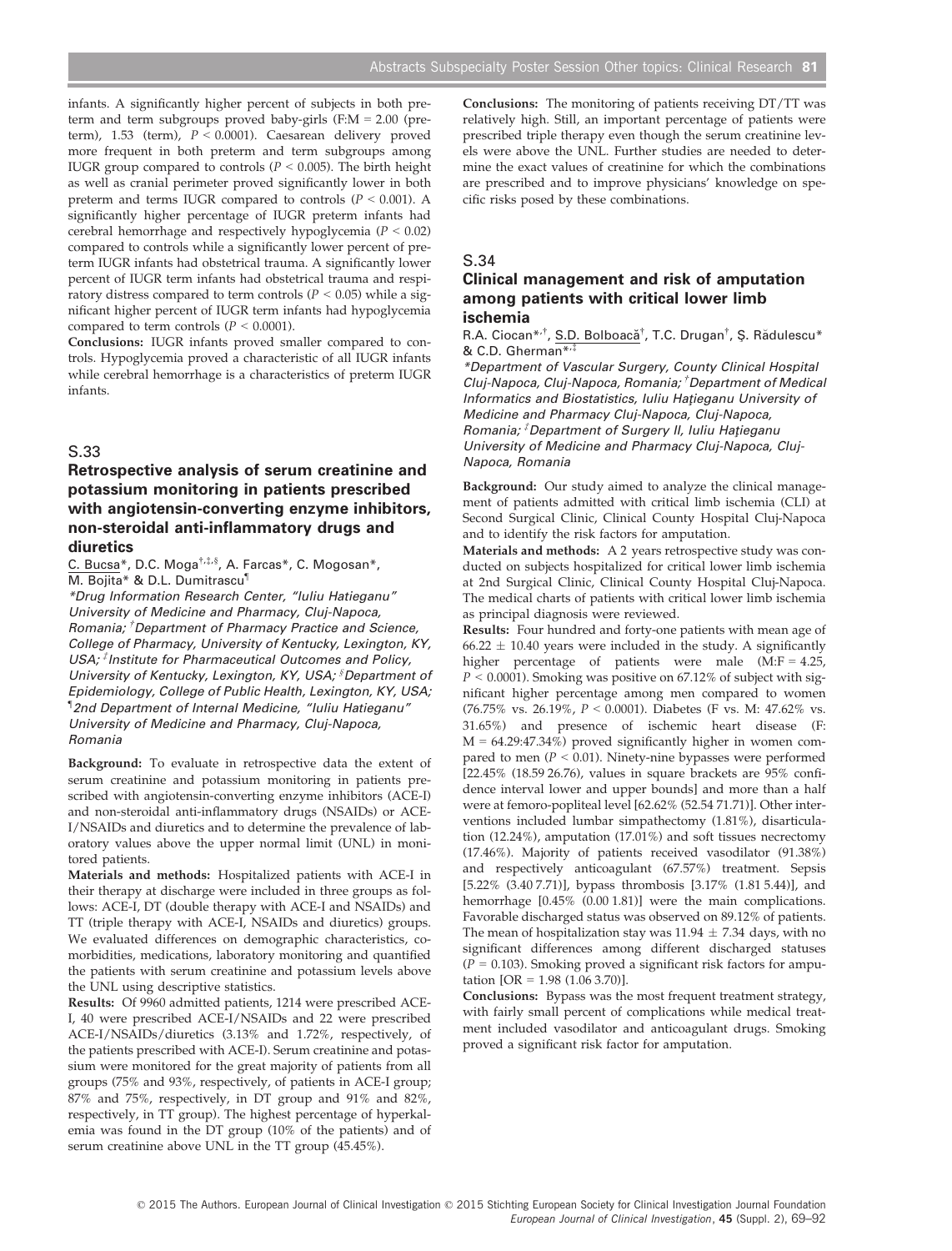## Corticotropin and cortisol kinetics in chronic HBV infection

#### I. Lupașco

Scientific Laboratory of Gastroenterology, State University of Medicine and Pharmacy "N.Testemitanu", Chisinau, Republic of Moldova

Introduction: HBV infection remains enigma of hepatology despite is widespread and involves estimated 13.3 million adult people in important social and economic consequences.

Aim of the study: In the context of the functioning mechanisms of adaptation to chronic stress, such as chronic HBV infection was considered important to study pituitary-adrenal axis.

Material and methods: One hundred and ten patients with chronic hepatitis (CH) HBV have been evaluated during the study, in dependence on the viral infection phase were formed three groups:  $I - HBeAg+ (21)$ ,  $II - antiHBe+$ , minimal activity (56), III – antiHBe+, moderate/maximum activity (24). Thirty healthy individuals served the control group. The corticotropin and cortisol kinetics was studied in all groups fasting and in the dynamics of the authors' glucose and euphylline stimulation test at 60 and 120 min.

Results: Corticotropin level in patients of I group after 60 min of stimulation presented an impaired appearance without characteristic burst featured for healthy individuals,  $(P < 0.01)$ . III group differed from control data from the very beginning  $(P < 0.05)$ , having the exactly opposite ACTH pattern at 2 point of the test ( $P < 0.01$ ). In HBeAg + group observed a significant increase in cortisol initial data ( $P < 0.01$ ), with an inversion of the response to stimulation at 2 point ( $P < 0.01$ ) with no return to normal values ( $P < 0.01$ ). The same pattern was observed in II group, that differs in hormonal lower values at 2 and 3 points of the test  $(P < 0.01, P < 0.01, P < 0.01)$ . The III group presented significantly higher cortisol values at all points of the study  $(P < 0.01, P < 0.01, P < 0.01).$ 

Conclusions: ACTH and cortisol kinetics impairment was found in relation to the viral infection phase and disease activity.

#### S.36

#### Comparative effects on the muscular system of native vitamin D and alphacalcidol

C. Capatina\*<sup>,†</sup>, M. Carsote\*<sup>,†</sup>, M. Berteanu\*<sup>,‡</sup> & C. Poiana\*<sup>,†</sup> \*"Carol Davila" University of Medicine and Pharmacy, Bucharest, Romania; <sup>†</sup> "C.I.Parhon" National Institute of Endocrinology and Metabolism, Bucharest, Romania;  ${}^{\sharp}$ Emergency Hospital Elias, Department of Physical Medicine and Rehabilitation, Bucharest, Romania

Background: VD deficiency is associated with the atrophy of muscle fibers (predominantly type II), which is reversible with normalization of the VD status. We aimed to analyse the differential effects of native VD and alphacalcidol treatment on the muscular system in women with either postmenopausal low bone mass or proven VD deficiency.

Material and methods: We analysed 185 women (80 postmenopausal with low bone mass – group A, 105 with a serum concentration of 25 hydroxyD (25OHD) below 30 ng mL<sup>-1</sup> – group B). We recorded the grip-strength the results of the chair-rise test (CRT) and timed-up-and go test (TUG). We randomised the patients to receive colecalcipherol 1000 IU daily or alphacalcidol 1 mcg daily, for 6 months.

Results: The mean baseline 25OHD concentration was  $12.68\pm5.77$ ng mL<sup>-1</sup> (mean  $\pm$  SD) and  $18.41\pm8.2$  ng mL<sup>-1</sup> in group A and B, respectively. After treatment the serum 25OHD level was  $23.93 \pm 7.7$  and  $17.2 \pm 8.9$  ng mL<sup>-1</sup> in group A and B, respectively, significantly higher in cases supplemented with cholecalciferol compared to those treated with alphacalcidol ( $P = 0.000$ ). After treatment, TUG and CRT test results improved significantly ( $P = 0.000$  compared to baseline). Gripstrength also increased slightly but significantly (6.07% compared to baseline in group A, 9.8% in group B). The benefit was more significant in cases treated with alphacalcidol for gripstrength ( $P = 0.000$ ) and TUG ( $P = 0.012$  in group A,  $P = 0.000$ ) in group B).

Conclusions: Improvement of VD status is associated with improvement of the muscular performance in women with VD deficiency or postmenopausal low bone mass. Alphacalcidol exerts similar but more significant positive effects, which appear not to be mediated by an increase in serum 25OHD concentration.

#### S.37

## The relation between myometrial relative expression of ERAP2, LILRA3 and OXTr genes and functional dystocia

O. Munteanu\*, E. Bratila† , C. Berceanu‡ & M.M. Cirstoiu\* \*Department of Obstetrics and Gynecology, University Emergency Hospital Bucharest, Bucharest, Romania; † Department of Obstetrics and Gynecology, "Sfantul Pantelimon" Emergency Hospital Bucharest, Bucharest, Romania;<sup>†</sup> Department of Obstetrics and Gynecology, University of Medicine and Pharmacy Craiova, Craiova, Romania

Background: Dystocia is defined as difficult labor that requires in most cases extraction of the fetus by Cesarean section. The causes of dystocic labor are either anatomic – cephalopelvic disproportion, or functional – anomalies of intensity, frequency and duration of uterine contractions. This study was undertaken in order to determine the relation between myometrial relative expression of endoplasmic reticulum aminopeptidase 2 (ERAP2), leukocyte immunoglobulin-like receptor subfamily A member 3 precursor (LILRA3) and oxytocin receptor (OXTr) genes and functional dystocia.

Materials and methods: We analyzed myometrial biopsies obtained from the lower segment of 40 patients who underwent Cesarean section. Two groups were formed. In group  $D (n = 20)$ we enrolled patients diagnosed with functional dystocia, while in group  $C$  ( $n = 20$ ) patients with other indications for Cesarean section, who had demonstrated efficient uterine contractions during the first stage of labor. Total RNA was extracted from biopsies and tested qualitatively using small volume spectrometry. We determined the relative abundance of mRNA for the ERAP2, LILRA3 and OXTr genes by qPCR. Data analysis was conducted using the software of real-time PCR system by comparing the levels of ERAP2, LILRA3 and OXTr to genes with constant expression.

Results: ERAP2, LILRA3 and OXTr genes were down-regulated in group D. The gene OXTr was down-regulated in 12 patients enrolled in group C.

Conclusions: Genes ERAP2, LILRA3 and OXTr are down-regulated in patients with functional dystocia. Therefore, functional dystocia may by predicted by determining the serum levels of proteins encoded by genes ERAP2, LILRA3 and OXTr.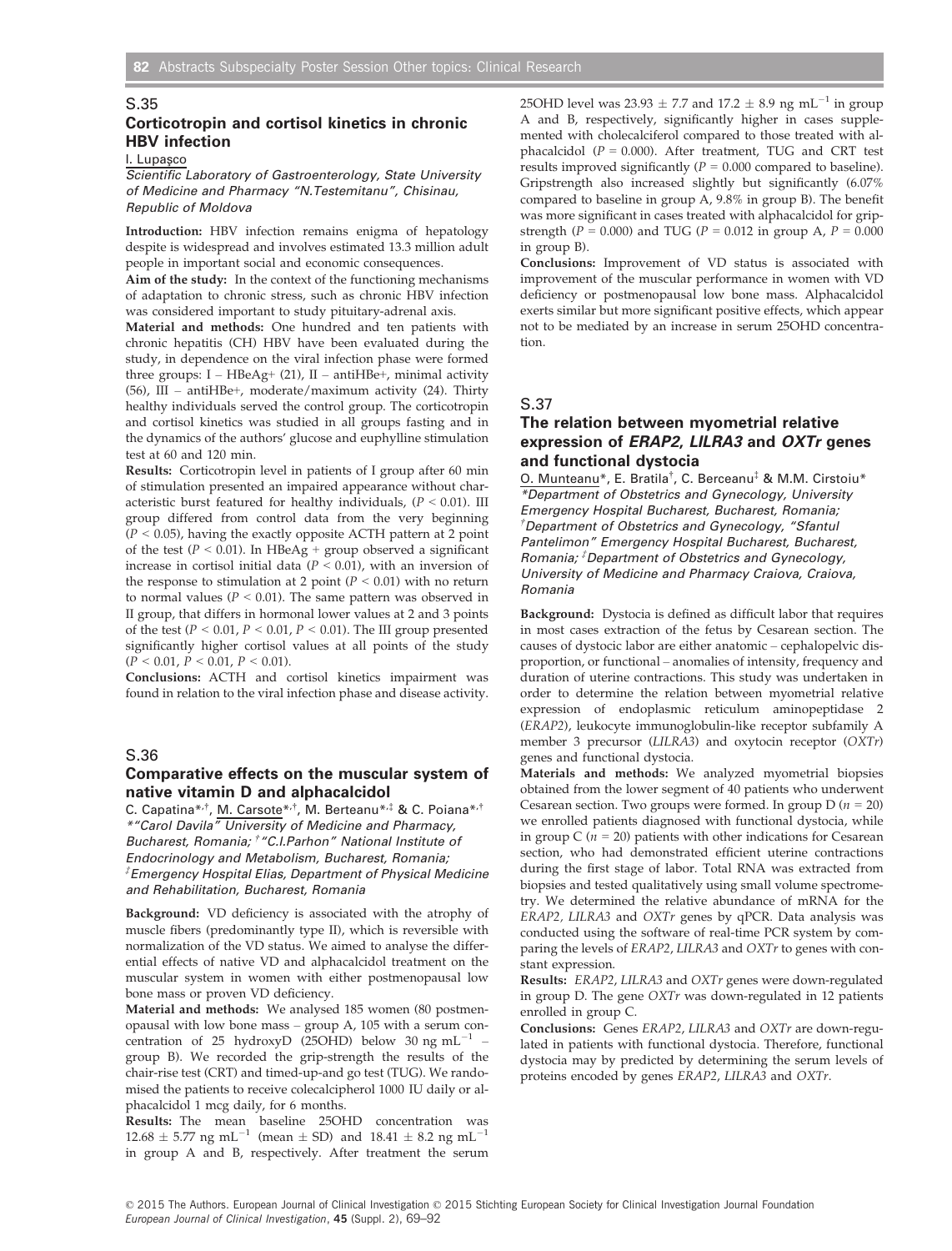## Colposcopy – a mandatory procedure for the diagnosis of premalignant cervical lesions

M.M. Cirstoiu\*, E. Bratila<sup>†</sup>, C. Berceanu<sup>‡</sup> & O. Munteanu\* \*Department of Obstetrics and Gynecology, University Emergency Hospital Bucharest, Bucharest, Romania; † Department of Obstetrics and Gynecology, "Sfantul Pantelimon" Emergency Hospital Bucharest, Bucharest, Romania;<sup>†</sup> Department of Obstetrics and Gynecology, University of Medicine and Pharmacy of Craiova, Craiova, Romania

Background: Cervical cancer is the third most frequent type of cancer in female population, a condition with increased mortality. Appropriate screening allows the detection of premalignant cervical lesions in most patients. However, a consensus regarding the patients who require colposcopy has yet not been established. This study was undertaken in order to determine if colposcopy is mandatory in patients with Pap smear result atypical squamous cells of undetermined significance (ASCUS) or only in those with high risk types of human papilloma virus (HPV).

Materials and methods: We evaluated 60 patients with Pap smear result ASCUS. Two groups were formed. In group A we enrolled 30 patients who underwent direct colposcopic examination and biopsy. Group B was formed of 30 patients who were screened for high risk types of HPV; only the ones that were positive underwent colposcopic examination and biopsy. After histopathological examination we analyzed and compared the number of patients diagnosed with cervical intraepithelial neoplasia 2 (CIN2) or more severe premalignant cervical lesions.

Results: In group A we detected colposcopic lesions that required biopsy in 11 cases; following histopathological examination the diagnose was CIN2 in three cases and CIN3 in one patient. In group B we detected high risk types of HPV in nine patients – colposcopic lesions were encountered in three cases, who were biopsied and diagnosed with CIN2 after histopathological examination.

Conclusions: Colposcopy is a mandatory procedure for the diagnosis and adequate management of patients with premalignant cervical lesions.

#### S.39

## Can pain level after uterine artery embolization for uterine leiomyoma predict the effect of this procedure?

M.M. Cirstoiu\*, E. Bratila<sup>†</sup>, C. Berceanu<sup>‡</sup> & O. Munteanu\* \*Department of Obstetrics and Gynecology, University Emergency Hospital Bucharest, Bucharest, Romania; † Department of Obstetrics and Gynecology, "Sfantul Pantelimon" Emergency Hospital Bucharest, Bucharest, Romania;<sup>†</sup> Department of Obstetrics and Gynecology, University of Medicine and Pharmacy of Craiova, Craiova, Romania

Background: Uterine leiomyoma is one of the most frequent gynecological benign conditions. Uterine artery embolization is a minimally invasive angiographic procedure that induces ischemia, fibrosis and slow resorption of uterine leiomyoma. The acute ischemia causes pain in the first 8 h after the selective embolization of the uterine arteries. In some cases, due to variant anastomoses between the uterine and ovarian arteries this procedure is inefficient. This study was undertaken in order to

determine if pain level after uterine artery embolization for uterine leiomyoma can predict the effect of this procedure.

Materials and methods: We evaluated 50 patients who underwent uterine artery embolization for uterine leiomyoma. All participants recorded the level of pain in the first 8 h after the procedure using a 10 point visual analog scale with the value of 10 meaning 'worst imaginable pain' and 1 'absence of pain'.<br>In group A ( $n = 25$ ) we enrolled patients who claimed levels In group A  $(n = 25)$  we enrolled patients who claimed levels of pain between 1 and 4 on the visual analog scale, while the rest formed group B ( $n = 25$ ). All patients were reevaluated after three respectively 6 months after the procedure in order to determine the effect of uterine artery embolization on the uterine leiomyoma.

Results: Uterine artery embolization has been effective (reduced tumor size and decreased blood supply) in four patients enrolled in group A and 22 pertaining to group B.

Conclusions: Pain level after uterine artery embolization for uterine leiomyoma can predict the effect of this procedure. The absence or low levels of pain correlate with a poor response of this technique.

#### S.40

## Correlations between seric VEGFR2-values, immunocytochemistry testing of p16ink4a, histopathological diagnosis and immunohistochemistry test for VEGFR2 to predict progressive cervical lesions

R. Stanculescu\*, E. Torac<sup>†</sup>, E. Bratila\*, V. Bausic\*,

D. Comandasu\* & B. Manolescu†

\*Department of Obstetrics and Gynaecology, Carol Davila Medicine University, Bucharest, Romania; <sup>†</sup> Department of Biochemistry, Carol Davila Medicine University, Bucharest, Romania

Background: The research contributes to a betterment of the panel of predictive markers for cervical progression lesions by correlating the significance of different parameters of cervical lesions diagnosis.

Material and method: Our original study includes 64 cases positive for human papilloma virus high risk types that were multiple modes investigated by seric levels of Vascular Endothelial Growth Factor (Seric-VEGFR2-values), immunocytochemistry testing  $(ICC)$  of  $p16^{INK4a}$ , colposcopy with biopsy, histopathological diagnosis (HP) and immunohistochemistry (IHC) for VEGFR2. The used methods were based on ELISA – R&D Systems (UK), ICC-CINtec p16<sup>INK4a</sup> ready-to-use cytological kit (clone E6H4), IHC by indirect three-stages ABC-Hsu, modified by Bussolati and Gugliotta, (A-20): sc-152 clone, source Santa-Cruz, 1:50 dilution. The statistical interpretation was performed using the correlation matrices between mentioned diagnostic parameters. The IHC-VEGFR2 expression was evaluated in percentages, through the number of positive cells, as very low reactivity (VLR), low reactivity (LR), moderate reactivity (MR), intense reactivity (IR).

Results: The seric-VEGFR2-values were statistically associated to ICC-p1 $6^{INK4a}$  diagnosis group but the analysis reveals that there isn't a crisp differentiation for corresponding parameter domains. So the seric-VEGFR2-value can not differentiate cytological diagnosis, but on average there is a correlation between seric-VEGFR2-value and cytological diagnostic groups. Correlation matrix between HP (using 2014 classification), and IHC-VEGFR2 reveals a total correlation between HP-cancer diagnosis and IHC-VEGFR2-IR, a strong correlation between HP-High-Grade Lesions and IHC-VEGFR2-MR but just a weak correlation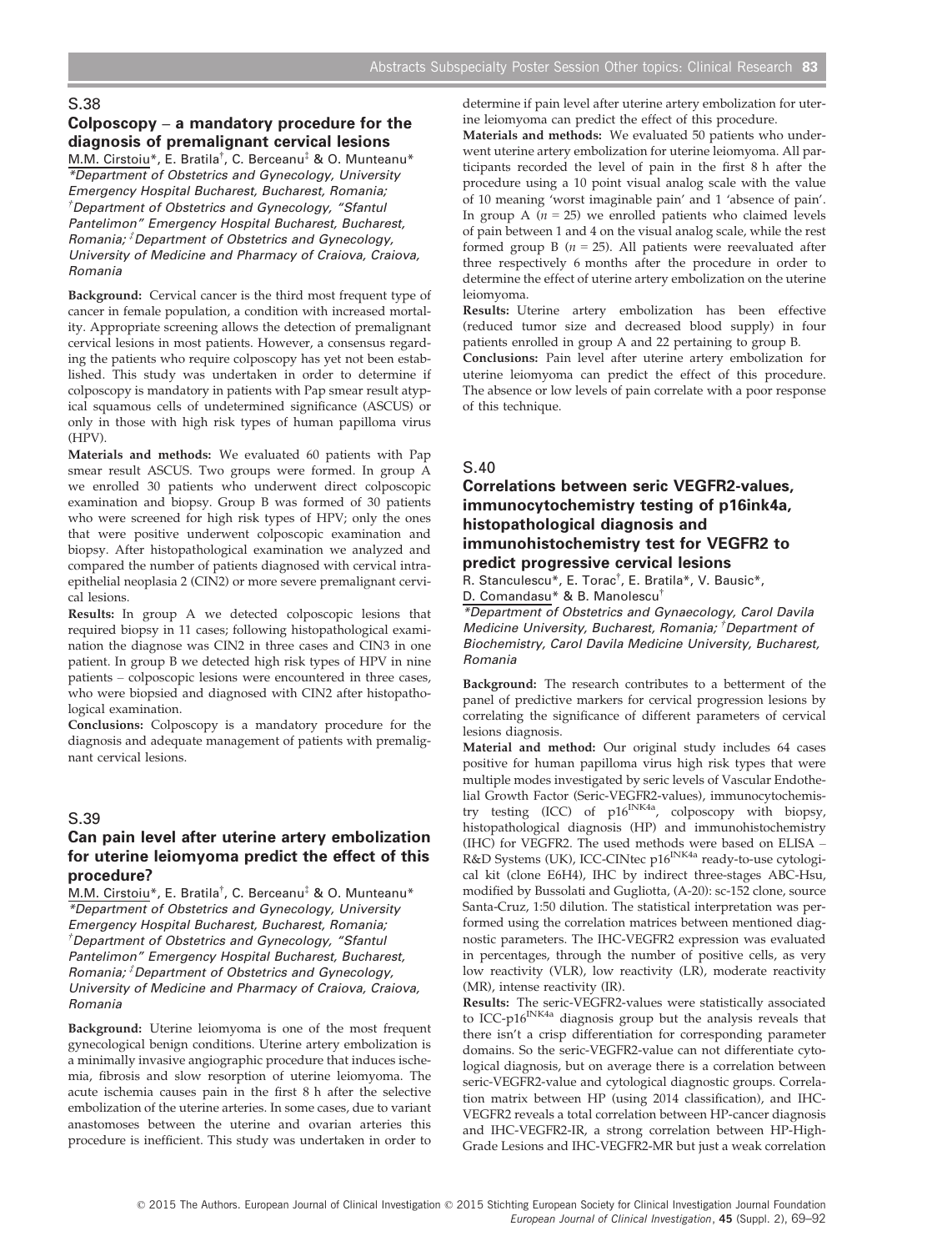with IHC-VEGFR2-IR. The HP-Low-Grade Lesions associates a significant correlation for IHC-VEGFR2-LR.

Conclusions: The seric-VEGFR2-value is not a serum marker for cervical cancer but has the capacity to reveal the development of a proliferative angiogenesis tumoural process. IHC-VEGFR2 testing offers the objective opportunity to disclose the cervical lesion progression.

## S.41

#### How to combine multiple seric parameters in order to forecast the preeclampsia and HELLP Syndrome disease

R. Stanculescu, E. Bratila, M. Russu, V. Bausic & C.A. Coroleuca

Department of Obstetrics and Gynaecology, Carol Davila Medicine University, Bucharest, Romania

Background: The fact that under the circumstances of development of preeclampsia and HELLP syndrome the laboratory modifications precede the clinic symptoms justifies the necessity to identify more seric parameters able to pinpoint the risk of further evolution towards severe vascular endothelial damage during pregnancy and next 6 weeks.

Our study purpose is to conclude about the seric parameters which could stand for an investigation panel able to early warn about the risk of preeclamsia and HELLP syndrome.

Material and method: A literature search was conducted as regards accepted parameters-seric able to relieve the risk for preeclampsia and HELLP syndrome development.

Results: The literature search shows controversial results about the prognostic value of the seric values of soluble fms-like tyrosine kinase-1 (sFlt-1) and placental growth factor (PIGF) measured in serum samples on an automated platform. Recent studies proved that the plasma levels of circulating cell-free DNA (c-f DNA) has a sensitivity and specificity of 0.93 for detecting HELLP syndrome. Parameters like oxidized low-density lipoprotein (oxLDL) measured by enzyme-linked immunoassay (ELISA), serum paraoxonase (PON1) activity and malondialdehyde (MDA) concentrations measured by spectophotometric methods at 15–20 weeks are able to early ascertain the risk to develop sever preeclampsia. Studies relieve that the elevated maternal sFlt-1/PlGF ratio, increased c-f DNA levels, higher value of PON1 activity at the midgestational age could be predictive values concerning the preeclampsia and HELLP syndrome.

Conclusions: The data obtained by the literature review highlights the necessity to thoroughly analyze the correlation between the parameters aforementioned with purpose to discover if these parameters could compose a panel diagnostic test providing higher accuracy for early detection of the risk of preeclampsia and HELLP syndrome.

#### S.42

## Determination of pulse-oximetry efficiency as a noninvasive method of assessing dental pulp vitality in children

D. Esian, A. Jurca & C. Bica

Paediatric Dentistry Department, University of Medicine and Pharmacy of Tirgu-Mures, Tirgu-Mures, Romania

Background: The study is focused on the innovative assessment of dental pulp status by means of pulse-oximetry, that is based on exploring the pulp vascular function which is a more objective method and less traumatic for children than traditional sensitivity tests.

Materials and methods: One hundred and sixteen children and young people aged 8–30 years old were examined, from which were selected for testing a number of 229 teeth that includes upper central incisors, upper lateral incisors and upper canines. Thus, there were formed five study groups, based on tooth integrity (caries, fractures and restorations) and vitality (vital teeth and teeth without vitality). Examination of oxygen saturation  $(SpO<sub>2</sub>)$  in pulp teeth was achieved with a small sensor OxiMax'Dura Y D-YS Multisite (Nellcor) adapted on an acrylic support specially created for this purpose. In addition, control tests were performed consisting of cold thermal test, radiographic examination and determination of  $SpO<sub>2</sub>$  from the systemic circulation.

Results: The results emphasized a statistically significant association between the measurements made by pulse-oximetry and those performed by cold thermal test. Also, the results show a reduction of  $SpO<sub>2</sub>$  in teeth that have cavities, fractures and restorations.

Conclusions: Although the method has proved to be extremely effective, the limits of pulse-oximetry as a method of assessing pulp vitality are related currently with the absence of a sensor specifically designed to adapt to the anatomical surface of all temporary and permanent teeth.

#### S.43

## Incidental thyroid findings identified by 18Ffluorodeoxyglucose positron emission tomography/computed tomography

E.A. Bonci\*, E. Barbus\*<sup>,†</sup>, A. Irimie\*<sup>,†</sup> & D. Piciu\*<sup>,†</sup> \*"Iuliu Hatieganu" University of Medicine and Pharmacy, Cluj-Napoca, Romania; † Department of Nuclear Medicine, "Prof. Dr. Ion Chiricuta" Institute of Oncology, Cluj-Napoca, Romania

Background: The incidental thyroid findings on positron emission tomography integrated with computer tomography (PET/ CT) have become a part of the reporting results due to the increasing number of PET/CT examinations with 18F-fluorodeoxyglucose (18F-FDG). We aimed to see if the discovered thyroid incidentalomas correlate with subsequent disease of the thyroid gland.

Materials and methods: We used a retrospective study to investigate the 18F-FDG PET/CT scan reports for 435 patients who underwent this examination for non-thyroid disease during 2014. The thyroid findings were reported as: focal uptake (part of the thyroid gland) or diffuse uptake (the entire thyroid gland). Maximum standard uptake value in lean body mass unit (SUV lbm Max) was calculated for every thyroid uptake described in the reports. Patients with incidental thyroid findings were sent to further investigation to define the thyroid pathology.

Results: In 19 out of 435 patients (4.36%) an uptake in the thyroid bed was described. The incidence of focal uptake was 1.1 % (five patients, two men and three women) with a mean age  $\pm$  standard deviation (SD) of 55  $\pm$  26.3. The SUV lbm Max reported on focal uptake was between 2.45 and 7.79, in three patients the thyroid malignancy being confirmed (0.68%) and was correlated with SUV higher than 3. Chronic thyroiditis was confirmed in all the 14 patients reported as diffuse uptake with a high level of thyroid peroxidase antibodies.

Conclusions: Thyroid incidentalomas discovered on 18F-FDG PET/CT seem to predict a subsequent thyroid malingnancy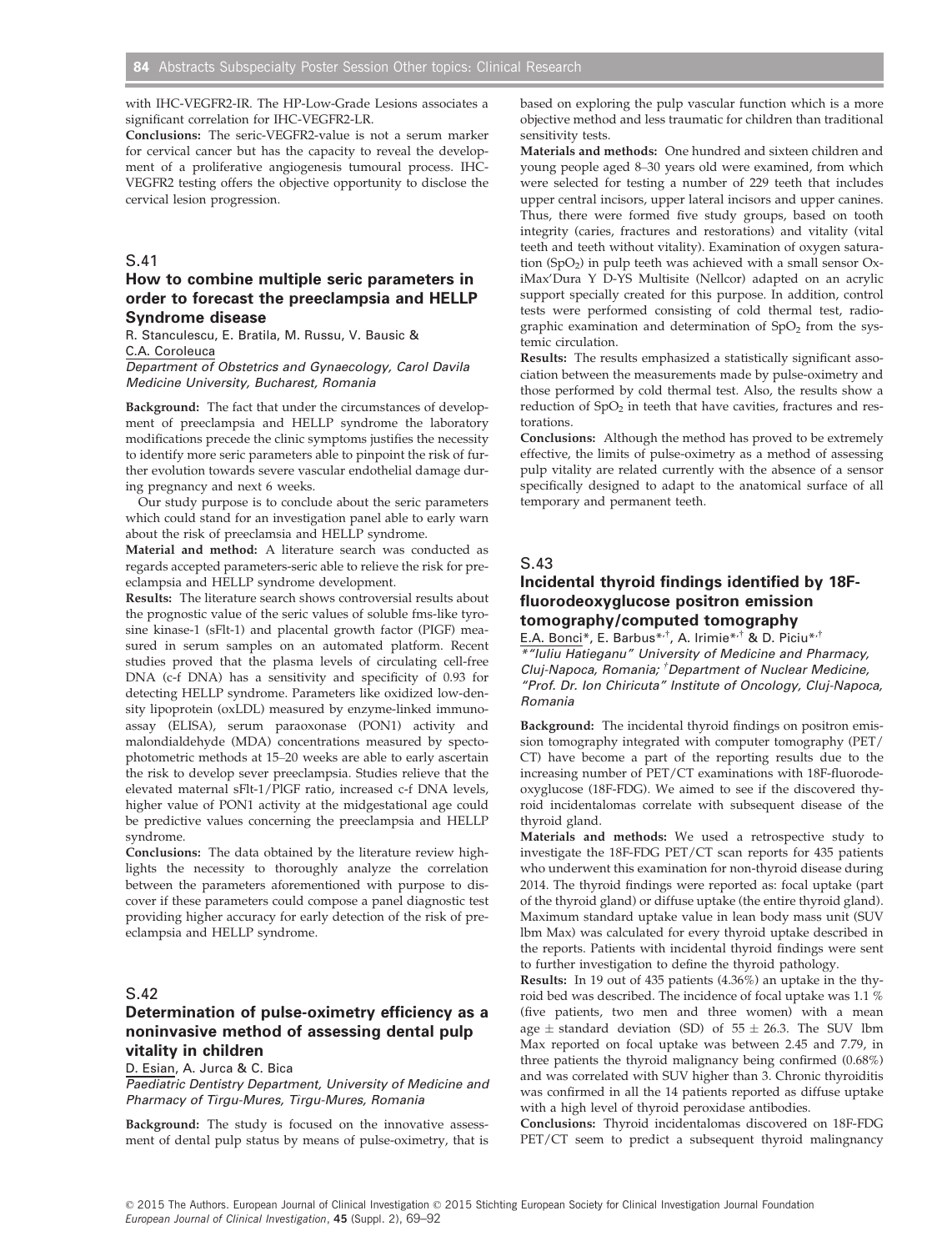and further clinical investigation is required in every case, but the low incidence  $\langle 51\% \rangle$  does not justify the PET/CT scan as screening for this pathology.

#### S.44

# Management and outcomes in women with hereditary thrombophilia during pregnancy

l. Rotar\*<sup>,†</sup>, A. Breban<sup>†</sup>, F. Stamatian\*<sup>,†</sup> & D. Muresan\*<sup>,†</sup> \*Department of Obstetrics and Gynecology, University of Medicine and Pharmacy Cluj Napoca, Cluj Napoca, Romania;  $^\dagger$ 1st Clinic of Obstetrics and Gynecology, Emergency Clinical County Hospital, Cluj-Napoca, Romania

Background: Inherited thrombophilia induces a hypercoagulative status in pregnant patients leading to potential complications including maternal death, pregnancy loss, preeclampsia, intrauterine growth restriction and placental abruption that can be prevented by early screening and therapy. The aim of this study was to investigate the pregnancy outcomes in women with hereditary thrombophilia.

Materials and methods: A retrospective analysis was performed in the 1st Clinic of Obstetrics and Gynecology, Cluj-Napoca, Romania including 76 deliveries in thrombophilic patients that took place between 2013 and 2014. For each patient were noted parameters related to the pregnant women: age, gravidity, parity, delivery route, gestational age at delivery, type of inherited thrombophilia, treatment (type, dose and duration of treatment, maternal or fetal side-effects), personal history, delivery related complications respectively for the neonates (weight, Apgar score, sex).

Results: From the total number of 76, 74 where singleton deliveries. Birth weight ranged between 700 g and 4700 g, at gestational age between 27 and 41 weeks. A higher rate of cesarean section was encountered 63.16%. Fifteen deliveries were preterm. A history of spontaneous pregnancy loss was recorded in 72.36% of patient's, 6.66% of them being encountered in second trimester. Moreover five women had suffered a stillbirth, and 10 had history of a preterm delivery. Almost all of the patients (98.68%) were treated: most of them used folic acid supplementation; 43.42% used low-dose aspirin during pregnancy, 73.68% were treated with low-molecular-weight heparin. No complications in anticoagulant administration have been reported. There was one case of deep vein thrombosis during pregnancy. Five patients developed preeclampsia.

Conclusions: Treatment with low-molecular-weight heparin in selected patients represents a safe option for women with hereditary thrombophilia allowing an improved pregnancy outcome.

### S.45

## Adverse fetal metabolic phenotyope programming induced by maternal obesity – a new concept

D.E. Comandaș\*, E. Brătilă\*, R. Stănculescu\*,

 $\overline{\mathsf{M.M.}}$  Cârstoiu ${}^{\dagger}$ , D. Miricescu ${}^{\ddagger}$ , D. Lixandru ${}^{\ddagger}$ , B. Vîrgolici ${}^{\ddagger}$  & M. Mohora‡

\*Department of Obstetrics and Gynecology, "Saint Pantelimon" Emergency Clinical Hospital Bucharest, Bucharest, Romania; <sup>†</sup> Department of Obstetrics and Gynecology, University Emergency Hospital Bucharest, Romania; ‡ Department of Biochemistry, "Carol Davila" University of Medicine and Pharmacy Bucharest, Bucharest, Romania

Background: Obesity epidemic is a concern of the modern world, its prevalence continously rising. Besides the increased

gestational risks, it has been recently described that maternal obesity has long-term metabolic consequences for the offspring. Metabolic programming appears during early life and has major impact on physiological outcome.

Materials and methods: Using an animal model, we showed that maternal obesity induces fetal inflammation resulting in accelerated adipogenesis in the offspring of rats. In order to predict an adverse outcome for these we established associations between maternal diet and fetal metabolic status using biomarkers (leptin, cytokines, histopathological findings). We searched a possible metabolic reprogramming process by submitting obese rat females to interventional therapies, like dietary changes or anti-inflammatory supplements.

Results: Environmental alterations like overnutrition, lead to organogenesis dysfunctions and altered metabolic status, predisposing the offsping to childhood and later adult obesity, cardiovascular disease and diabetes. The underlying cause seems to be a chronic low grade inflammation status caused by obesity, which has been given the description of metainflammation, leading to epigenetic changes with the imprinting at the genome level of irreversible alterations.

Conclusions: Our article proves that early life exposure to maternal metainflammation is a mediator for programming insulin tissue resistance in the fetus with metabolic phenotype manifestations in adult life.

#### S.46

### Recurrent obstetric rectovaginal fistula treated by Surgisis graft: a case report

E. Brătilă\*, C.P. Brătilă<sup>†</sup>, R. Stănculescu\*, M.M. Cârstoiu<sup>‡</sup>, D.E. Comandasu\*, C. Berceanu§ & O. Munteanu‡ \*Department of Obstetrics and Gynecology, "Saint Pantelimon"Emergency Hospital Bucharest, Bucharest, Romania; † Gynecologic and Pelvic Reconstructive Surgery Department, Euroclinic Hospital, Bucharest, Romania; ‡ Department of Obstetrics and Gynecology, University Emergency Hospital Bucharest, Romania; <sup>§</sup> Department of Obstetrics and Gynecology, University of Medicine and Pharmacy of Craiova, Craiova, Romania

Background: Obstetrical trauma is the most common cause of rectovaginal fistulas. Although it has an incidence of 0.5–1% of all vaginal births, rectovaginal fistulas produce a devastating effect on women's quality of life. We present the romanian experience in the treatment of recurrent rectovaginal fistulas using a tissue interposition graft of acellular biological second generation Surgisis.

Materials and methods: We present the case of a 33 years patient who gave birth vaginally to a 3200 g child 10 years before, after a precipitate labor for which an episiotomy was performed, followed by the appearance of rectovaginal fistula with numeous attempts of reconstruction. Following a process in which we used biological graft interposition was cured the rectovaginal fistula.

Results: We present the principles we consider important in the treatment of recurrent rectovaginal fistulas to achieve maximum success rate. In this case with multiple treatment attempts in history that led to major alterations in the anoperineal and vulvovaginal region we used the technique of episioproctotomy with sphincter reconstruction and interposition of acellular tissue graft. Favorable postoperative course proved the method's efficacy.

Conclusions: Recurrent rectovaginal fistulas associated with sphincter lesions can be addressed by epsioproctotomy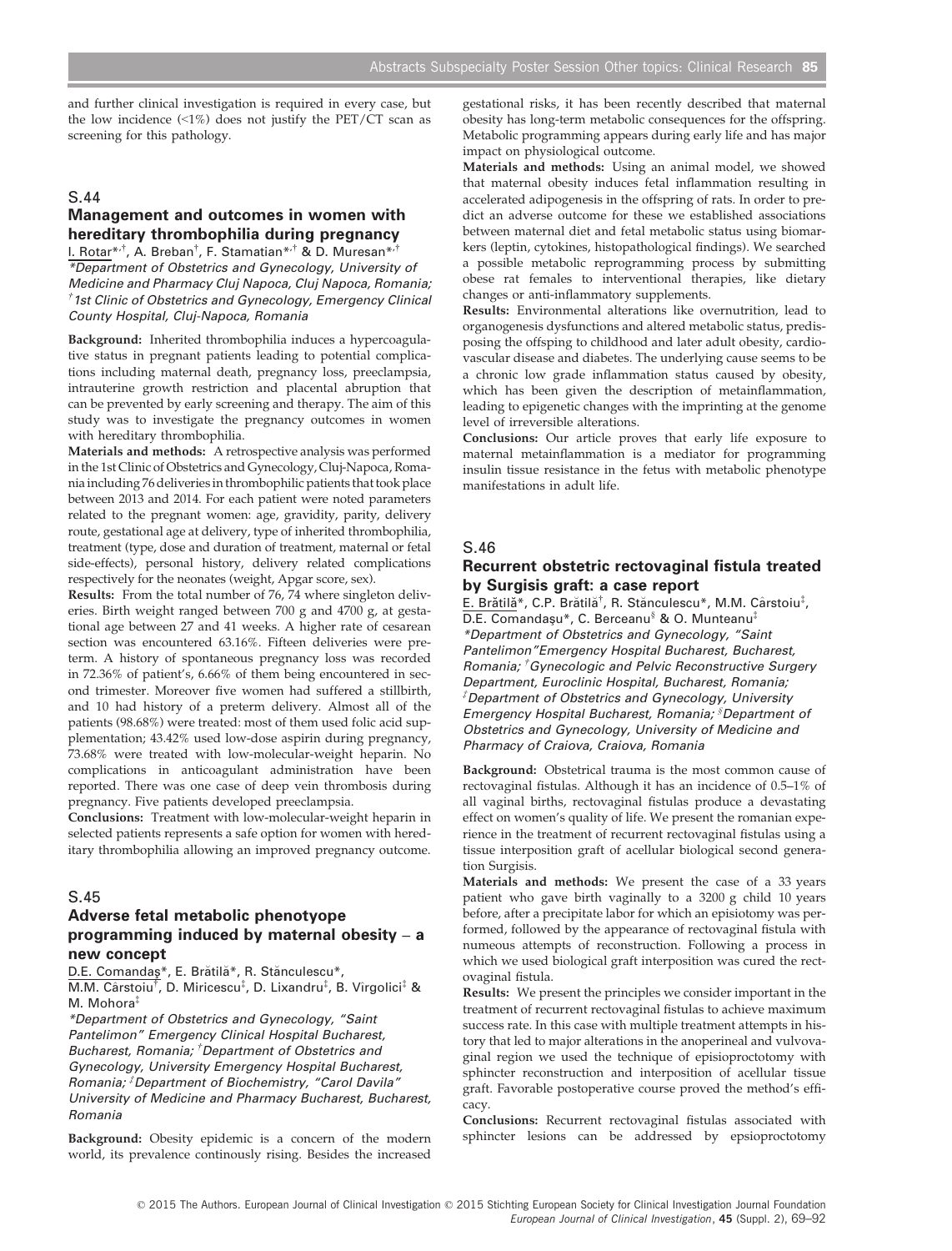technique. Biological tissue graft interposition is an alternative that can solve recurrent rectovaginal fistulas.

#### S.47

#### Inflammatory markers of vascular changes in type 2 diabetes mellitus

V. Negrean\*<sup>,†</sup>, M.V. Milaciu\*, A.L. Vele\*, T. Micul\*, C. Lupu\* & T. Alexescu†

\*4th Medical Clinic, Cluj-Napoca, Romania; † Department 5 – Internal Medicine, "Iuliu Hatieganu" University of Medicine and Pharmacy, Cluj-Napoca, Romania

Background: Type 2 diabetes mellitus's (T2DM) prognosis is described by vascular affectation. C reactive protein (CRP), tumor necrosis factor  $\alpha$  (TNF- $\alpha$ ), interleukin 6 (IL-6) and interleukin 8 (IL-8) are inflammation markers with abnormal values in the serum of diabetic patients. The purpose of this study was to evaluate the vascular affectation and the alteration of these markers in patients with or without T2DM.

Materials and methods: Without selection, we enrolled a group of 35 consecutive patients that gave their consent for participating in the study. The patients were admitted for check-up in the 4th Medical Clinic, Cluj-Napoca, during October 2014. There were 28 patients with T2DM and seven non-diabetic patients with no chronic diseases; for each patient we noted the anamnesis, the complications/commorbidities and values of CRP, TNFa, IL-6, IL-8, fibrinogen, cholesterol, triglycerides and glycemia. Statistical analysis was performed using MedCalc.

Results: In the T2DM group, 38% of the patients had polyneuropathy, 38% had retinopathy and 24% had nefropathy. The Mann-Whitney U-test applied on the T2DM group vs. non-diabetic group showed that CRP, TNF-a, IL-6, IL-8, and fibrinogen values were raised in the T2DM group. We used the Spearman test to evaluate the relationship between these markers and glycemia levels; for each parameter we found difference with statistical significance level ( $P < 0.05$ ), except for IL-8 ( $P = 0.302$ ). In the T2DM group, only the presence of retinopathy and neuropathy were close to the statistical significance level ( $P = 0.088$  and  $P = 0.088$ , respectively).

Conclusions: In our study, all the markers of inflammation were raised in the T2DM group, including the IL-8. For this interleukin we didn't find a strong association with the gycemia levels.

#### S.48

## 18Fluor-fluorodeoxyglucose positron emission tomography evaluation in patients with thyroid carcinoma with negative iodine scan and increased thyroglobulin

C.P. Căpreanu\*, E. Bărbuș\*<sup>,†</sup>, C. Peştean\*<sup>,†</sup>, A. Başa\*, A. Piciu\*,† & D. Piciu\*,†

\*Nuclear Medicine Department, Institute of Oncology "Prof. Dr. Ion Chiricuţă", Cluj-Napoca, România; <sup>†</sup>University of Medicine and Pharmacy "Iuliu Hatieganu", Cluj-Napoca, Romania ^

Background: Differentiated thyroid cancer has a favorable outcome through multidisciplinary management. A small number of patients develop persistent disease, with clinical and ultrasound negative status and elevated thyroglobulin (Tg), with negative iodine scan (TENIS syndrome); they should be reevaluated for optimal treatment decision. We analyzed how 18fluorfluorodeoxyglucose positron emission tomography/computer tomography (18F-FDG PET/CT) can change the therapeutic strategy.

Material and methods: We have done a retrospective study by analyzing a total of 533 patient who performed 18F-FDG PET/ CT scans during 1 year, 2014. Among them, we identified 94 patients with TENIS syndrome. Data regarding age, sex, primary diagnostic, thyroid stimulating hormone, Tg and Tg antibodies, previous CT scans, surgical treatment, radio iodine treatment (RIT) and hormonal substitutive treatment were analyzed. Patients fasted for 6 h before 18F-FDG PET/CT examination and blood glucose levels were measured. Whole body scans were acquired 60 min after intra venous injection of 18F-FDG (specific dose calculation per patient).

Results: The 18F-FDG PET/CT examination found physiological uptake in 64 patients (68.08%) and pathological uptake in 30 patients (31.92%) suggesting recurrence or persistent disease. Most frequent sites of the pathologic uptake were: in the neck (27 patients) followed by mediastinum (five patients), lungs (five patients), bones (three patients) and other sites (four patients). Follow-up was recommended for the normal uptake 18F-FDG PET/CT scan group and therapeutic strategy was changed for the pathological uptake 18F-FDG PET/CT scan group. Patients were referred to surgical treatment, chemotherapy or RIT.

Conclusions: 18F-FDG PET/CT examination changed the therapeutic strategy in more than 1/3 of cases with TENIS syndrome patients through tumor identification that guided the physician in choosing optimal treatment.

#### S.49

#### Prognostic significance of CCND1 PIK3C3 and ATM in bladder cancer: a pilot study

A. Truta\*<sup>,†,‡</sup>, C. Braicu\*, L. A. Pop\*, M.A. Jurj\*, O. Zanoaga\*, S. Chira\*, L.Z. Raduly\*, B. Petrut<sup>‡</sup>, L. Ghervan<sup>§</sup>, I.V. Pop<sup>†</sup> & I. Berindan Neagoe\*<sup>,3</sup>

\*Research Center for Functional Genomics Biomedicine & Translational Medicine, "Iuliu Hatieganu" University of Medicine & Pharmacy, Cluj-Napoca, Romania; † Department of Medical Genetics, "Iuliu Hatieganu" University of Medicine & Pharmacy, Cluj-Napoca, Romania; <sup>†</sup> Institute " Chiricuta", "Iuliu Hatieganu" University of Medicine & Pharmacy Oncology, Cluj-Napoca, Romania; <sup>§</sup> Clinica Institute of Urology & Kidney Transplant, "Iuliu Hatieganu" University of Medicine & Pharmacy, Cluj – Napoca, Romania

Background: Bladder cancer is a highly heterogeneous cancer originated from the urothelium of the urinary bladder. Until present there are available only a limited number of prognostic biomarkers used in bladder cancer. The deregulated gene expression level shared among tumours and normal tissues might have a significant clinical implication. The aim of the present study was to evaluate the prognostic value of a panel of four genes (CCND1, PIK3C3, ATM, p53) in a set of matched samples of normal and tumour tissues of bladder cancer.

Materials and methods: In this study, we evaluated the expression level by using TaqMan qRT-PCR approach by using specific primers and UPL probes in normal and bladder cancer tissue, followed by correlation with clinical and pathological characteristics. As housekeeping gene were used  $\beta$ -actin and GAPDH. Relative gene expression level was calculated by applying  $\Delta Ct$ method.

Results: Relative gene expression level for CCND1, PIK3C3, ATM and p53 was evaluated in a set of 12 tumor samples and normal bladder tissue. Our data reveals a statistically increased level for CCND1, PIK3C3 and ATM when it was done the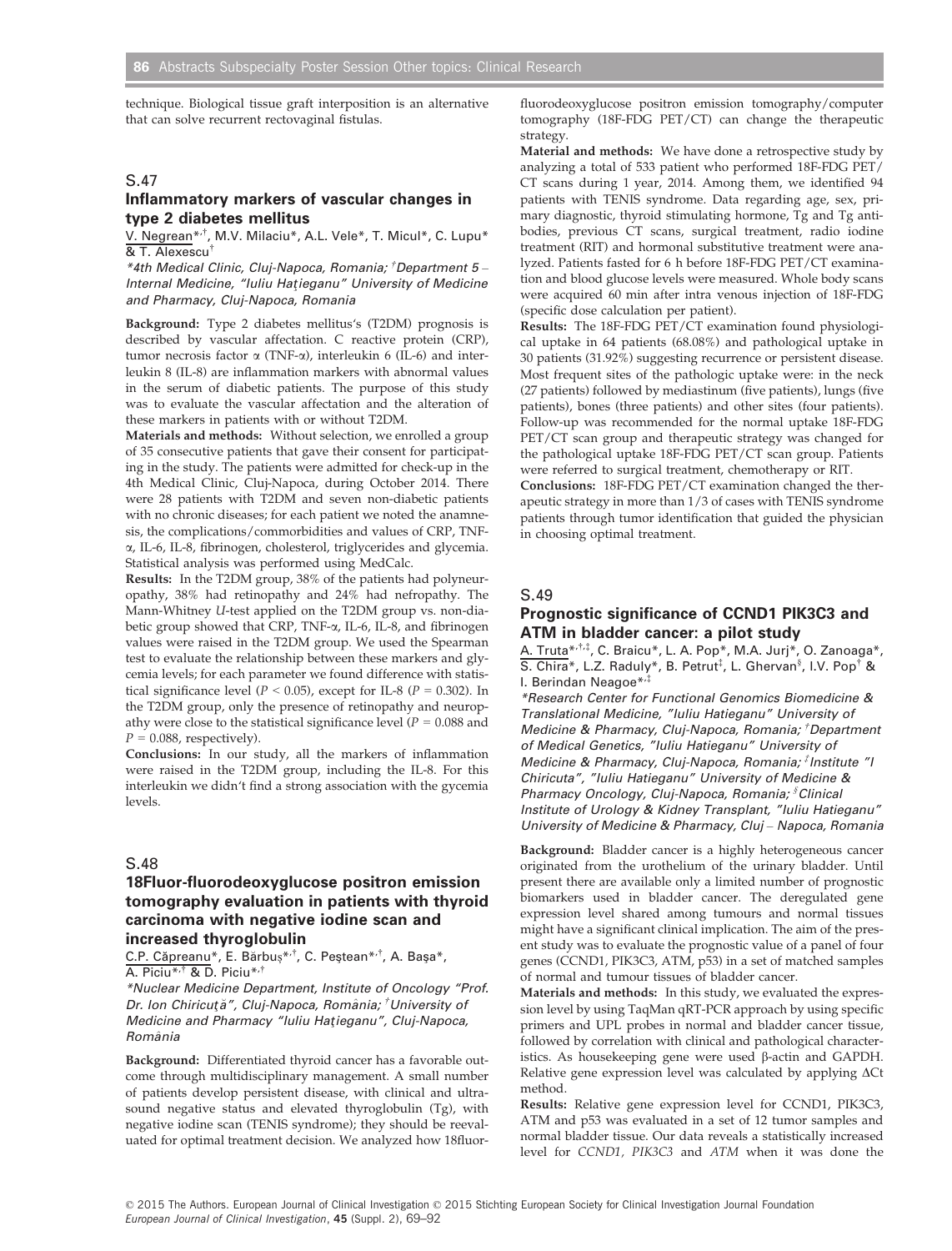comparison between tumour samples vs. non-tumour matched sample. In our study, we obtained differences in level of expression of CCND1,PIK3C3 and ATM between tumour and normal tissues, indicating them as potential candidates as biomarkers for further validated studies.

Conclusions: A major pathway engaged in bladder cancer progression is mis-regulated in muscle-invasive tumors that mainly contain mutations in the TP53 gene: CCND1, PIK3C3 and ATM contain mutations in the TP53 gene: CCND1, PIK3C3 and ATM might have prognostic significance and the data should be extended on a higher number of cases.

Acknowledgments: Dr Truta Anamaria acknowledges financial suport from an POSDRU grant no 159/1.5/S/138776 grant with title: 'Model colaborativ institutional pentru translatarea cercetarii biomedicale in practica clinica – TRANSCENT'. This study was financed by the PN-II-PT-PCCA-2011-3.1-1221: 'Intelligent Systems of Prediction of Recurrence and Progression in Superficial Bladder Cancer Based on Artificial Intelligence and Microarray Data: Tumor mRNA and Plasmatic microRNA-IntelUro'. AT received a fellowship financed by Grant 159/1.5/S/138776.

#### S.50

## Detection of hepatic metastasis using 18F-Fluorodeoxyglucose positron emission tomography/computed tomography in patients with colorectal cancer

A. Basa\*, E. Barbus\*<sup>,†</sup>, C.P. Capreanu\*, C. Pestean\*<sup>,†</sup>, A. Piciu\*,† & D. Piciu\*,†

\*Department of Nuclear Medicine, Institute of Oncology "Prof. Dr. Ion Chiricuta", Cluj-Napoca, Romania; † University of Medicine and Pharmacy "Iuliu Hatieganu", Cluj-Napoca, Romania

Background: The 18F-Fluorodeoxyglucose positron emission tomography/computer tomography (18-FDG PET-CT scan) has proven to be of great benefit for the assessment of colorectal cancer (CRC), mainly in the detection of occult metastases, particularly intra- or extrahepatic sites of disease. Accurate preoperative staging is essential to estimate prognosis and institute appropriate therapy in CRC.

Materials and methods: This is a retrospective study within 1 year of 47 patients diagnosed with CRC. We analyzed the 18-FDG PET-CT scans according to gender and age distribution, initial site of the tumor, maximum standard uptake value lean body mass (SUV lbm), the level of carbohydrate antigen 19-9 (CA 19-9) and carcinoembryonic antigen (CEA) and results of the computer tomography (CT) scans with/without contrast.

Results: 18FDG PET-CT confirmed the presence of metastases in the liver in 12 patients out of 47 cases (25.5%), having the primary tumor located as follows: sigmoid (6), rectum (5) and transverse colon (1). Gender distribution was equal. The mean age range was 59 year old and the SUV lbm in the liver metastasis ranged between 2.44 and 10.6. In this group only two patients (16.6%) had suspicious CT images for secondary hepatic tumors, all others being diagnosed at PET/CT. The final histology obtained either by biopsy or liver resection confirmed in all cases the malignancy and changed the therapeutic strategies.

Conclusions: PET-CT imaging may be particularly useful in patients with several hypodense or hypoenhancing liver lesions that are not clearly characterized by CT alone and in patients in whom standard CT fails to detect metastases in the setting of a rising serum tumor marker.

#### S.51

## Association between fatty liver disease and carotid atherosclerosis in patients with history of stroke

L.D. Rusu, M.L. Rusu & L. Poantă

Medical Semiology Department, University of Medicine and Pharmacy Iuliu Hatieganu, Cluj Napoca, Romania

Background: Hepatic steatosis (HS) is associated with obesity, dyslipidemia, diabetes and atherosclerosis. Carotid intimamedia thickness (IMT) increase indicates atherosclerosis. Our goal was to determine the prevalence of HS in patients with history of stroke, and to evaluate their carotid IMT.

Materials and methods: Fourty six patients mean aged 61 years, with a history of stroke in the last 3 years were enrolled. All the patients had transient ischemic stroke and were evaluated by contrast enhanced computer tomography. HS and IMT were evaluated by ultrasonography. Plasma liver function tests and other biochemical blood measurements were determined. Demographic and vascular risk factors were detailed for all subjects. We also enrolled a control group of 42 patients without stroke, age and sex matched.

Results: HS was found in 28 patients (60.8%) with stroke and only in 23% of controls ( $P = 0.002$ ). By adjusting sex and age, odds ratio for HS was 2.20 (95% confidence interval: 1.27–3.81) that was statistically significant ( $P = 0.003$ ). Subjects with HS had higher values for body mass index, diastolic and mean blood pressure, triglycerides, and lower HDL cholesterol concentration, but there were no differences regarding IMT between stroke patients with or without HS ( $P = 0.09$ ). Behavioral variables (smoking, diet, sedentarism), fasting plasma glucose, and LDL cholesterol levels in subjects with HS did not differ significantly from those without HS ( $P = 0.08$ ).

Conclusions: Stroke patients with HS in our study showed a cluster of cardiovascular risk factors but non-significant carotid atherosclerosis. The detection of HS by abdominal ultrasound should alert about the existence of higher cardiovascular risk. The association between IMT and HS in stroke patients is still under debate, results in the literature being controversial.

#### S.52

# Reconstruction of soft tissue defects in elbow using propeller perforator flaps

D.I. Dumitrascu & A.L.V. Georgescu

Department of Plastic Surgery and Reconstructive Microsurgery, UMF "Iuliu Hatieganu", Cluj-Napoca, Romania

Background: Soft tissue defects in the elbow region represent a challenge for the plastic surgeon. Not only due to the abundance of noble anatomical structures that are usually exposed during injuries of this area, but also due to the importance of the elbow joint. The elbow joint is very sensitive to immobilization, usually required after free flaps surgery. A useful alternative to the classical free tissue transfer is the propeller perforator flaps. The study presents a series of elbow reconstruction using this technique.

Materials and methods: Twelve patients having large elbow region soft tissue defects, and were operated in our department in 2014 were included in the study. The etiology of the defect was traumatic or surgical. The coverage was performed with 90° to 180° rotation of the flap, based on perforators from recurrent ulnar and radial arteries. Descriptive statistics was used.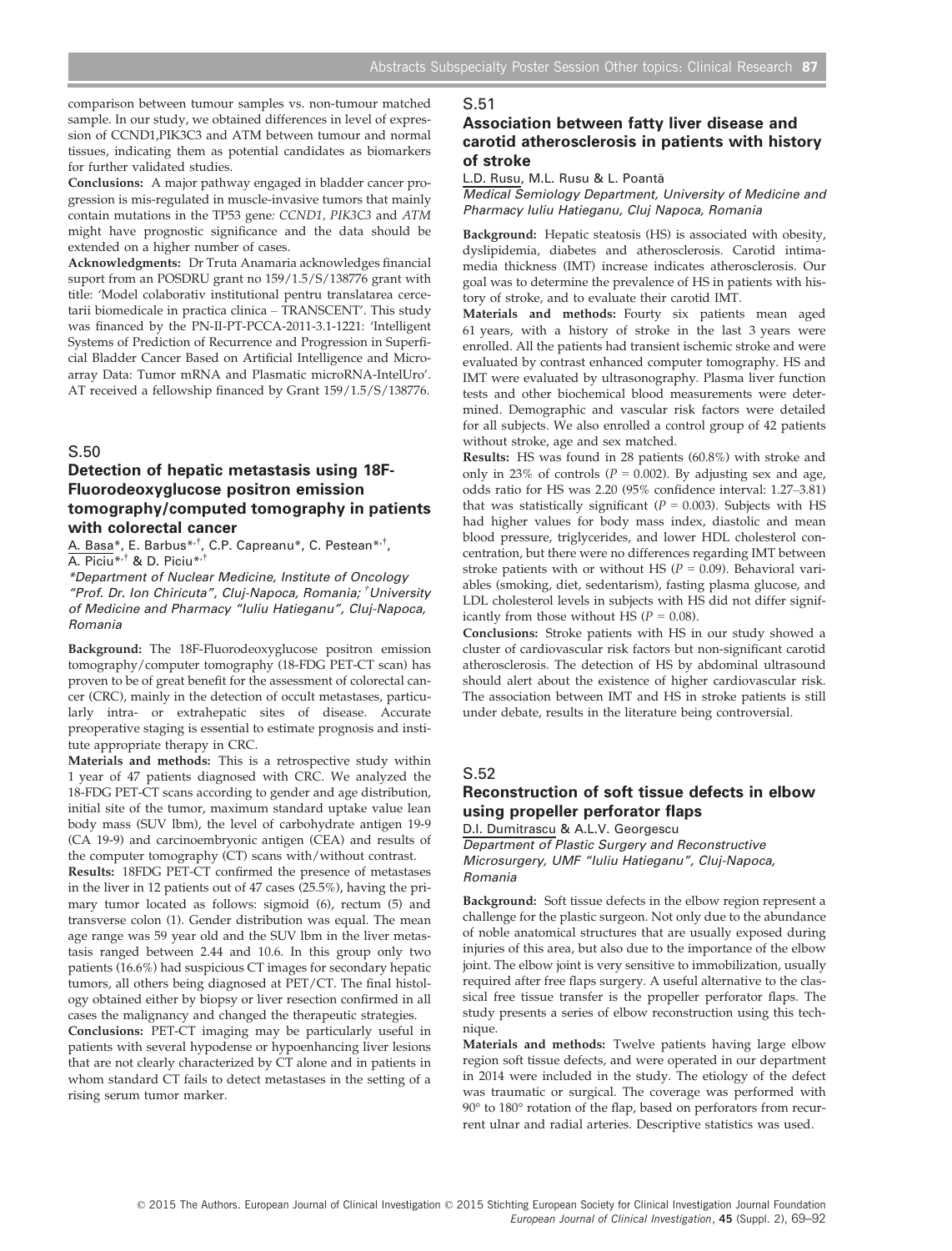Results: The survival rate of the flaps was 100%. Only in three cases a superficial marginal necrosis was observed. The mean value of the perforator vessels diameter was 1.1 mm ( $P < 0.05$ ) while the mean surface of the flaps was  $85 \text{ cm}^2$  ( $P < 0.05$ ). The mobilization was started in the 1st postoperative day in all 12 cases. The patients and surgeons satisfaction for both cosmetic and functional results was high.

Conclusions: The propeller perforator flaps are a very efficient alternative for covering soft tissue defects in the elbow region. They offer best functional and aesthetic results. As opposed to free flaps, immobilization of the elbow joint is not needed.

Acknowledgement: This paper was published under the frame of European Social Fund, Human Resources Development Operational Programme 2007–2013, project no. POSDRU/159/1.5/S/ 138776

#### S.53

## Erythropoietin – marker for perinatal complications of the low birth weight infants

G. Zaharie\*, B. Ligia\*, M. Matyas\*, S. Bolboaca<sup>†</sup>, S. Nicoara<sup>‡</sup> & M. Hasmasanu\*

\*Neonatology Department, UMF Iuliu Hatieganu, Cluj-Napoca, Romania; <sup>†</sup> Department of Medical Informatis and Biostatistics, UMF Iuliu Hatieganu, Cluj-Napoca, Romania; ‡ Oftalmology Department, UMF Iuliu Hatieganu, Cluj-Napoca, Romania

Background and aim: IUGR may complicate 7–10% of pregnancies and is a major cause of perinatal morbidity and mortality. The aim of the study was to evaluate the plasmatic erythropoietin levels on intrauterine growth restriction and preterm infants compare to the newborns at term and the perinatal complications at each group.

Material and methods: A retrospective study was done in newborns hospitalized in 1st Gynecology Clinic, Emergency County Hospital Cluj-Napoca between 2008 and 2011. The groups were: infants with intrauterine growth restriction (group1), preterm (group2) and full-term (group3). We evaluated anthropometric data, APGAR score, type of delivery, Astrup parameters, plasma erythropoietin (EPO) level, earlier complications (resuscitation need, neonatal asphyxia, respiratory distress). The study has been approved by the Ethical Committee of the hospital.

Results: The study included 91 infants : 33 IUGR, 42 preterms and 16 healthy controls. EPO values varied from 2.4 to 256.1 mIU mL<sup>-1</sup> in IUGR, from 0.9 to 212 mIU mL<sup>-1</sup> in preterm, and from 20.8 to 84.5 mIU mL<sup>-1</sup> in controls ( $P < 0.0001$ ). Astrup parameters revealed hypoxia and metabolic acidosis in IUGR group compare to prematures or term babies ( $P = 0.002$ ). The IUGR group proved to have significantly higher proportion of pulmonary hemorrhage (18%) compared to preterm (2%) (Z-statistic =  $2.2766$ , P -value = 0.0228). Mortality was five times higher in IUGR compared to preterm (Z-statistic =  $2.1086$ ,  $P$  -value = 0.035). Only for IUGR group, Epo plasma level proved significantly correlated with type of delivery, hemoglobin level and hyperbilirubinemia.

Conclusions: Epo seric level is higher for preterm infant and IUGR infant comparative with term newborn. The high EPO level could be a marker for the risk of pulmonary hemorrhage, hyperbilirubinemia, metabolic acidosis and perinatal asphyxia.

#### S.54

# The influence of genes polymorphisms of inflammatory markers in allergic diseases

I.C. Bocsan\*, R. Pop\*, I.A. Muntean<sup>†</sup>, D. Nicoară\*, S.C. Vesa\*, A. Trifa‡ & A.D. Buzoianu\*

\*Department of Pharmacology, Toxicology and Clinical Pharmacology, University of Medicine and Pharmacy, Cluj Napoca, Romania; † Department of Allergology and Clinical Immunology, University of Medicine and Pharmacy, Cluj Napoca, Romania; <sup>†</sup> Department of Genetic, University of Medicine and Pharmacy, Cluj Napoca, Romania

Background: Genetic polymorphism may influence the diseases severity and response to specific treatment. This study investigated IL-6 174G/C polymorphism in patients with allergic rhinitis and asthma, regarding the genotypes frequency and their correlation with diseases severity and type of sensitization.

Material and method: Thirty patients with allergic rhinitis and 30 patients with asthma were included in the study. The patients were clinically evaluated regarding disease severity (total symptoms score in patients with rhinitis and presence of the symptoms and exacerbations in patients with asthma), type of treatment and sensitization. IL-6 174G/C polymorphism was determined using PCR-RFLP technique. The results were statistically analyzed, with significance at  $P < 0.05$ .

Results: GC genotype is more frequent in female (83.3% vs. 16.7%), while CC genotype was observed frequently in male patients (75% vs. 25%,  $P = 0.001$ ). In patients with allergic rhinitis, GG genotype was observed in 33%, while GC genotype in 40%, and CC in 26.7% of them. In asthma patients, GC genotype is more frequently observed, while CC genotype is more rare (13.3%) compared to rhinitis, but the differences are not statistically significant ( $P = 0.25$ ). The presence of C allele was correlated with high severity in patients with rhinitis: higher symptoms score in patients with GC (11.67  $\pm$  3.25) and CC  $(10.13 \pm 2.53)$  vs. GG  $(7.9 \pm 2.18)$  genotype  $(P = 0.01)$ . In patients with asthma, C allele was observed in patients with moderate and severe forms of disease and was correlated with an increased number of exacerbation ( $P = 0.05$ ). G allele was correlated with sensitization to house dust mites  $(P = 0.019)$  and C allele with pollen sensitization ( $P = 0.045$ ).

Conclusions: The polymorphism of IL-6 gene 174G/C is correlated with severe forms of respiratory atopic diseases and different types of sensitization.

#### S.55

## Perceptions of occupational stress in secondary education employees

D Triff\* & Z. Triff†

\*Occupational Medicine Section of Professional Diseases, "Constantin Opris" Emergency Hospital of Baia Mare, Baia Mare, Romania; <sup>†</sup> The Faculty of Psychology and Educational Sciences, "Vasile Goldis" Western University of Arad, Arad, Romania

Background: We aimed to study the workers' perception of stressors in undergraduate education starting from the syllabus of the European Agency for Work Safety and Health

Methods: The workers' perception on occupational stress was assessed on basis of questionnaires distributed to 137 employees from a high school and three secondary schools. The questionnaires targeted the workers' individual socio demographic and organizational factors, according to the European Agency for Work Safety and Health syllabus. Emotional exhaustion was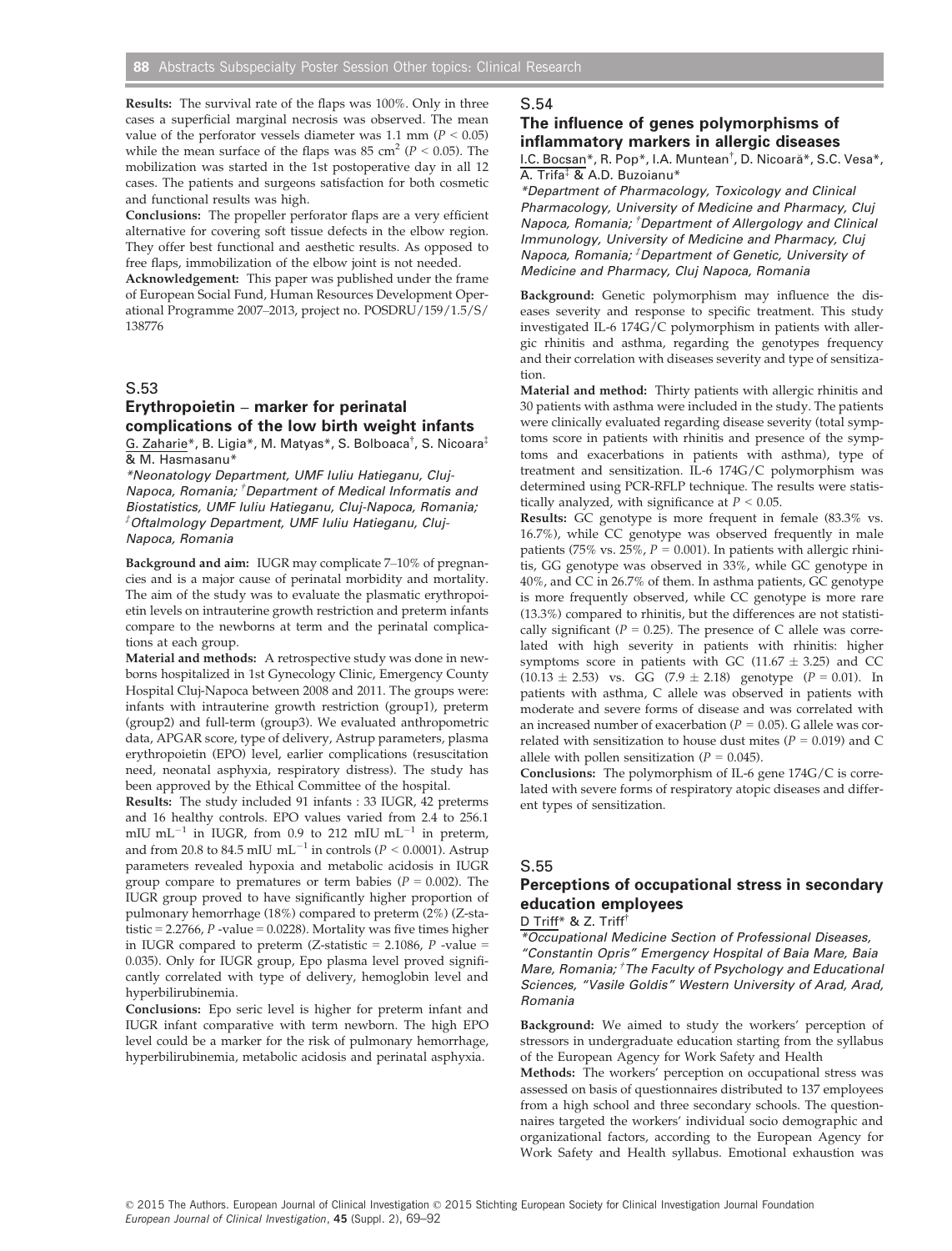evaluated using Maslach Burnout Inventory, anxiety by Spielberger State/Trait Anxiety Inventory and perceived self-efficacy using the general self-efficacy scale.

Results: Significantly increased sources of stress in female employees in secondary education vs. male workers are: working extra hours for carrying out duties ( $P = 0.01$ ), relationships and communication with colleagues ( $P = 0.00$ ) as well as monotonous work tasks ( $P = 0.02$ ). Also the anxiety-trait level is significant ( $P = 0$ , 02) in the female employees in the study group.

For secondary education employees, the level of education significantly increases the feeling of self-efficacy  $(P = 0.049)$ but it does not favor emotional exhaustion ( $P = 0.00$ ) while anxiety-state level decreases as well as the level of anxiety-trait  $(P = 0.00)$ .

Conclusions: There are no significant differences of self-efficacy, emotional exhaustion and anxiety state in terms of gender. Educational level was higher in younger employees, and is correlated with income level. Emotional exhaustion and anxiety level in undergraduate education do not show significantly high values. The means of preventing and fighting occupational stress in teachers is of equal concern for the community as a whole and each employee.

#### S.56

## The use of serotonin assay in menopausal women skeleton evaluation (with or without osteoporosis)

M. Carsote\*<sup>,†</sup>, C. Capatina\*<sup>,†</sup>, A. Caragheorgheopol<sup>‡</sup>, D. Manda<sup>‡</sup>, R. Baloescu<sup>§</sup>, A.M. Stefanescu<sup>‡</sup>, D. Paun\*<sup>,†</sup> & C. Poiana\*,†

\*Department of Endocrinology, "C.Davila" University of Medicine and Pharmacy, Bucharest, Romania; † "C.I.Parhon" National Institute of Endocrinology, Bucharest, Romania; ‡ Department of Laboratory, "C.I.Parhon" National Institute of Endocrinology, Bucharest, Romania; § Department of Pituitary and Neuroendocrine Diseases, "C.I.Parhon" National Institute of Endocrinology, Bucharest, Romania

Background: The peripheral serotonin has pro-resorptive effects, yet its use in menopausal skeleton assessment is limited. We aim to analyse the serotonin levels in relationship to the Bone Mineral Density (BMD) as evaluated by lumbar Dualenergy X-ray Absorptiometry (DXA), and to the Bone Turnover Markers (BTM).

Material and method: A cross-sectional study included menopausal females without any history of bone pathology or carcinoid syndrome. DXA is assessed by Prodigy device. The serotonin (ELISA) and BTM were assessed: blood CrossLaps (resorption marker, ELISA), blood osteocalcin (bone formation marker, ELISA). Statistical significance is at  $P < 0.05$ .

Results: Two hundred and two subjects were included: mean age of 57.34 ( $\pm$ 7.77), mean serotonin of 176.54 ( $\pm$ 105.92) ng mL<sup>-</sup> (normal between 40 and 400 ng  $mL^{-1}$ ). Seven of 203 patients had serotonin above the normal limit. 110 patients (group A) had T-score of  $\leq -1$  (osteopenia+osteoporosis); 92 (group B) had T-score of  $\geq -1$  (normal DXA). The lumbar BMD is statistically significant lower in group A (mean of 0.9 g cm<sup>-2</sup>) vs. group B (mean of 1.17  $\rm g$  cm<sup>-2</sup>). The BTM were not statistically significant between group A and B (OC of 0.47 vs. 0.13 ng  $mL^{-1}$ ,  $P = 0.3$ ; CL of 24.21 vs. 21.82 ng mL<sup>-1</sup>,  $P = 0.2$ ). The serotonin is statistically significant higher in group A vs. group B (group A:  $187.07 \pm 115.08$  ng mL<sup>-1</sup>, median: 166 ng mL<sup>-1</sup>; group B:<br>163.93  $\pm$  92.8 ng mL<sup>-1</sup>, median: 151 ng mL<sup>-1</sup>). The linear regression coefficient between either OC or CL and serotonin in group A or B proved no correlation.

Conclusions: The serum serotonin is statistically significant higher in menopausal women with low Bone Mineral Density (osteoporosis + osteopenia) than in subjects with normal DXA, and it is not correlated to bone turnover markers as CrossLaps or osteocalcin.

#### S.57

## Myocardial perfusion assessment in patients with radically treated, differentiated thyroid carcinoma, with medium and high probability of coronary disease

M. Saftencu\*, A. Piciu\*,† & D. Piciu\*,†

\*Faculty of Medicine, "Iuliu Hatieganu" University of Medicine and Pharmacy, Cluj-Napoca, Romania; † "Prof. Dr. Ion Chiricută" Institute of Oncology, Cluj-Napoca, Romania

Background: In patients radically treated for differentiated thyroid carcinoma, we assessed the response of highly sensitive Creactive protein (hsCRP), an inflammatory biomarker for cardiovascular risk, after thyroid hormone withholding, and then we performed a myocardial perfusion scintigraphy to observe the myocardial tissue perfusion.

Materials and methods: We included 30 adults, mean age 42.2 years (min 32, max 61), who were disease free after total thyroidectomy, radioiodine ablation and chronic thyroid hormone therapy. They were life-long non-smokers without apparent inflammatory comorbidity, cardiovascular history beyond pharmacotherapy-controlled hypertension, anti-dyslipidemic medication, or C-reactive protein > 10 mg  $L^{-1}$ in any study measurement. The index deprivation lasted >2 weeks, elevating serum thyrotropin >40 mIU  $L^{-1}$  or >100 $\times$  the individual's suppressed level. We determined the serological levels of hsCRP and we performed a myocardial perfusion scintigraphy using the radiopharmaceutical Technetium-99 m sestamibi. We analyzed the relationship between age, gender, number of prior deprivations, post-deprivation hsCRP levels and myocardial perfusion.

Results: Post-deprivation, C-reactive protein reached intermediate and high cardiovascular risk levels (based on general population studies involving chronic elevation). In male patients >50 years old that have undergone more than six hormonal withdrawals and hsCRP >2.5 the global myocardial perfusion was lower than the control group, male patients >50 years old having two or less hormonal withdrawals ( $P < 0.024$ ).

Conclusions: Thyroid hormone withdrawal frequently elevated C-reactive protein to moderate and high-risk levels and decreased the myocardial perfusion due to the inflammatory state of the coronary circulation, increasing the cardiovascular risk.

#### S.58

## Is low birth weight a risk factor for calcium and magnesium homeostasis disturbances in early neonatal period?

L.D. Blaga\*, M. Matyas\*, M. Muresan<sup>†</sup>, C. Vidra<sup>†</sup> & G. Zaharie\*

\*Neonatology Department, University of Medicine and Pharmacy, Iuliu Hatieganu, Cluj Napoca, Romania; <sup>†</sup> Second Neonatology Department, Emergency County Hospital of Cluj, Cluj, Romania

Background: Althought there are a lot of studies about calcium and magnesium homeostasis, there are a lot of controversies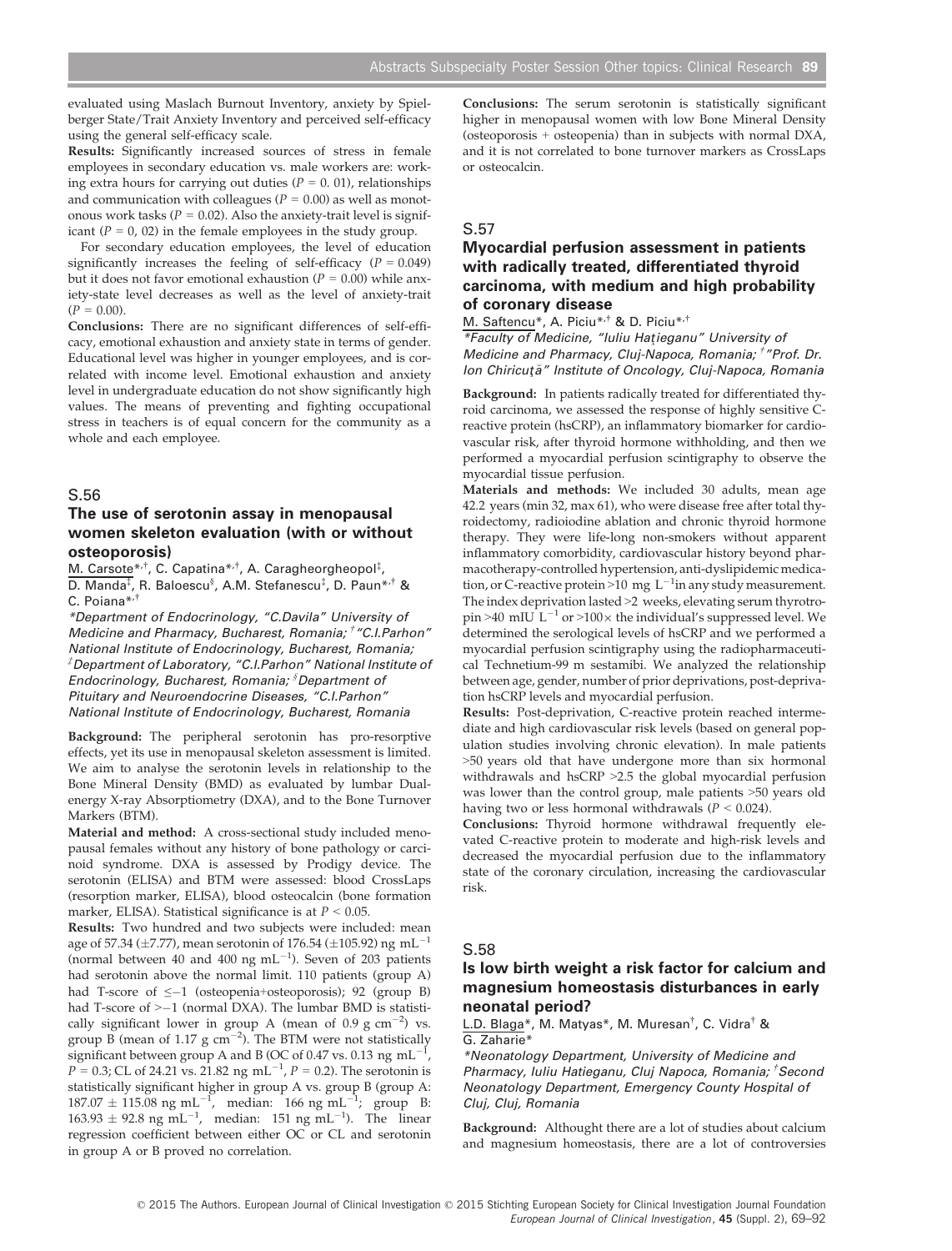over their physiological low limits. Calcium and magnesium values smaller than those which are biostatistic classified, without any clinical and electrocardiographic changes, are they normal or patological for ontogenetic age? The aim of this paper is to evaluate the incidence of early hypocalcemia and hypomagnesemia in term and preterm small for gestational age infants and the risk factors that require framing them in a screening program.

Material and method: this is a prospective study on 120 newborns [term and preterm infants small for age (SGA) and appropriate for gestational age (AGA)], born in our service during 2 years. Calcium was determinated with the Beckman flam photometric method and magnesium with colorimetric method at 48 h of life. The statistical analysis was done using the SPSS program.

Results: Hypocalcemia was detected in 16% of term SGA with ponderal index 1.2–1.8 and 16% of preterm SGA with gestational age below 32 weks and birth weight below 1500 g. In five cases hypocalcemia was asymptomatic. Hypomagnesemia was detected in 4% of term SGA and 16% of preterm SGA. Symptoms were present only in those cases who associated hypomagnesemia and hypocalcemia.

Conclusions: severe intrauterine growth retardation and extreme prematurity with low birth weight are high risk factors for early mineral homeostasis disturbances. Hypocalcemia is more frequent than hypomagnesemia. Screening is useful in SGA infants with low ponderal index and prematures under 1500 g.

#### S.59

### Adiponectin and atherosclerosis related cardiovascular events in type 2 diabetes dialysis patients

I.M. Kacso\*, A.R. Potra\*, C.I. Bondor<sup>†</sup>, D. Moldovan\*,

C. Rusu\*, I.M. Patiu<sup>‡</sup>, S. Racasan<sup>‡</sup>, R. Orasan<sup>‡</sup>, D. Vladutiu\*, C. Spanu<sup>§</sup>, A. Rusu<sup>§</sup>, C. Nita<sup>§</sup>, R. Moldovan<sup>¶</sup>, B. Ghigolea<sup>¶</sup> & G. Kacso\*\*

\*Department of Nephrology, University of Medicine and Pharmacy "Iuliu Hatieganu" Cluj-Napoca, Cluj-Napoca Romania; † Department of Informatics and Biostatistics, University of Medicine and Pharmacy "Iuliu Hatieganu" Cluj-Napoca, Cluj-Napoca, Romania; ‡ NephroCare Dialysis Center Cluj-Napoca, Cluj-Napoca, Romania; <sup>§</sup> RenaClinic Cluj Napoca, Romania; ¶ Nefromed Dialysis Center Alba Iulia, Alba Iulia, Romania; \*\*Department of Oncology, University of Medicine and Pharmacy "Iuliu Hatieganu" Cluj-Napoca, Cluj-Napoca, Romania

Dr. Alina Ramona Potra is a fellow of POSDRU grant no.159/ 1.5/S/138776 grant with title: 'Model colaborativ institutional pentru translatarea cercetarii stiintifice biomedicale in practica clinica – TRANSCENT'.

Background: Adiponectin is an anti-inflammatory adipokine, insulin-sensitizing with anti-atherogenic actions in the general population. In dialysis patients it is not certain if adiponectin keeps its protective role or is leading to a worse prognosis. We assessed the predictive value of adiponectin for atherosclerosis related cardiovascular events in type 2 diabetic dialysis patients. Materials and methods: Dialysis patients with type 2 diabetes from three dialysis units ( $n = 77$  were enrolled in a 3 years' prospective observational study. These patients were also assessed after 2 years of following up, with promising results (data presented at BANTAO Congress 2013). Serum adiponectin, clinical and laboratory parameters were determined at baseline; new occurrence of atherosclerosis related events (coronary events, atherosclerosis obliterans, and stroke) was recorded.

Results: Baseline adiponectin was 17.25 (9.53-31.97)  $\mu$ g mL<sup>-1</sup> and significantly correlated to HDL cholesterol  $(r = 0.29)$ ,  $P = 0.01$ , triglycerides ( $r = -0.40$ ,  $P = 0.0004$ ), ferritin  $(r = -0.29, P = 0.02)$ , transferrin  $(r = -0.28, P = 0.02)$ , uric acid  $(r = -0.24, P = 0.04)$ . In multivariate analysis association to triglycerides ( $P = 0.001$ ), HDL cholesterol ( $P = 0.01$ ) and ferritin  $(P = 0.04)$  remained significant. Thirty-six new fatal and nonfatal new cardiovascular events occurred, 29 patient died. Cox proportional regression analysis showed that adiponectin below or above a ROC-derived cut-off of 27.33  $\mu$ g mL<sup>-1</sup> significantly influenced event-free survival: hazard ratio (HR) 2.48, 95% confidence interval (CI) (1.09–5.66),  $P = 0.031$  along with fasting glucose HR 1.01, 95% CI (1.00–1.02),  $P = 0.01$  and history of cardiovascular events at inclusion HR 3.16, 95% CI (1.36–7.32),  $P = 0.007$ . In multivariate analysis baseline adiponectin HR 5.02, 95% CI (0.98–25.06),  $P = 0.05$  and glycaemia HR 1.01, 95% CI (1.00–1.02),  $P = 0.01$  influenced event-free survival. Adiponectin also predicted cardiovascular events in patients without cardiovascular disease at inclusion but was not associated to overall mortality.

Conclusions: In type 2 diabetes dialysis patients low adiponectin is associated to atherosclerosis related cardiovascular events.

## S.60

## Presence of bile acids in human follicular fluid and their relation with embryo development in modified natural cycle in vitro fertilisation

R.A. Nagy\*<sup>,†</sup>, A.P.A.van Montfoort\*<sup>,‡</sup>, A. Dikkers<sup>†</sup>, J.van Echten-Arends\*, I. Homminga\*, J.A. Land\*, A. Hoek\* & U.J.F. Tietge†

\*Department of Obstetrics and Gynaecology, Section Reproductive Medicine, University of Groningen University, Medical Centre Groningen, Groningen, The Netherlands; <sup>†</sup> Department of Paediatrics, Centre for Liver, Digestive, and Metabolic Diseases, University of Groningen, University Medical Centre Groningen, Groningen, The Netherlands; ‡ Department of Obstetrics & Gynaecology, GROW School for Oncology and Developmental Biology, Maastricht University Medical Centre, Maastricht, The **Netherlands** 

Background: Bile acids (BA) are increasingly recognized to possess intrinsic endocrine activities. Thus far the synthesis of BA from cholesterol is a function exclusively attributed to hepatocytes. We recently recognized that also granulosa cells in the ovary express key enzymes of the BA synthesis pathway. However, the biological significance of this observation is unclear. We therefore aimed to investigate (i) the presence of BA in follicular fluid (FF) and (ii) the potential relevance of FF-BA for embryo development.

Materials and methods: Total BA and BA subspecies were determined by liquid chromatography-mass spectrometry in FF and matching serum samples from 156 patients undergoing a first cycle of modified natural cycle in vitro fertilisation and were subsequently related to parameters of oocyte and embryo quality.

Results: Levels of total BA were two-fold higher in FF compared to serum ( $P < 0.001$ ). Embryos with eight cells on day three after oocyte retrieval were more likely to originate from follicles with a higher level of ursodeoxycholic derivatives than those with fewer than eight cells ( $P < 0.05$ ). Moreover, FF corresponding to top quality embryos contained a significantly higher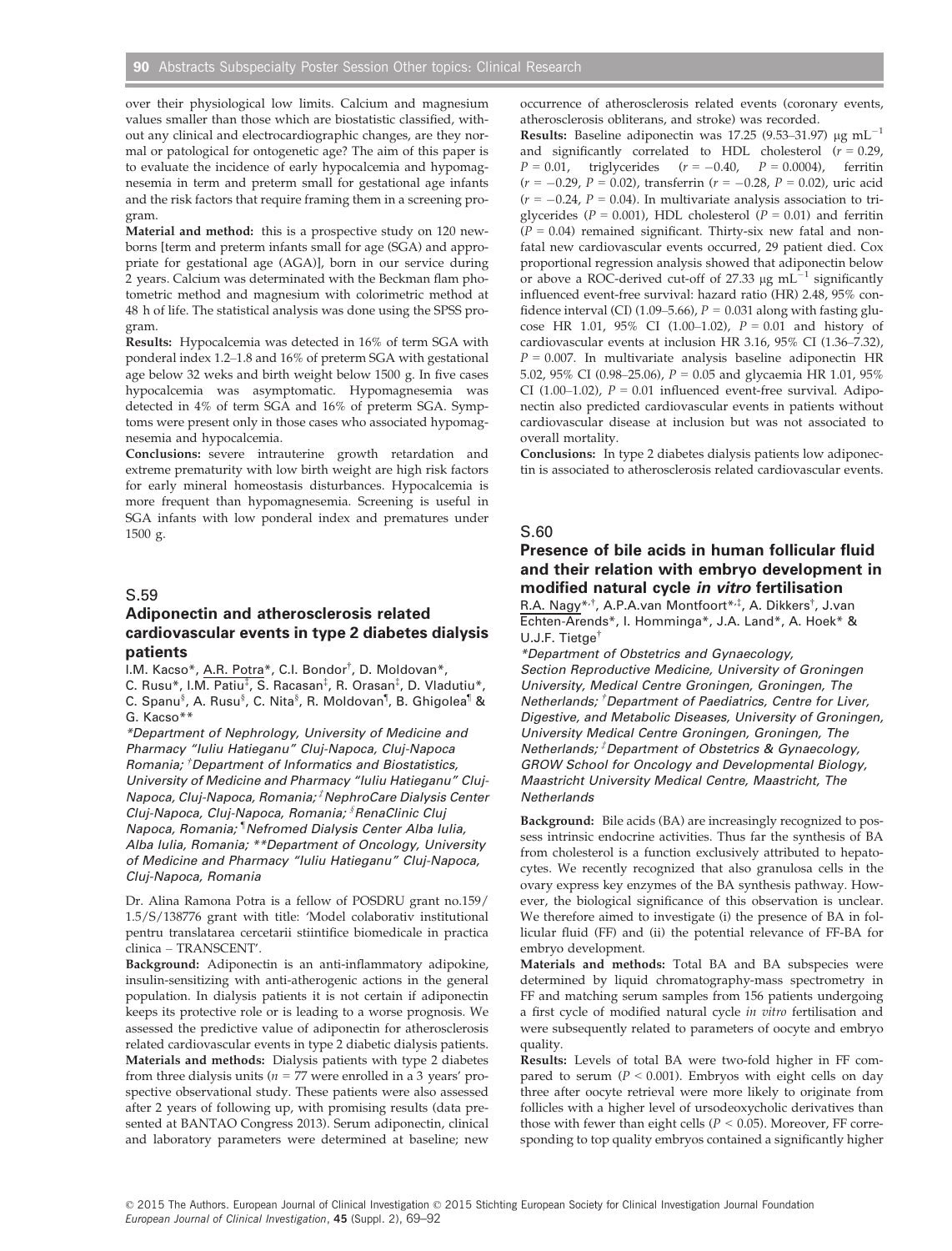level of ursodeoxycholic derivatives compared to FF from embryos that were not of top quality ( $P = 0.002$ ). Furthermore, FF levels of chenodeoxycholic derivatives were higher and deoxycholic derivatives were lower in the group of embryos with fragmentation compared to those without fragmentation (each  $P < 0.05$ ).

Conclusions: (i) Significantly higher BA levels in serum than FF indicate a previously unrecognized local production of BA in the ovary. (ii) Specifically UDCA derivatives in FF are positively associated with the development of top quality embryos, while chenodeoxycholic and deoxycholic derivatives have a negative impact on fertility.

#### S.61

# Risk factors for recurrent deep vein thrombosis

S¸ .C. Vesa\*, S. Crisan† , A.P. Trifa‡ & A.B. Buzoianu\* \*Department of Pharmacology, Toxicology and Clinical Pharmacology, "Iuliu Hatieganu" University of Medicine and Pharmacy, Cluj-Napoca, Romania; <sup>†</sup> Department of Internal Medicine, "Iuliu Hatieganu" University of Medicine and Pharmacy, Cluj-Napoca, Romania; <sup>†</sup> Department of Medical Genetics, "Iuliu Hatieganu" University of Medicine and Pharmacy, Cluj-Napoca, Romania

Background: Deep vein thrombosis (DVT) is a frequent disease with an important morbidity and mortality rate. Recurrent DVT (RDVT) is common, especially in patients with unprovoked DVT. There are studies showing that a polymorphism of the gene encoding vitamin K epoxide reductase (VKOR) is associated with DVT. This study investigated several risk factors for a RDVT.

Materials and methods: We recruited 144 patients (age 61.1  $\pm$  14 years; 78 (54.2%) men, 66 (45.8%) women) diagnosed with acute DVT with duplex ultrasonography and admitted to the internal medicine and geriatrics wards of a city hospital, between January 2010–April 2011. We recorded the presence of factors known to increase the risk for DVT: history of DVT, cancer, exacerbation of chronic obstructive pulmonary disease (COPD), heart failure, obesity, bed rest for more than 3 days, major surgery in the previous month, varicose veins, and autoimmune diseases. Using PCR-RFLP technique we determined the factor V Leiden mutation, prothrombin G20210A mutation and the genotype for VKORC1 gene indicating c.-1693 G><sup>A</sup> polymorphism.

Results: RDVT was present in 63 (43.1%) patients. The AA genotype of the VKORC1-1693 G>A polymorphism was found in 5 (8.1%) patients with RDVT and in 9 (11%) patients without RDVT. The difference was not statistically significant ( $P = 0.2$ ). We did not find differences regarding age  $(P = 0.4)$ , gender  $(P = 0.3)$ , heart failure  $(P = 0.4)$ , obesity  $(P = 0.4)$ , bed rest  $(P = 0.06)$ , major surgery  $(P = 0.1)$ , varicose veins  $(P = 0.4)$ , autoimmune diseases  $(P = 0.1)$ , factor V Leiden mutation  $(P = 0.3)$ , prothrombin G20210A mutation  $(P = 0.7)$ . Cancer and exacerbation of COPD were more frequent in patients with RDVT (11 (17.7% vs. 5 (6.1%),  $P = 0.05$ ; 6 (9.7% vs. 1 (1.2%),  $P = 0.04$ .

Conclusions: The VKORC-1693 G>A polymorphism was not associated with RDVT.

#### S.62

## Oral sucrose effect for pain relief in premature infants

S. Andreica, G. Zaharie & A. Kis

Mother and Child Department, University of Medicine and Farmacy "Iuliu Hațieganu" Cluj Napoca, Cluj Napoca, Romania

Background: Pain in neonates is known to cause adverse short and long-term effects. We decided to evaluate the effect of oral sucrose for relieving the procedural pain in premature neonates. Materials and methods: This is a prospective cross-over study which evaluated the pain after heel lance interventions. Oral sucrose 25% (0.5 mL) was administrated before the second heel lance intervention. The first intervention was performed without sucrose administration and we compared the intensity of pain perception. The interventions and the behavior of the patients were video recorded to improve the accuracy of the evaluation. PIPP (Premature Infant Pain Profile) score was used for assesment of pain after pain stimulus.

Results: Twenty-four premature neonates were included in this study. PIPP score was 6.42 when was used oral sucrose towards 13 when sucrose wasn't used  $(P = .005)$ .<br>Conclusions: Oral sucrose administration

Conclusions: Oral sucrose administration is a simple and efficient methode for pain relief in case of premature infants.

#### S.63

#### A forgotten method used in preventing vascular spasms and hyper permeability of capillary endothelium: the role of Reticuline-M C. Barsu

Department of History of Medicine, Social Sciences and Humanism, "Iuliu Hatieganu" University of Medicine and Pharmacy, Cluj-Napoca, Romania

Background: Reticuline-M was a drug invented in 1923 by Professor Iuliu Moldovan (1882–1966), from the Cluj Medical Faculty. He chose this name, because he considered that this substance was produced by the so-called reticulo-endothelial system (mononuclear phagocyte system). The usefulness of this drug in different diseases having vascular spasms and hyper permeability of capillary endothelium was demonstrated by many clinicians of the same faculty. The aim of our poster is to present the role of this drug in the treatment of different internal diseases.

Materials and methods: Moldovan obtained Reticuline-M as a result of his studies focused on the fact that the intravenous injections of China ink at horses blocked their reticulo-endothelial system. This blockage was followed by the appearance in the animal blood of a protective substance against the anaphylactic shock.

Results: Reticuline-M had a protective effect on the endothelium of blood capillaries, maintaining or restoring the normal capillary permeability and prevented vascular spasms. This drug had no toxicity and proved to have therapeutic effect in allergic manifestations, such as bronchial asthma, in some pathological conditions which were accompanied by neuro-vegetative unbalance, in only few cases of arterial hypertension, in some local and general reactions on therapeutic serum testing. Conclusions: Our paper summarizes the knowledge of Reticuline-M in preventing vascular spasms and hyper permeability of capillary endothelium in different diseases, accompanied by neuro-vegetative unbalance.